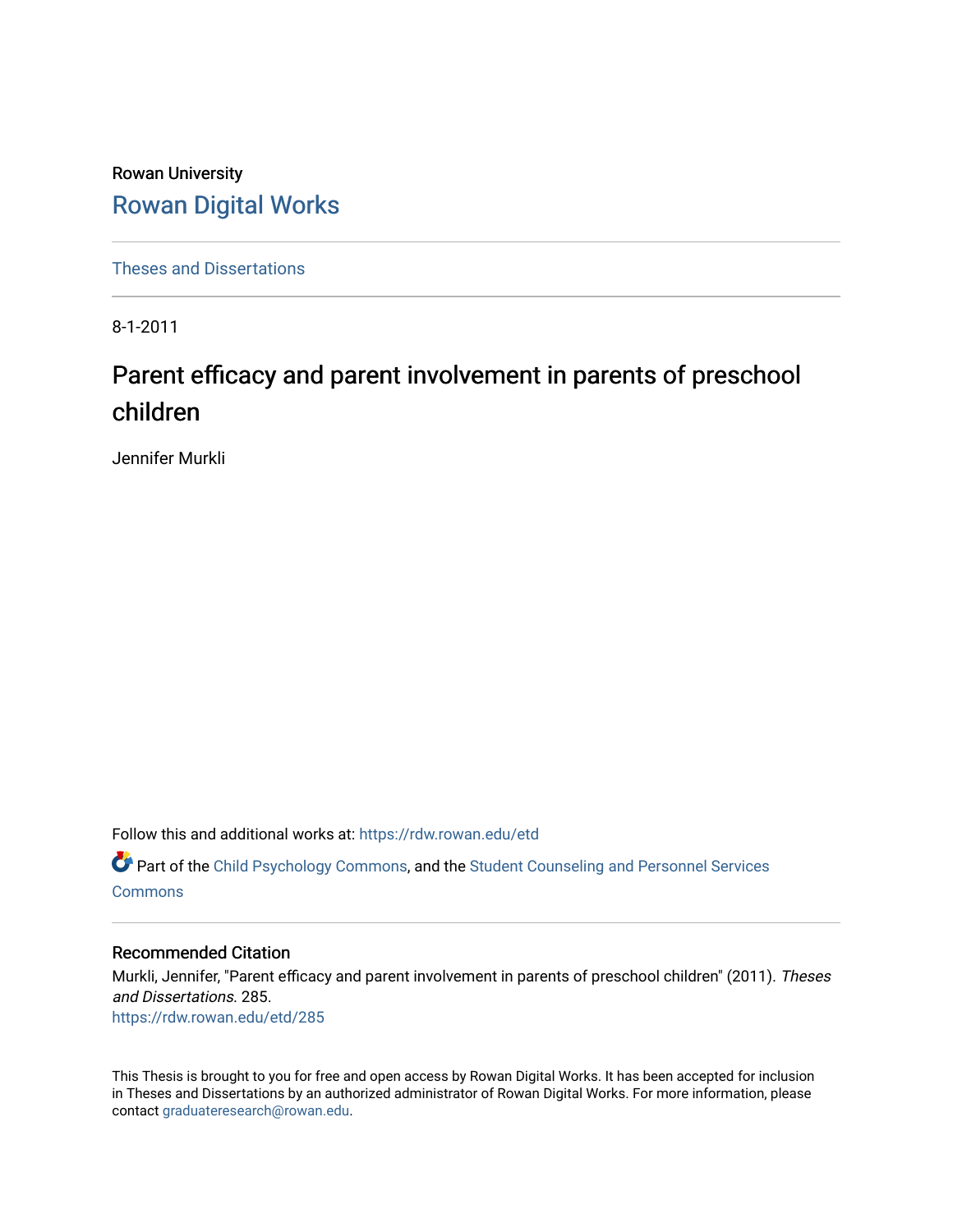# PARENT EFFICACY AND PARENT INVOLVEMENT IN PARENTS OF PRESCHOOL CHILDREN

by Jennifer M. Murkli

# A Thesis

Submitted to the Department of Psychology College of Education In partial fulfillment of the requirement For the degree of<br>Master of Arts at Rowan University May 2, 2011

Thesis Chair:

Dr. Roberta Dihoff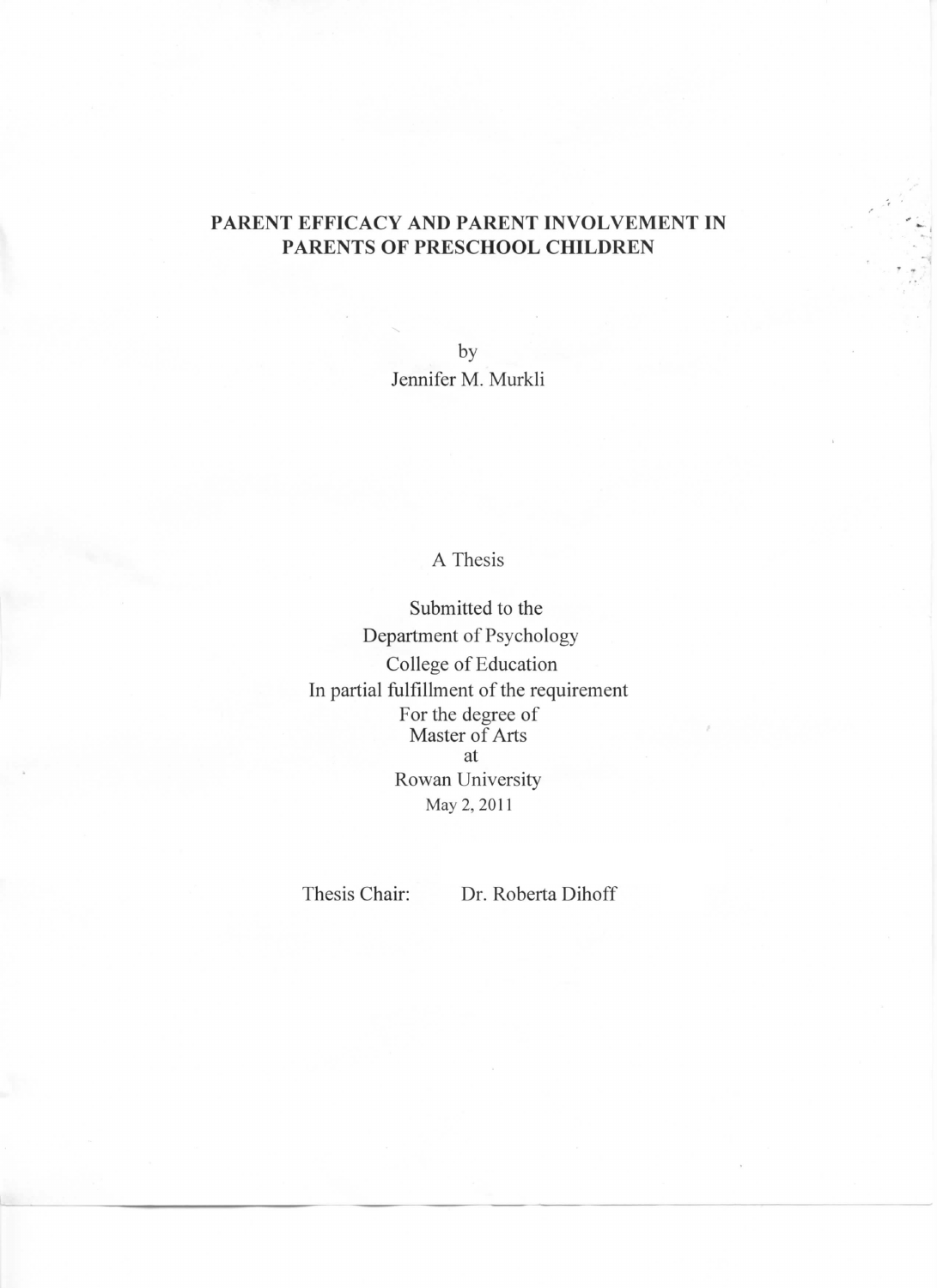© 2011 Jennifer M. Murkli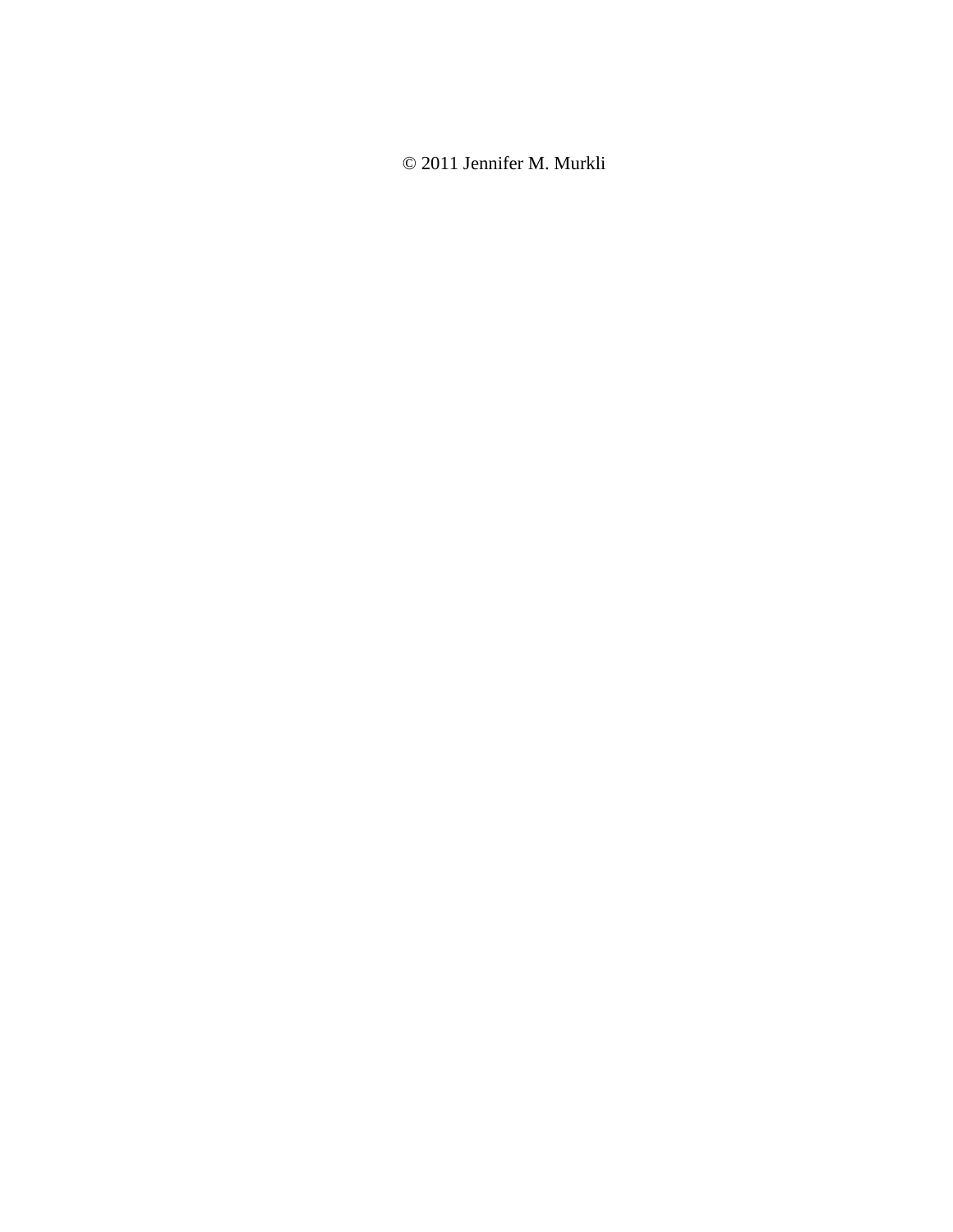# **Dedication**

*I would like to dedicate this thesis to my parents. Their love, support, and involvement in my education have fostered in me a passion for learning and have guided me down a path of continuous growth.*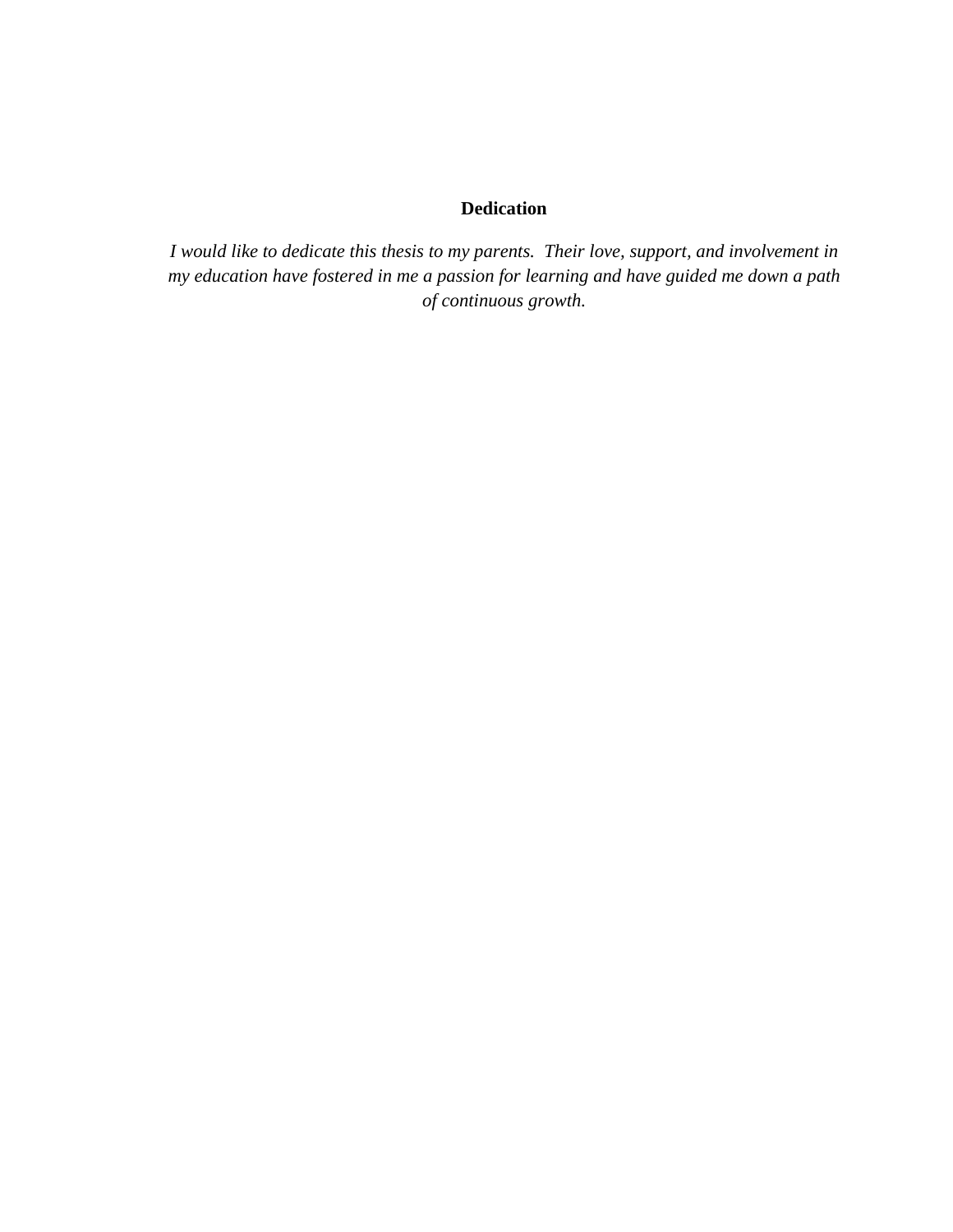# **Acknowledgments**

I would like to extend a special thank you to Dr. Dihoff and Dr. Klanderman for their guidance, support, and encouragement throughout the course of this academic endeavor.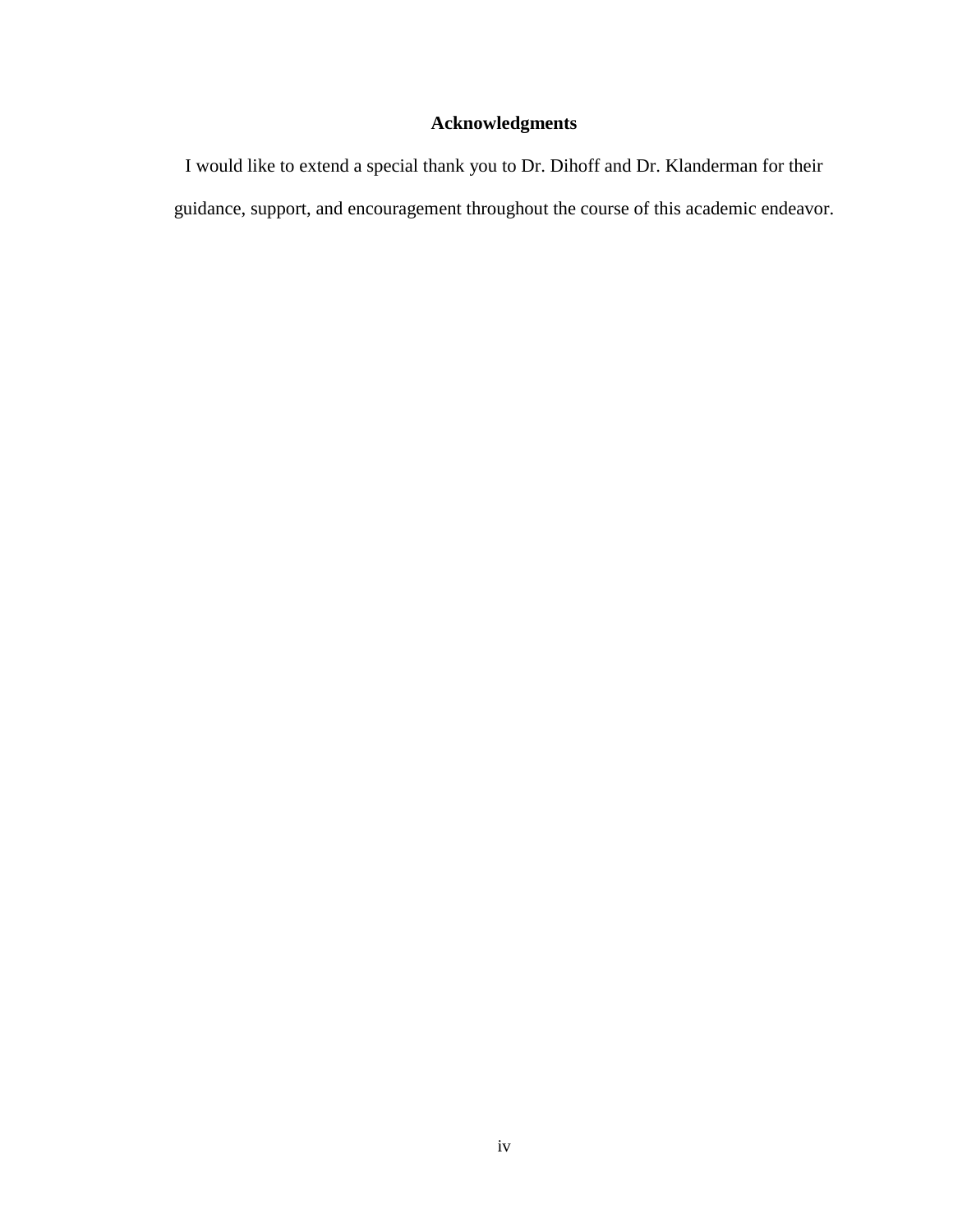#### **ABSTRACT**

The present study examined the relationship between parent involvement and parent efficacy in parents of preschool children. Twenty parents from a suburban, a predominantly White private preschool participated in the study. Parent self-reports of involvement and efficacy beliefs as they pertain to their preschooler's learning and development were assessed. On average, parents reported medium parent efficacy and medium parent involvement. Results of the study demonstrated a significant relationship between parent involvement and parent efficacy. The relationship was moderate with a positive direction. Thus, the relationship demonstrated to a modest degree that greater parent efficacy is related to greater parent involvement, and vice versa. The study expands upon previous research in early childhood and supports the evidence that parent efficacy is associated with parent involvement in a small sample. Thus, the preschool administration specific to this study should focus on programs and strategies to increase both parent efficacy and parent involvement.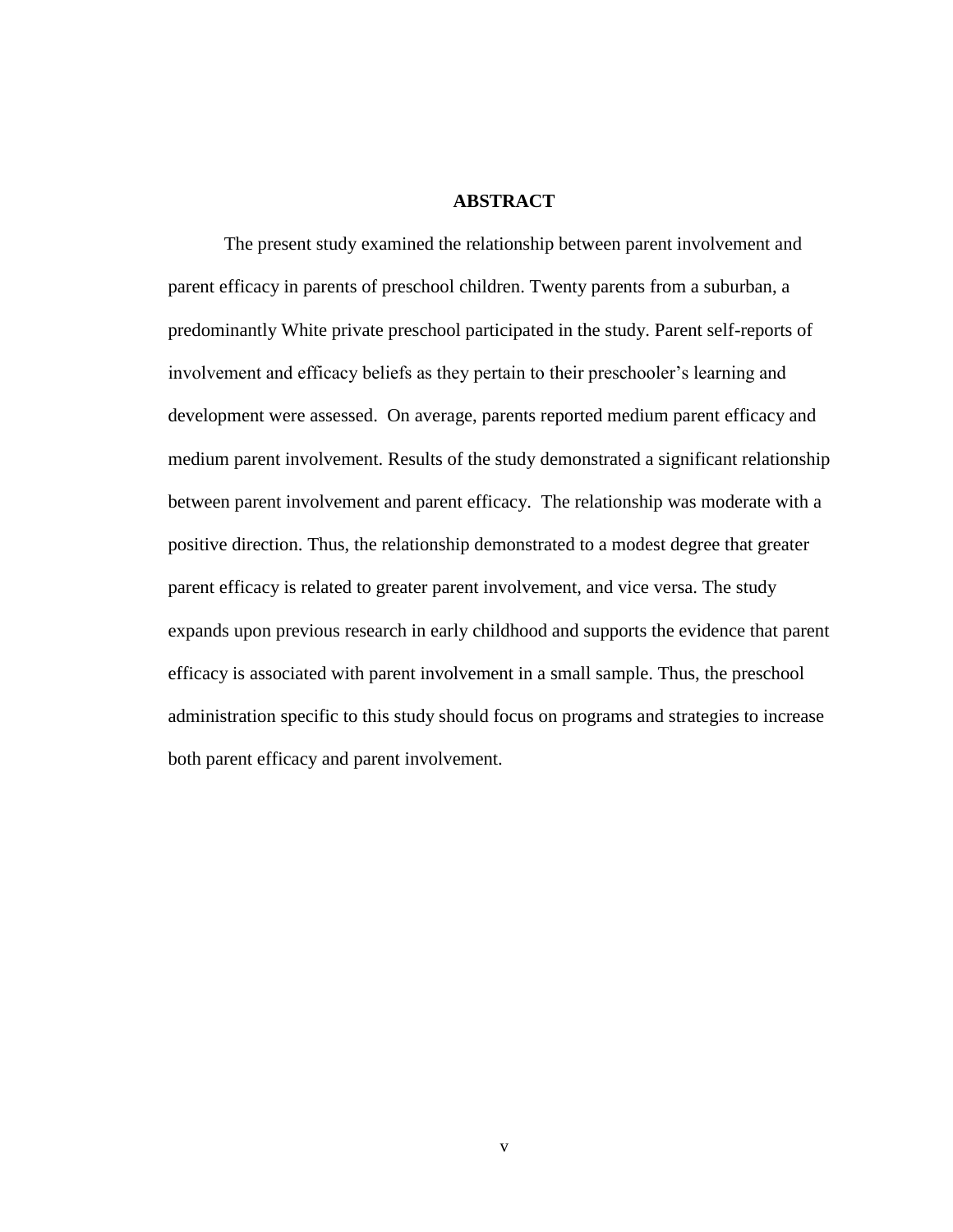# **Table of Contents**

| Abstract                                                   | $\mathbf{V}$ |
|------------------------------------------------------------|--------------|
| List of Figures                                            | ix           |
| List of Tables                                             | X            |
| Chapter 1: Introduction                                    | 1            |
| 1.1 Statement of the Problem                               | $\mathbf{1}$ |
| 1.2 Purpose of the Study                                   | 6            |
| 1.3 Research Questions                                     | 7            |
| 1.4 Hypotheses                                             | 7            |
| 1.5 Significance of the Study                              | 8            |
| 1.6 Assumptions                                            | 9            |
| 1.7 Limitations                                            | 9            |
| 1.8 Definitions                                            | 9            |
| 1.9 Summary                                                | 10           |
| Chapter 2: Review of Literature                            | 11           |
| 2.1 Parent Involvement Today                               | 11           |
| 2.2 Parent Involvement Defined                             | 12           |
| 2.3 Ecology Theory                                         | 13           |
| 2.4 Model of Parent Involvement                            | 16           |
| 2.5 Parent Involvement in Early Childhood Education        | 18           |
| 2.6 Parent Involvement and School-Aged Children's Outcomes | 19           |
| 2.7 Parent Variables Related to Parent Involvement         | 22           |
| 2.8 The Self-Efficacy Theory                               | 24           |
| 2.9 Development of Self-Efficacy                           | 25           |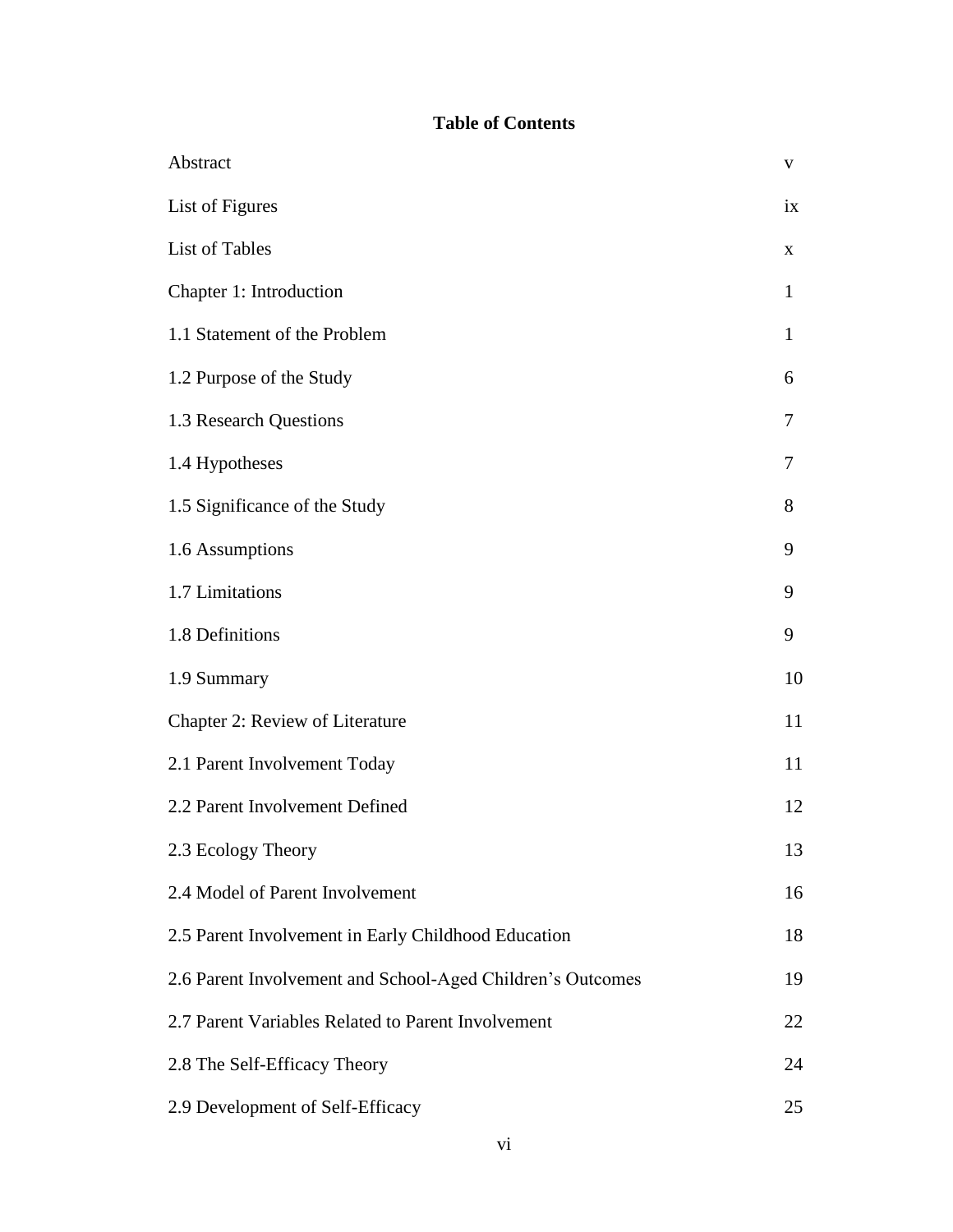# **Table of Contents (Continued)**

| 2.10 Parent Efficacy Described                                       | 27 |
|----------------------------------------------------------------------|----|
| 2.11 Parent Efficacy and Child and Parent Functioning and Adjustment | 28 |
| 2.12 Parent Efficacy and Parenting                                   | 29 |
| 2.13 Parent Efficacy and Parent Involvement                          | 31 |
| 2.14 Summary                                                         | 34 |
| Chapter 3: Methodology                                               | 35 |
| 3.1 Participants                                                     | 35 |
| 3.2 Preschool Profile                                                | 36 |
| 3.3 Measures                                                         | 36 |
| 3.4 Adapted Family Involvement Questionnaire- Early Childhood        | 37 |
| 3.5 Parent Efficacy Scale                                            | 38 |
| 3.6 Family Background Questionnaire                                  | 39 |
| 3.7 Procedure                                                        | 40 |
| 3.8 Data Analysis                                                    | 41 |
| 3.9 Summary                                                          | 42 |
| <b>Chapter 4: Results</b>                                            | 43 |
| 4.1 Demographic Information                                          | 43 |
| 4.2 Research Question 1                                              | 47 |
| 4.3 Research Question 2                                              | 48 |
| 4.4 Research Question 3                                              | 50 |
| 4.5 Summary                                                          | 52 |
| Chapter 5: Discussion                                                | 53 |
| 5.1 Present Study Outcomes and Previous Research                     | 53 |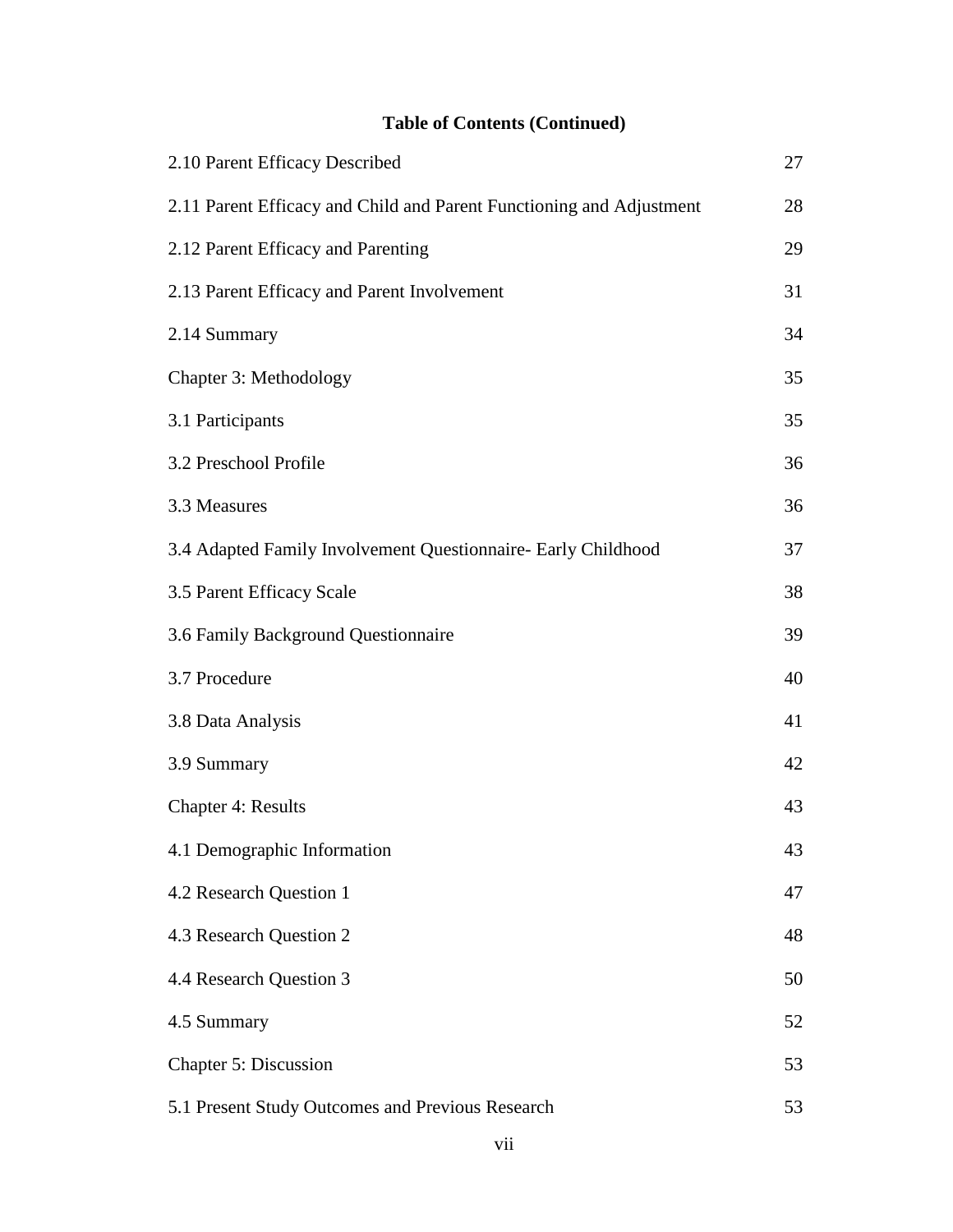# **Table of Contents (Continued)**

| 5.2 Limitations                                     | 56 |
|-----------------------------------------------------|----|
| 5.3 Strengths                                       | 58 |
| 5.4 Implications                                    | 58 |
| 5.5 Future Directions                               | 60 |
| 5.6 Summary                                         | 61 |
| References                                          | 63 |
| Appendix A Family Background Variable Questionnaire | 72 |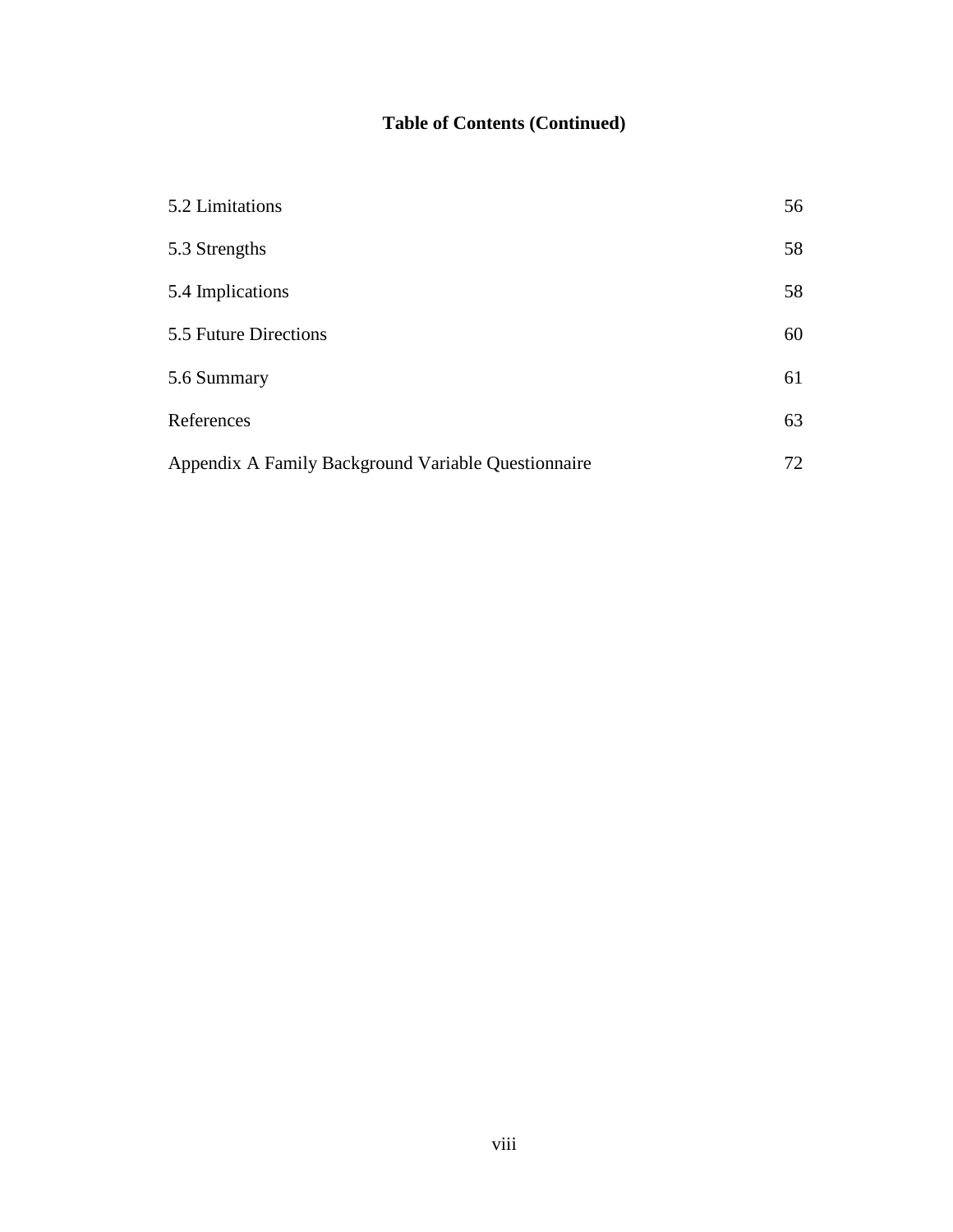# **List of Figures**

| Figure 1 Frequencies of Parent Involvement                                |    |
|---------------------------------------------------------------------------|----|
| Figure 2 Frequencies of Parent Efficacy                                   | 49 |
| Figure 3 Scatter plot of total scores on Parent Efficacy Scale and on FIQ |    |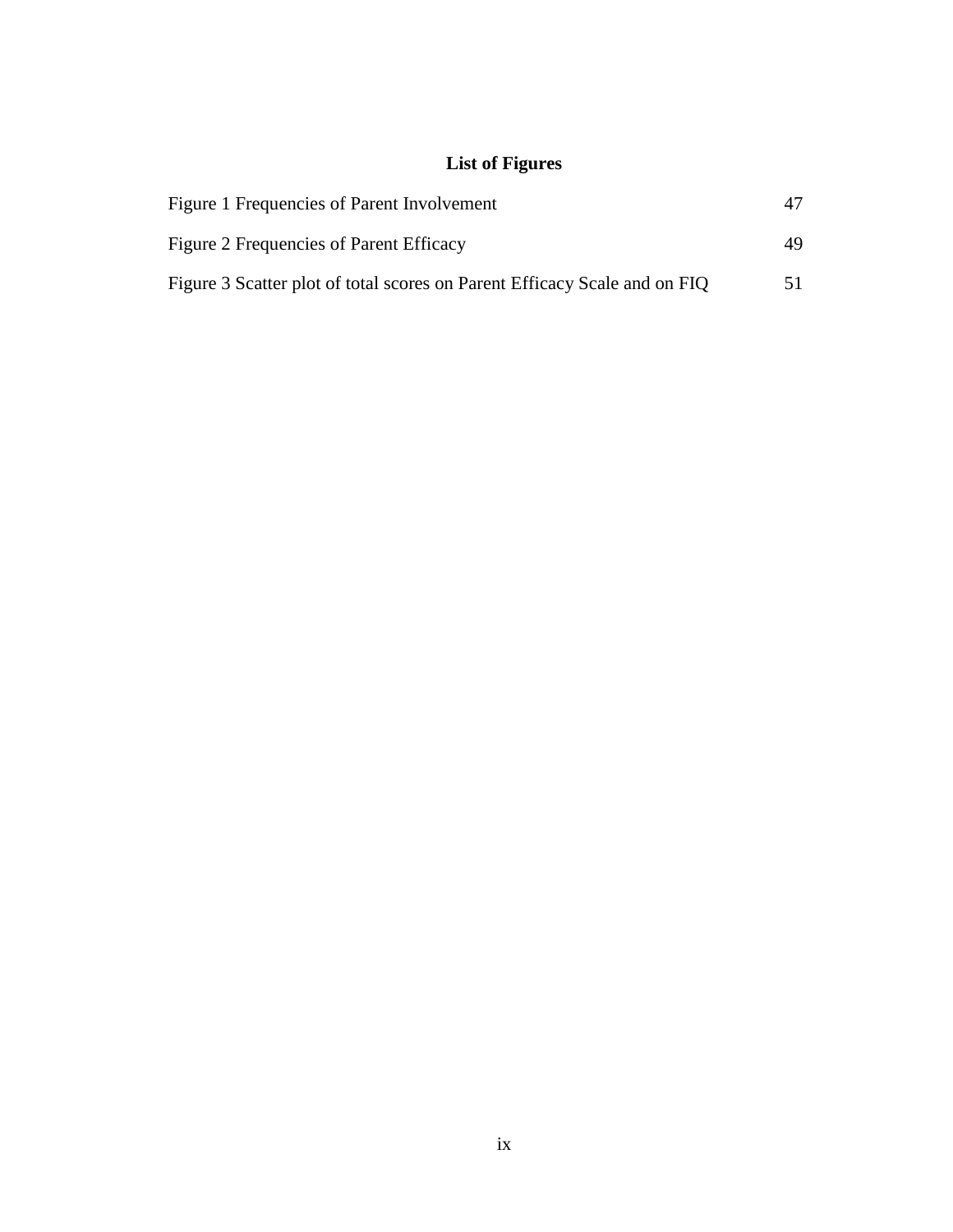# **List of Tables**

| Table 1 Parent Demographic Data                                              | 44  |
|------------------------------------------------------------------------------|-----|
| Table 2 Preschooler Demographic Data                                         | 45  |
| Table 3 Distribution and Frequency of Parent Variables                       | 46  |
| Table 4 Pearson's Correlation between Parent Efficacy and Parent Involvement | -51 |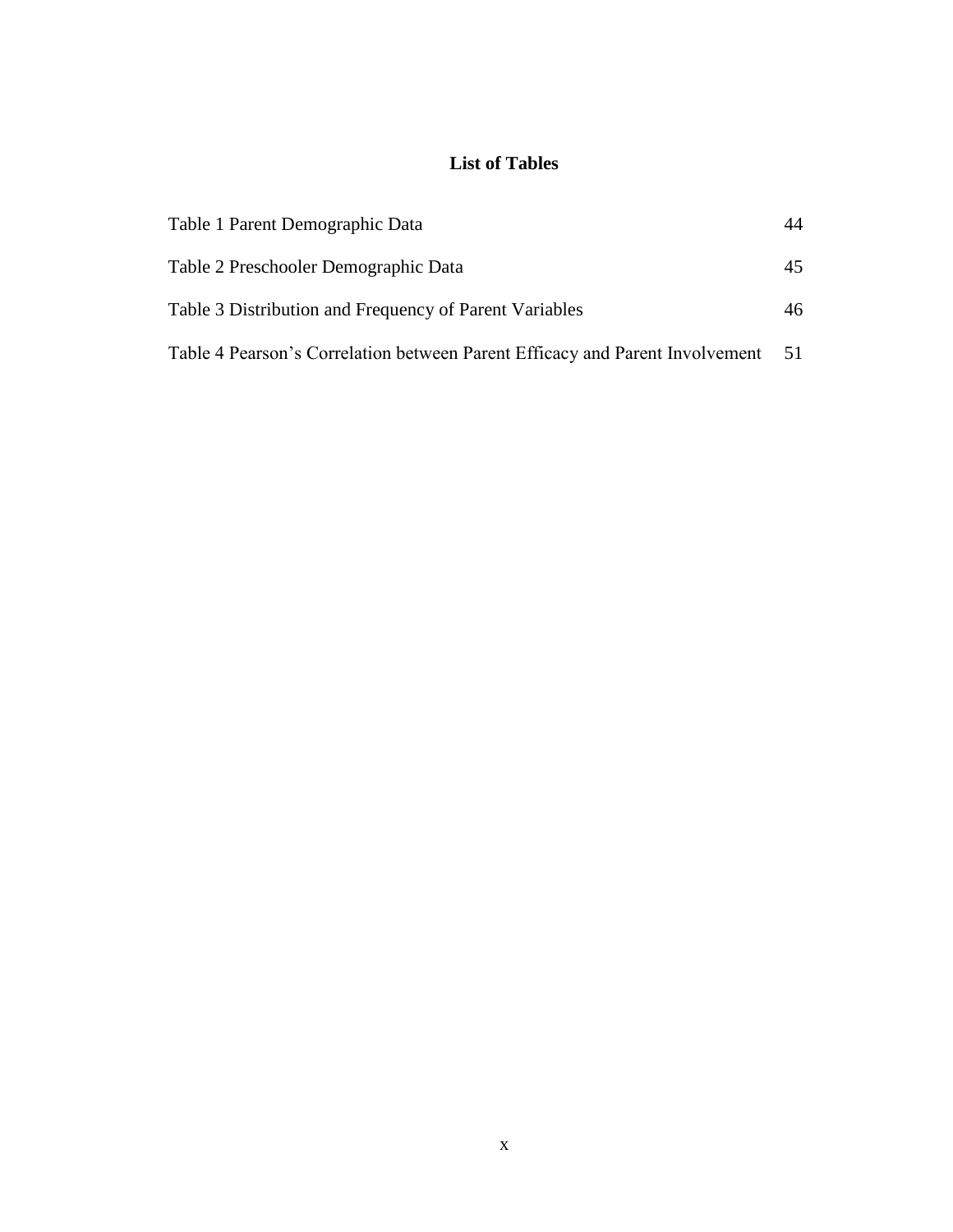### **Chapter 1**

### **Introduction**

### 1.1 Statement of the Problem

Parent involvement has been well recognized as an important factor in children"s learning and social development by child-care providers, researchers, educators, and policymakers. The U.S. Department of Education describes parent involvement as "critical to improving outcomes for all students" and thus, is a pillar of the No Child Left Behind Act of 2001, which aims to promote child success by strengthening and supporting parent involvement (U.S. Department of Education, 2010). In addition, fostering parent involvement is a philosophical cornerstone of Head Start, a federal-tolocal grant program that provides comprehensive child development services to more than 900,000 economically disadvantaged children with a special focus on helping preschoolers develop early skills needed to be successful in school (Administration for Children and Families, 2010). In recent decades, school districts nationwide have acknowledged parents as the most effective and economical entity for fostering and sustaining children's development. Accordingly, schools have instituted parent involvement programs in an effort to bridge the gap between home and school. These programs aim to foster parent involvement by inviting parents to participate in school activities and by educating teachers on effective ways to facilitate parent-teacher communication (Kessler-Sklar & Baker, 2000).

Parent involvement is complex and multifaceted with a myriad of ways in which parents can become involved in their children"s learning and development. In previous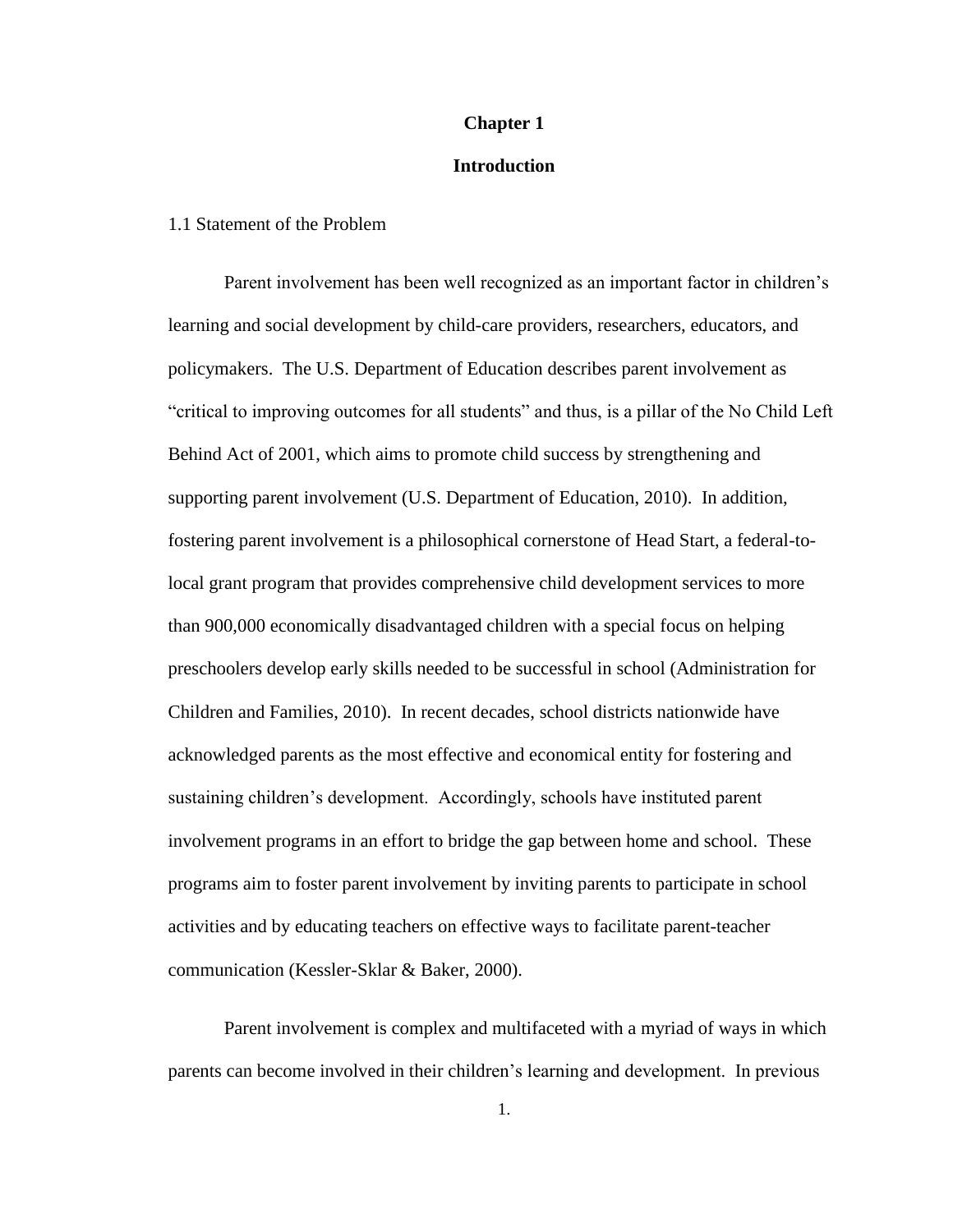research, parent involvement has been measured in terms of the quality and frequency of parent communications with teachers as well as participation in school activities (Dearing, Kreider, Simpkins, & Weiss, 2006; Dearing, McCartney, Weiss, Kreider, & Simpkins, 2004; Machen, Wilson, & Notar, 2004). In addition, parent involvement has been measured across the domains of school-based involvement, home-based involvement, and home-school interaction (Fantuzzo, Tighe, & Childs, 2000; Fantuzzo, McWayne, & Perry, 2004). Examples of parent involvement include helping children with homework, reading to children, discussing school activities and student progress with teachers, and volunteering at school (Fantuzzo, Tighe, & Childs, 2000; Jeynes, 2005; Houtenville and Smith-Conway 2008). Numerous studies have assessed parent involvement across the three domains of involvement through the use of parent selfreports and teacher and child ratings.

The increased attention to the topic of parent involvement in public policy and education over the past few decades has been grounded in a substantial body of literature that highlights the association between parent involvement and positive child outcomes. Parent involvement has been linked to fewer behavior problems in elementary school children (El Nokali, Bachman, & Votruba-Drzal, 2010), higher student achievement (Miedel & Reynolds, 1999; Rimm-Kaufman, Pianta, Cox, & Bradley, 2003), increased high school completion (McNeal, 1999; Barnard, 2004) and higher educational attainment (Barnard, 2004). In early childhood education, parent involvement has been associated with stronger pre-literacy skills (Arnold, Zeljo, Doctoroff, & Ortiz, 2008) early literacy achievement (Senechal & LeFevre, 2002), increased social, motor, and adaptive skills (Marcon, 1999), lower disruptive play behavior (Fantuzzo, & McWayne,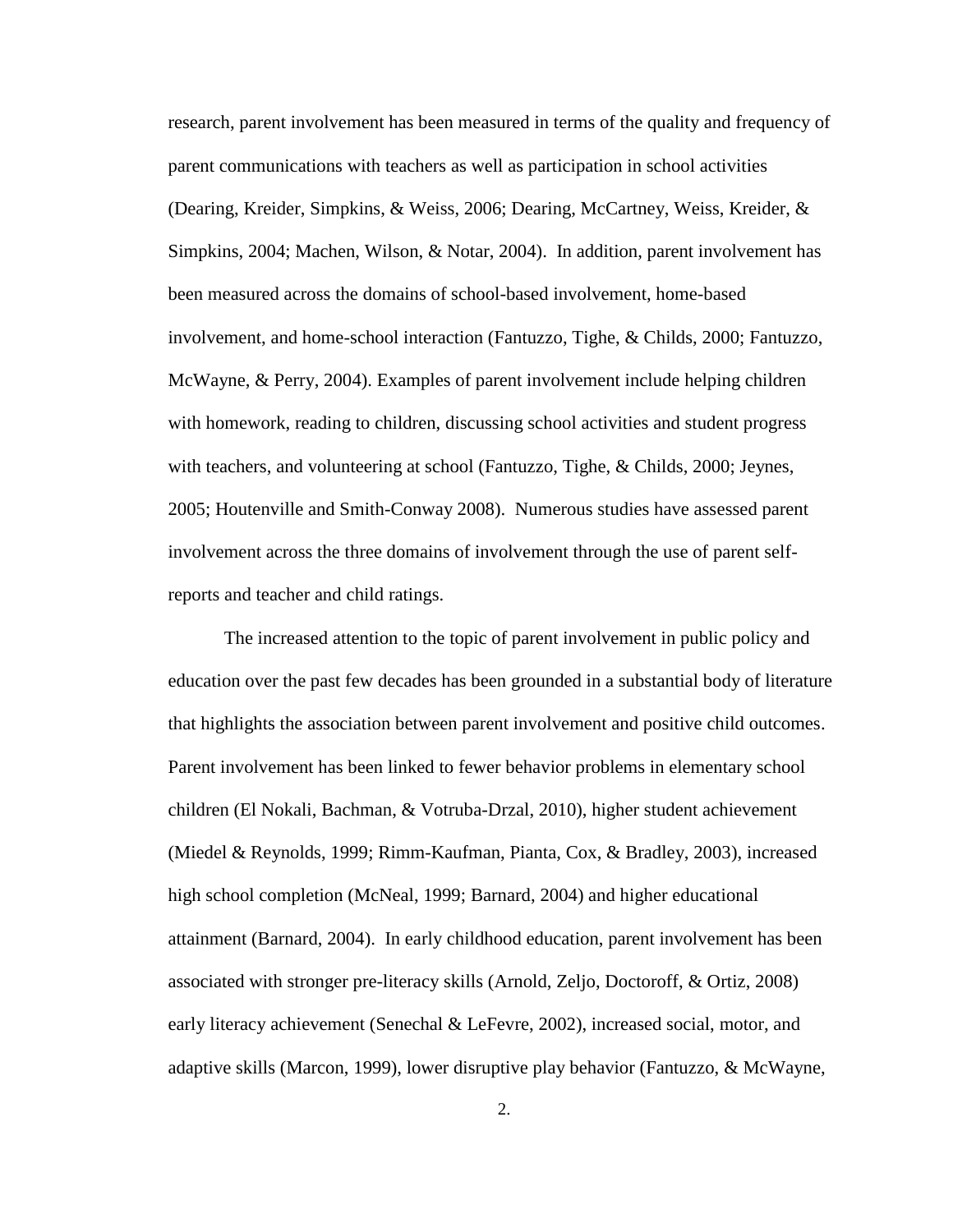2002) and higher levels of emotion regulation (Downer & Mendez, 2005). Thus, parent involvement positively impacts children's learning and social development as they progress from early childhood programs through K-12 schools and into higher education.

Parent involvement not only benefits children"s learning and social outcomes, it also has positive effects on parents, teachers, schools, and the community. Parent collaboration with teachers and school professionals has been associated with greater parent understanding about educational programs as well as positive feelings about their abilities to help their children (Dauber & Epstein, 1993; Epstein, 1991; Swick, 1987; Swick & Broadway, 1997). In addition, teachers report more positive feelings about teaching, an increase in energy, a better understanding of home environments, and an increase in resources and materials to use in class (Swick, 1987; Swick & Broadway, 1997). In sum, parent involvement produces a spiral of benefits for students, parents, and teachers.

Despite the importance of parent involvement, changes in social conditions and shifts in family structure have made it increasingly difficult for parents to become involved (Epstein, 1987). To reap the spiral of benefits of parent involvement, it is imperative to determine ways to bridge the gap between home and school and improve parent-school collaboration. Thus, in order to design and implement effective parent involvement interventions, it is essential to gain a comprehensive understanding of parent involvement and to examine the variables that are associated with it.

Parent variables such as family income, parent education, and number of children in the household have been linked to parent involvement in previous research. The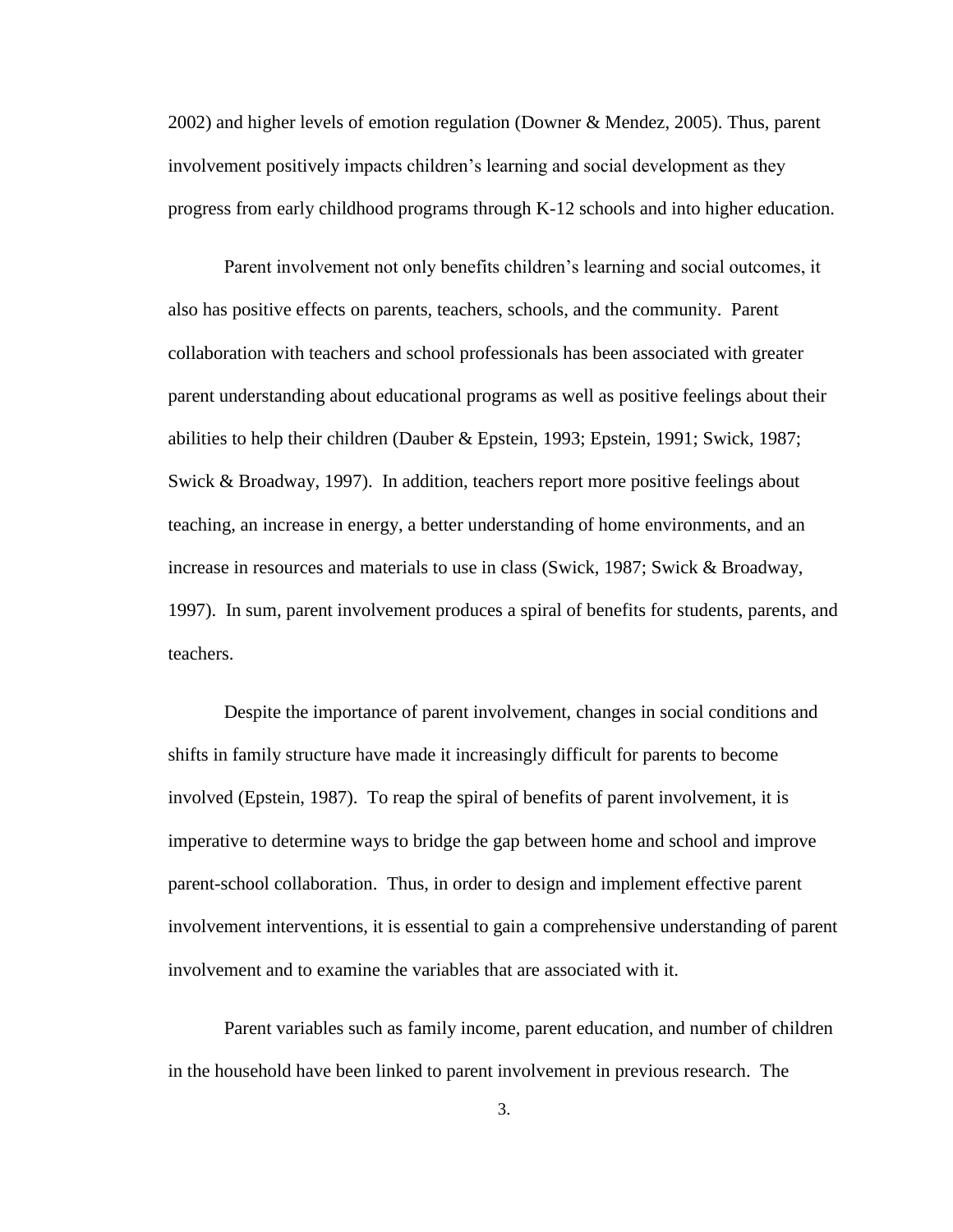research suggests that parents who are well-educated parents are more liked to be involved than less educated parents (Dauber and Epstein, 1989; Deslandes, Potvin, Leclerc, 1999), parents of a higher socio-economic status are more involved in education than low-income parents (Arnold, Zeljo, Doctoroff, & Ortiz, 2008) and parents with fewer children are more likely to help participate in home and school activities than parents with four or more children (Eccles and Harold 1996; Manz, Fantuzzo, & Power, 2004). Despite the significant relationships found between parent involvement and family income, parent education, and number of children, these parent variables do not provide an appropriate target for intervention to improve parent involvement because there tends to be little one can do to alter them. Previous research suggests that a major factor related to parent involvement that can be an effective intervention target for improving parent involvement is parent efficacy (Swick, 1988).

Rooted in general self-efficacy theory (Bandura, 1977), parent efficacy involves a parent"s belief about his or her ability to competently perform the roles of a parent and effectively influence his or her child"s learning (Teti & Gelfand, 1991; Ardelt & Eccles, 2001; Jones & Prinz, 2005). Parent efficacy is socially constructed, and is influenced by personal experiences of success in parental involvement, vicarious experience of similar others" successful involvement experiences, and verbal persuasion by others (Bandura, 1994). In the literature, parent efficacy has been assessed exclusively by self-reports.

According to the literature, parent efficacy is associated with children"s behavioral adjustment and socio-emotional development. High parent efficacy has been linked to high child enthusiasm, compliance, affection, and low child avoidance and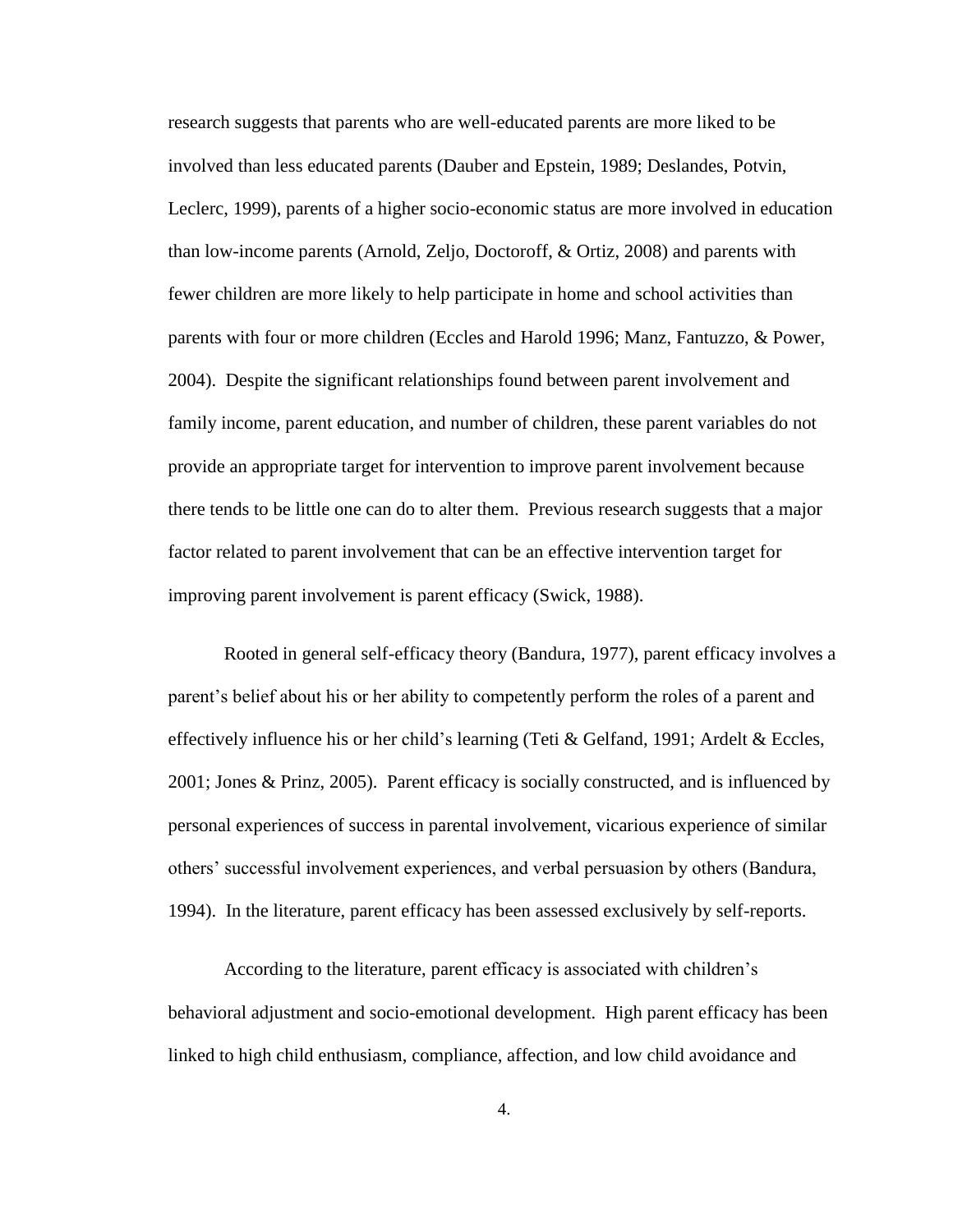negativity in toddlers (Coleman & Karraker, 2003), fewer behavioral problems, greater seeking out of parents over peers to confer about personal problems, lower reported substance abuse in adolescents (Bogenschneider et al., 1997), and greater success of behavioral interventions (Sofronoff & Farbotko, 2002). In addition, high parent efficacy has been linked to reports of lower child anxiety, greater feelings of self-regulation, selfworth and self-efficacy (Bandura, Barbaranelli, Caprara, & Pastorelli, 1996; Fan & Chen, 2001; Grolnick, Kurowski, Grolnic & Slowiaczek, 1994).

Applied to parent involvement, self-efficacy theory suggests that parents make involvement decisions based in part on their beliefs about the outcomes likely to follow their involvement (Hoover-Dempsey & Sandler, 1997; Walker, Wilkins, Dallaire, Sandler, & Hoover-Dempsey, 2005). Thus, when parents believe they can impact their children"s outcomes, they are more likely to become involved (Epstein, 1990; Hoover-Dempsey, Bassier, & Brissie, 1992). Positive parent efficacy beliefs are associated with increased parental involvement among elementary, middle, and high school students (Grolnick, Benjet, Kurowski, & Apostoleris,1997; Hoover-Dempsey, Bassler, & Brissie, 1992; Shumow & Lomax, 2002) Thus, the evidence suggest parents with a high degree of efficacy are more engaged in their children's learning and more involved with them at all stages of their development.

Furthermore, early childhood is viewed as a fundamental period for parenting and children"s emotional, behavioral, and cognitive development. During early childhood, children rapidly acquire a set of cognitive, social and motor skills that set the foundation needed for acquiring more advanced skills and meeting the social and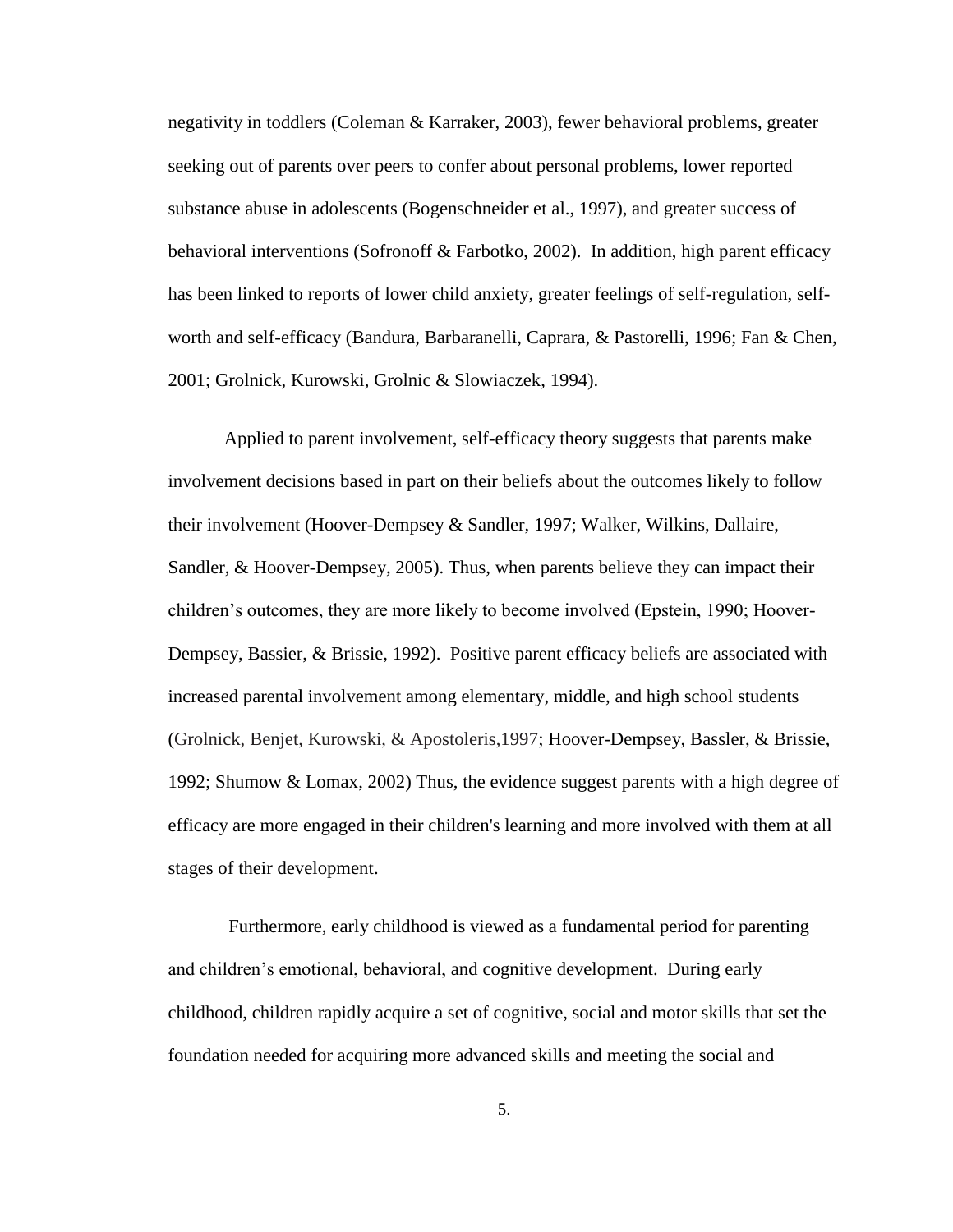academic demands of primary school (Blair & Diamond, 2008). Research has highlighted the association between parent involvement and children"s healthy development particularly evident during this period when parents play a more prominent role in children's socialization process relative to older children (Campbell, Shaw,  $\&$ Gilliom, 2000). In addition, the rapid acquiring of skills and increased mobility emerging during early childhood may leave preschool parents feeling pressured to meet the challenges of their growing children. In turn, parent efficacy beliefs may be impacted.

Despite the critical period of early childhood for both children and parents, a majority of the literature on parent involvement and parent efficacy focuses on parents of school-aged children. Limited research has been done on parent involvement and parent efficacy in parents of preschool children. Thus, to gain a comprehensive understanding of parent efficacy and parent involvement in early childhood and to ultimately promote child outcomes, it is important to understand how parents of preschool children report their levels of involvement and parent efficacy. In addition, in an effort to establish an intervention target to improve parent involvement in early childhood, it is important to determine whether a relationship exists between parent involvement and parent efficacy in preschool parents.

### 1.2 Purpose of the Study

The purpose of the study was to expand on previous research by exploring the variables of parent involvement and parent efficacy in early childhood. Specifically, the study aimed (1) to examine levels of parent involvement as reported by parents, (2) to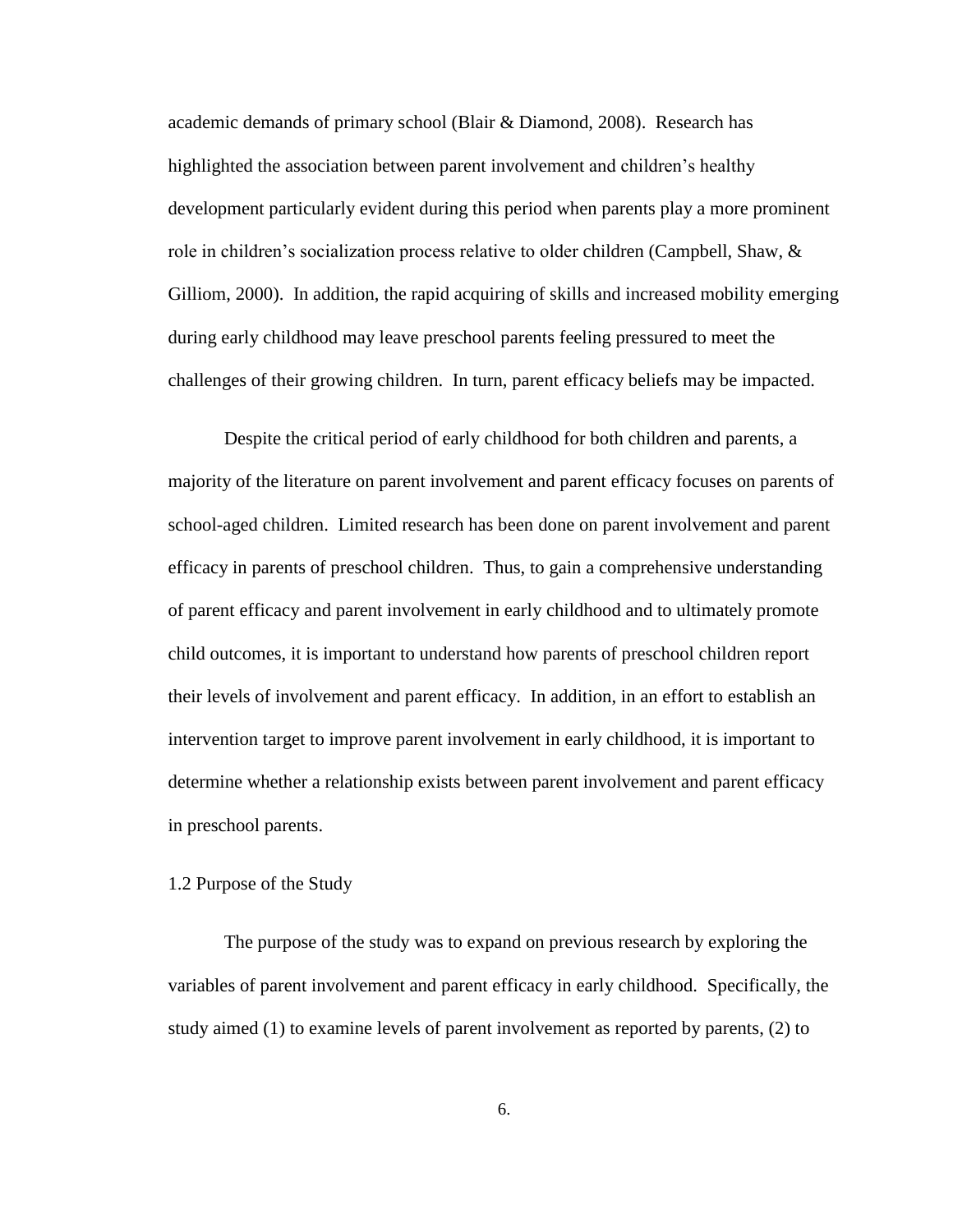examine reported levels of parent efficacy, and (3) to investigate the relationship between parent involvement and parent efficacy in preschool parents based on self-reports.

1.3 Research Questions

In an effort to gain a comprehensive understanding of parent involvement and parent efficacy in early childhood, the present study proposed the following research questions:

1. How do parents of preschool children report their involvement in their children"s learning and development, collectively across the domains of school-based, home-based, and home-school involvement?

2. How efficacious do preschool parents believe they are at influencing their children"s learning and development?

3. Does a relationship exist between reported levels of involvement and levels of parent efficacy in parents of preschool children?

1.4 Hypotheses

The researcher formulated two hypotheses based on the literature to address the research questions. The researcher hypothesized that a relationship would exist between preschool parents' report of their involvement and their reports of parent efficacy:

H1: A relationship exists between preschool parents" reported parent efficacy and their reported level of parent involvement.

In addition, the researcher further hypothesized that the relationship between parent efficacy and parent involvement would be positive: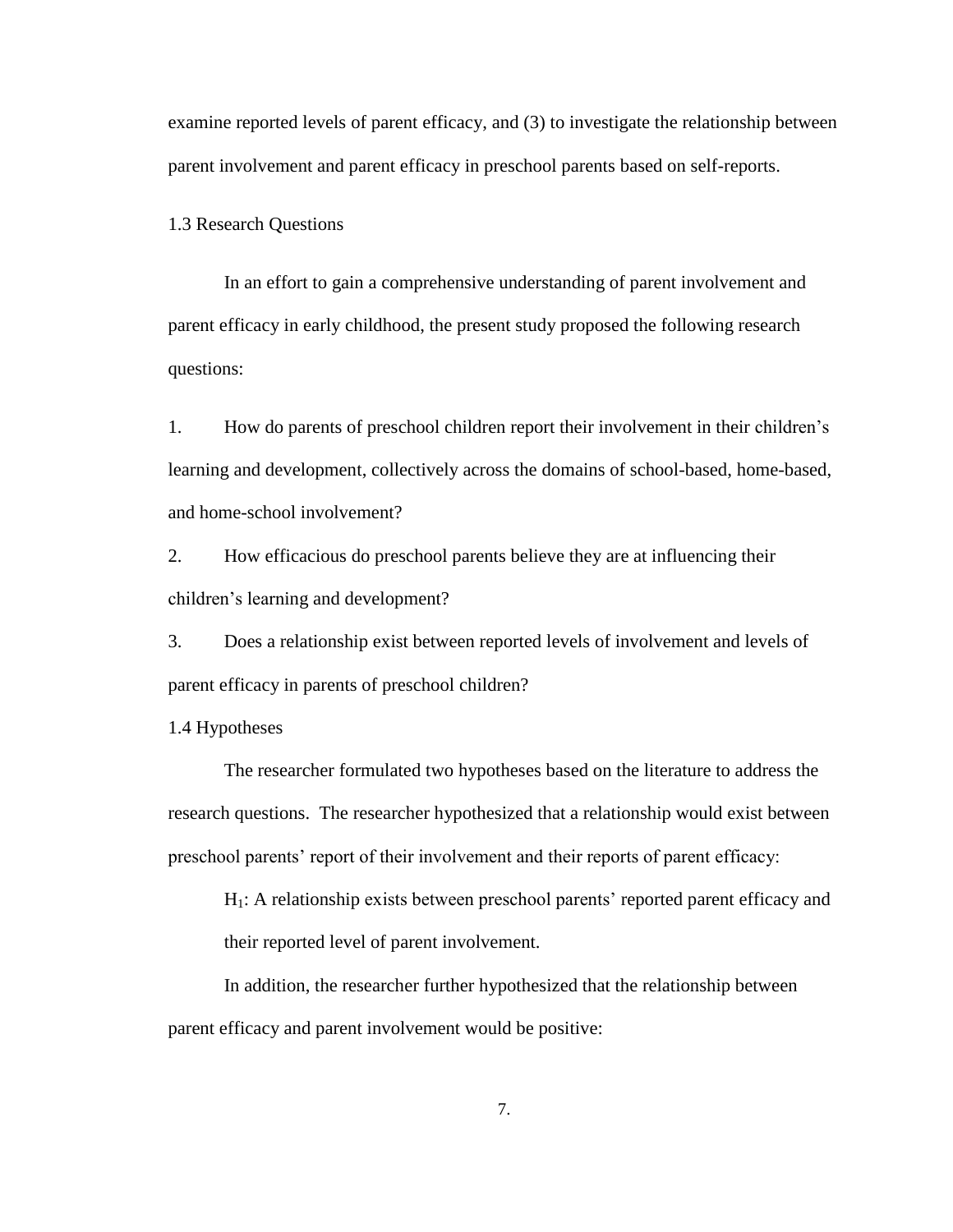$H<sub>2</sub>$ : A positive relationship will exist between the parent efficacy and parent involvement.

### 1.5 Significance of the Study

The substantial body of literature on parenting and children"s development has examined parent involvement and parent efficacy independently, and limited studies have taken into account the relationship between the two variables. Thus, the present study expands upon previous research by exploring the correlation between reported parent involvement and parent efficacy. In addition, despite the recognized importance of early childhood, the majority of parent involvement and parent efficacy literature has focused on parents of school-aged children. Thus, the present study distinguished itself from the majority of previous literature by exploring the variables of parent involvement and parent efficacy in parents of preschool.

Further significance of the present study lies in its unique sample. An extensive amount of the research focuses on parent involvement and parent efficacy in low-income, minority populations. The present study took place in a suburban, predominantly white middle-class preschool located in the Northeast. The present study hopes to help this preschool learn more about its" parents, their efficacy beliefs and involvement. Through this research, the preschool can gain valuable information to guide the implementation of parent programs within the school, and ultimately promote their goal of helping the children develop and learn.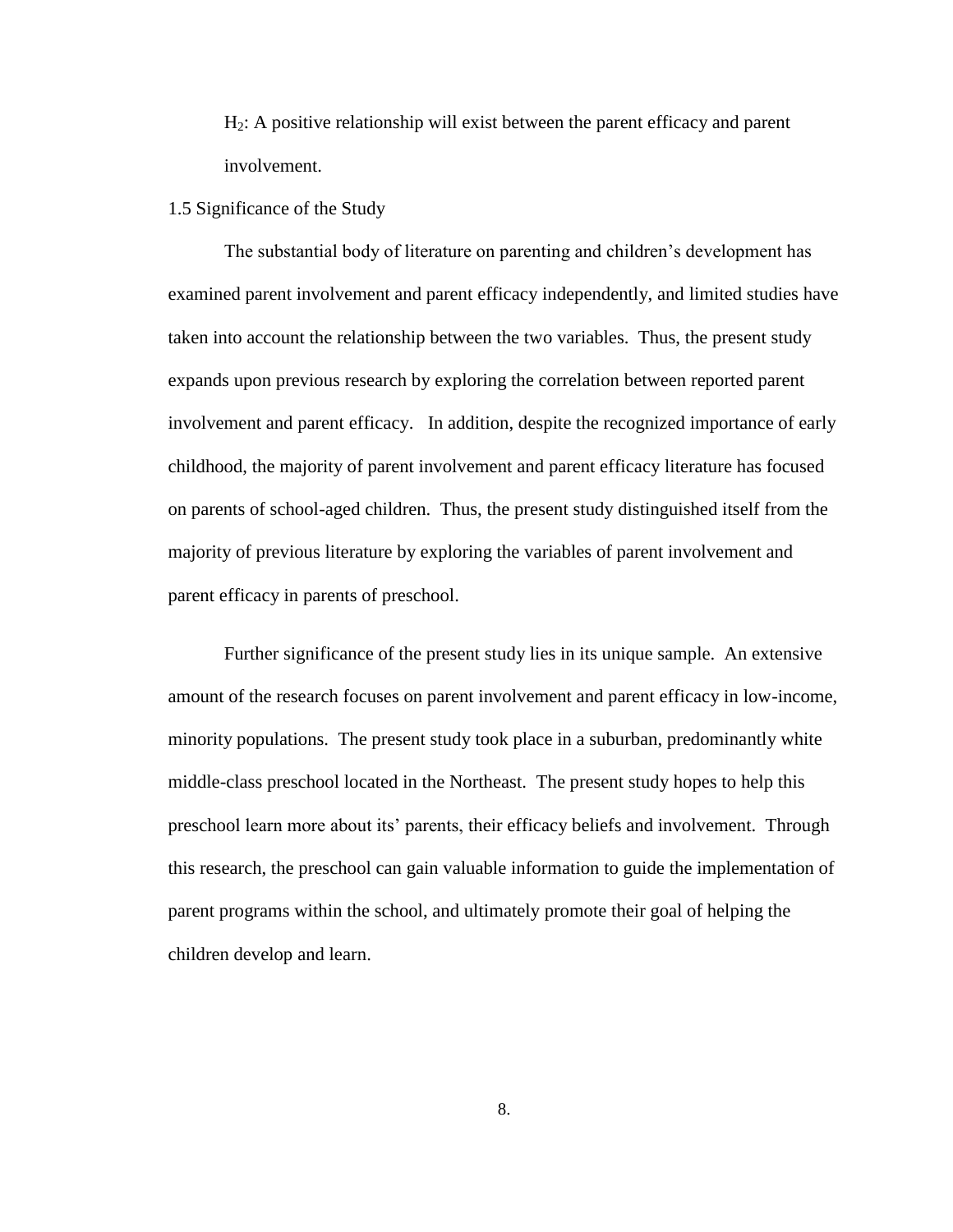#### 1.6 Assumptions

The research made two assumptions of the present study: that the parents answered each question on the surveys honestly and that all questions reflected the parents" involvement and efficacy experiences with their preschool child, not other school-aged children.

#### 1.7 Limitations

Several limitations exist in the small sample size and the measures used in the study. First, the sample consists of parents from one preschool in a predominantly White, middle-class, suburban neighborhood. Thus, the results of the study cannot be generalized to parents of different ethnicities, geographic locations, or social economic statuses. Secondly, the family involvement questionnaire (Fantuzzo, Tighe, & Childs, 2000) was previously tested for validity on parents of low-income, minority children, not on the demographics in this study. Lastly, the methodology of the present study used two surveys to collect data. The results of the study are based on parent self-reports. Thus, parents" responses may have been biased and reported in congruence with social desirability. Ultimately, this could have yield skewed results.

### 1.8 Definitions

Parent- A primary caregiver of the preschool child who is responsible for the child"s well-being and schooling.

Parent involvement- the active engagement of parents in activities and behaviors at home and at school to benefit their children"s learning and development (Fantuzzo, Tighe, & Childs, 2000).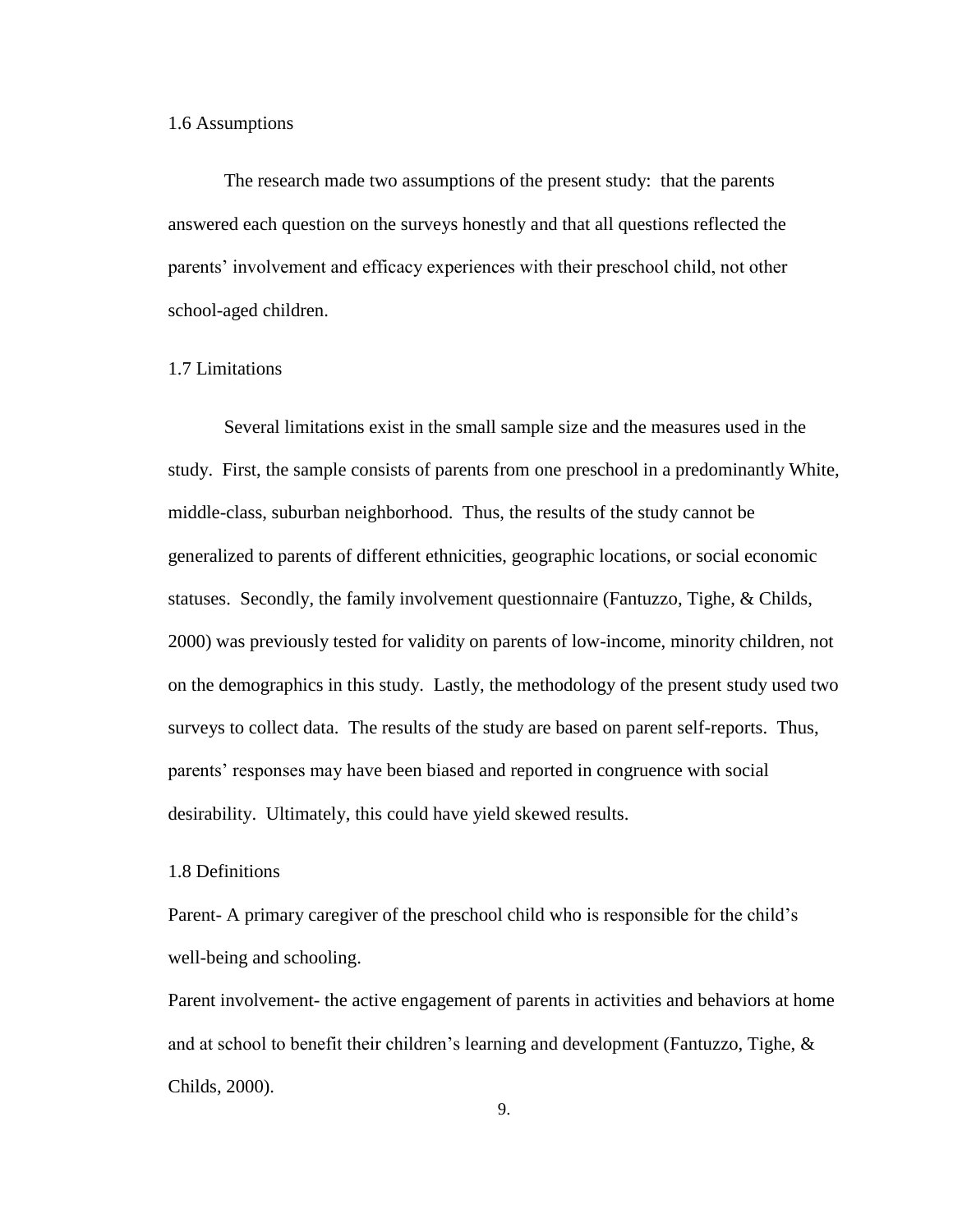Parent efficacy- Parents" beliefs that they can competently perform the roles as parents and effectively influence their children"s outcomes, in the areas of development and schooling.

Preschooler- A child ranging from infant through prekindergarten. Specifically, from six weeks through five years old who regularly attends a daycare or preschool. Positive parenting- Parenting behaviors, skills, and strategies that have been considered to promote positive and adaptive child development and learning outcomes (Jones & Prinz, 2005).

#### 1.9 Summary

Parent involvement and parent efficacy have been recognized as important aspects of parenting and are associated with a plethora of positive child outcomes. Despite the importance, many parents report low involvement in their children"s activities in addition to doubtful beliefs about their ability to make a difference in their children"s outcomes. Early childhood is a critical period of development for a child and is characterized by a myriad of challenges for parents who are learning and adapting their roles to meet their children"s rapidly growing needs. However, little research focuses on parent involvement and parent efficacy in parents of preschool children. Thus, the present study aims to fill in the gap in the literature by examining the two variables in preschool parents. Chapter 2 presents the current research on parent involvement and parent efficacy in greater detail. Chapter 3 discusses the methodology of the present study and Chapter 4 presents the results of the analysis through the use of tables and figures. Lastly, Chapter 5 discusses the results by addressing the research questions and hypotheses, limitations, and future directions for further research.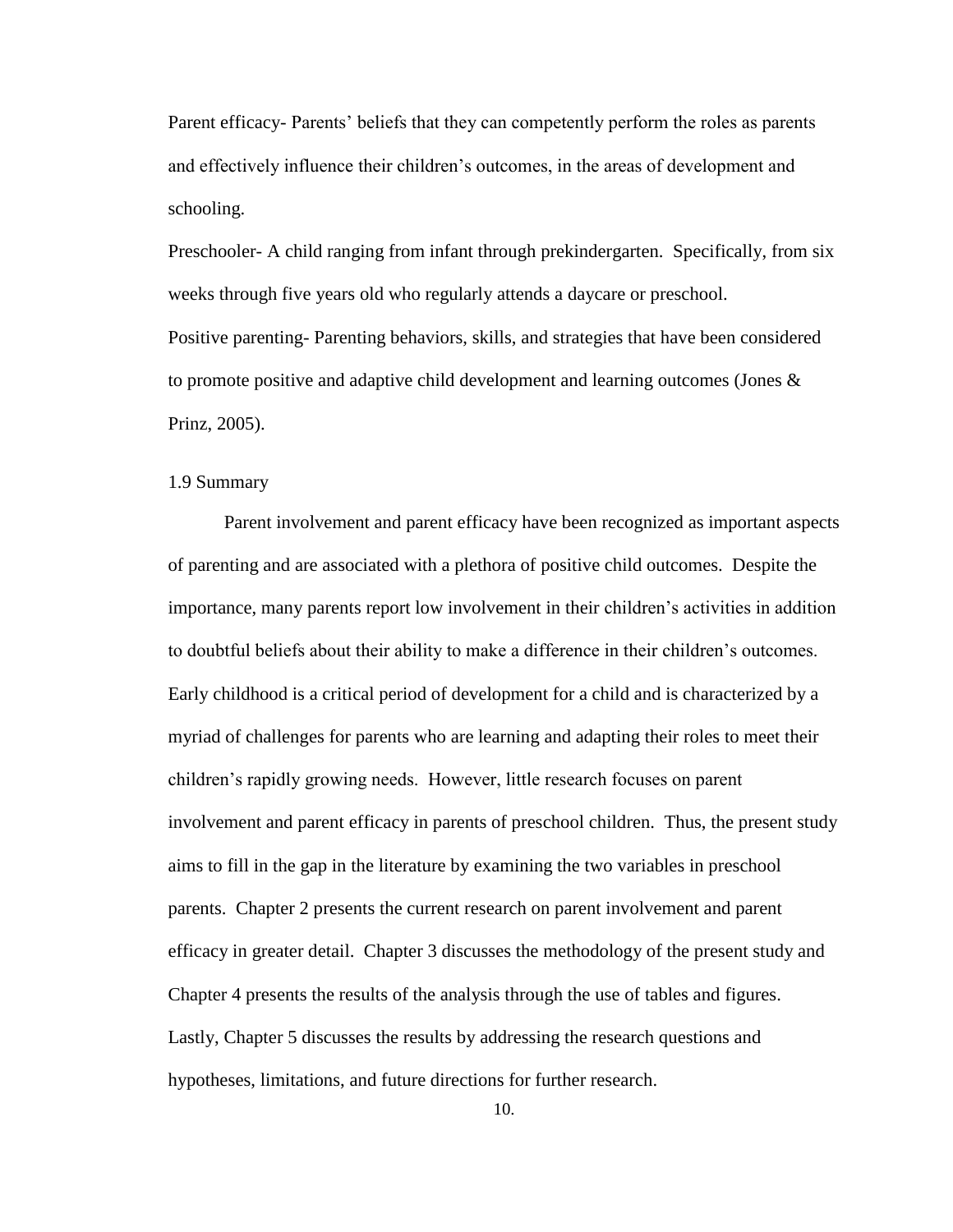#### **Chapter 2**

### **Review of Literature**

The following chapter summarizes the literature relevant to parent involvement and parent efficacy in reference to children"s learning and development. Parent involvement is discussed in terms of today"s society, definition, an ecological theory (Brofenbrenner, 1976, 1986), models of parent involvement, school-aged and early childhood outcomes, parent variables and parent efficacy. Five aspects of self-efficacy are discussed as it pertains to parent efficacy: theory, development, description, parenting, and the effects on children, parents, and teachers. Parent efficacy is also discussed as it relates to parent involvement in previous research. The Hoover-Dempsey Model is used as a framework to describe parent involvement and the decision-making process that drives participation in children"s learning.

#### 2.1 Parent Involvement Today

Parent involvement plays an important part in children"s development and academic outcomes, especially in today"s demanding and ever-changing society. In recent decades, an increase in the number of single parents and an increase in the number of mothers working outside of the home have had a significant impact on family structure (Epstein, 1987). The changes in social conditions have expanded the roles and responsibilities of parents. As a result, parents have less time, energy, and resources available to adequately fulfill the roles of parenthood, ultimately hindering their participation and limiting their child"s developmental potential. Thus, parent involvement has evolved over the years as social conditions have affected families.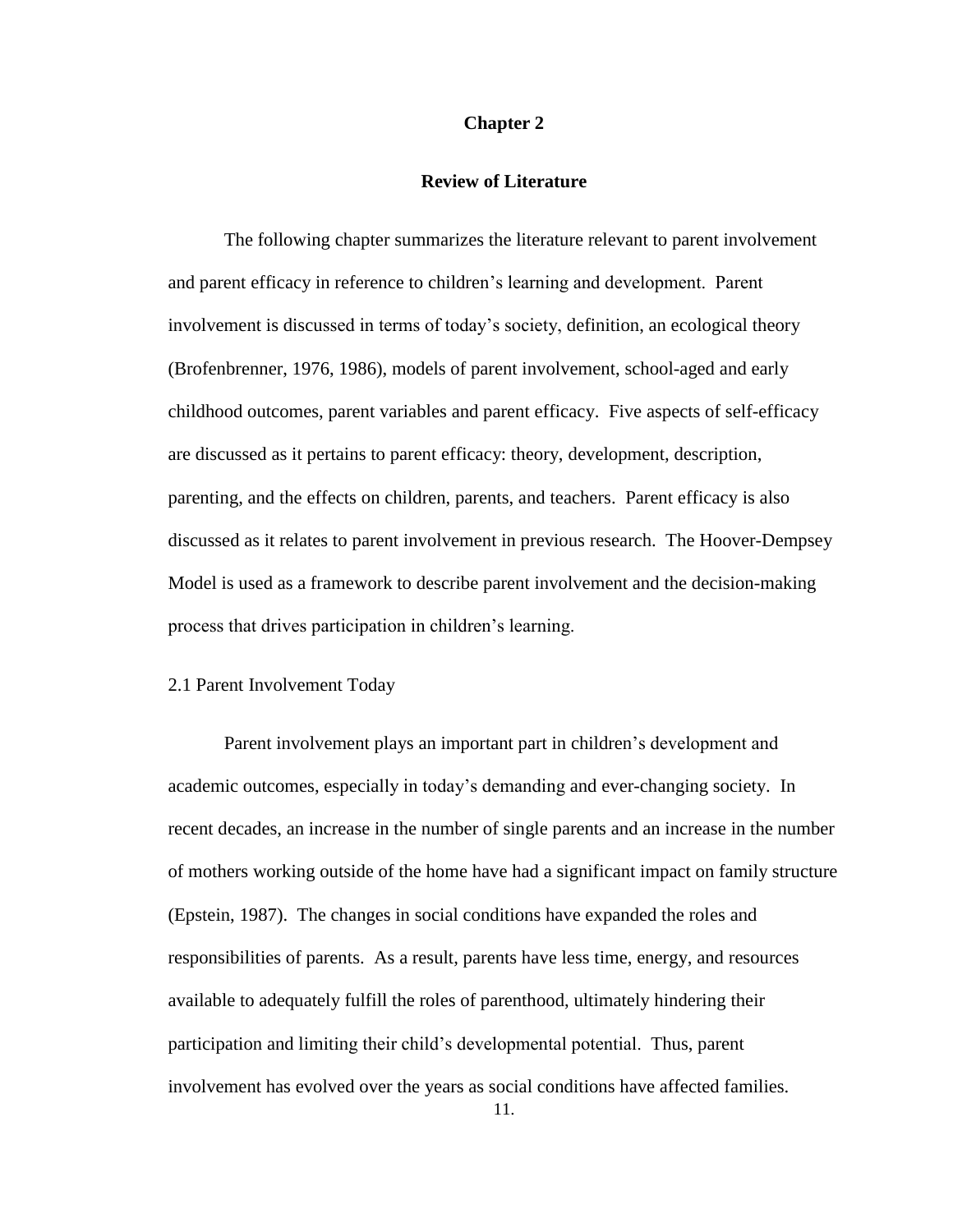In response to these changes, schools and social services have taken a more ecological, community approach to parent involvement, by expanding their focus beyond the child to include the whole family and by demanding better communication between the family, school, and community (Coleman, 1997). The No Child Left Behind Act of 2001 established by the U.S. Department of Education aims to promote child success by strengthening and supporting parent involvement (U.S. Department of Education, 2010). The policy emphasizes the role of parents in children's schooling and calls for all school districts to implement programs that increase parent participation and facilitate parentteacher communication. Consequently, parents, teachers, and administrators are working in collaboration with community groups and social service agencies to create a dynamic and effective learning environment for children (Coleman, 1997; Comer & Hayes, 1991).

Theories of parent involvement which once focused on the distinct and separate roles of family and schools has shifted toward the partnership between home and school in which teachers and parents cooperate, communicate, and share the responsibility for children"s developmental and educational outcomes.

### 2.2 Parent Involvement Defined

The changes in social conditions and family structure in recent decades coupled with an increased focus on an ecological approach to family involvement in children's development and education has expanded the definition of parent involvement. Parent involvement has been defined in the present literature as the active engagement of parents in activities and behaviors at home and at school to benefit their children"s learning and development (Fantuzzo, Tighe, & Childs, 2000). Parent involvement has been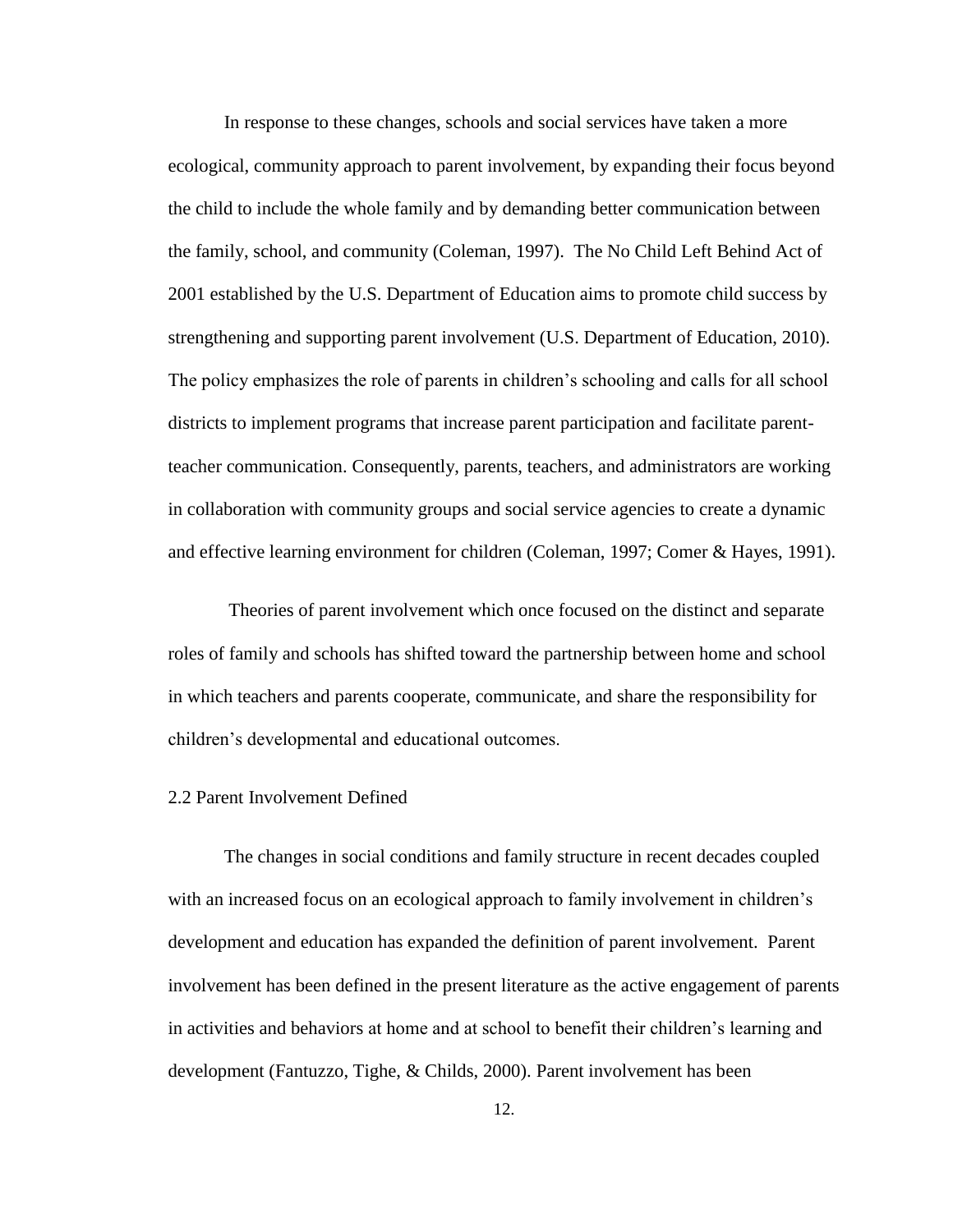conceptualized along three dimensions: home-based involvement, school-based involvement and home-school communication (Fantuzzo, Tighe, & Childs, 2000; Manz, Fantuzzo, & Power, 2004). Home-based involvement includes educational activities in which family members actively participate in support of a child's learning at home (Fantuzzo et al., 2000; Hoover-Dempsey & Sandler, 1997; Manz et al., 2004). Numerous studies have assessed parent involvement across the three domains of involvement through the use of parent self-reports and teacher and child ratings (Hoover-Dempsey & Sandler, 1997; Fantuzzo et al., 2000).

Examples of such activities include helping with homework, discussing the school day with their child, and creating a space for learning activities. School-based involvement activities include parents" active participation in educational activities typically undertaken at school, such as volunteering in the classroom or assisting on class field trips (Fantuzzo et al., 2000; Hoover-Dempsey & Sandler, 1997; Manz et al., 2004). Lastly, home-school communication includes interpersonal interactions and connections between parents and teachers, such as attending parent-teacher conferences and exchanging notes or phone calls between the teacher and parent about the child"s progress (Fantuzzo et al., 2000; Hoover-Dempsey & Sandler, 1997; Manz et al., 2004).

### 2.3 Ecological Theory

With changing social conditions and shifts in family structure, it is important to understand child development in the context of the ecological system in an effort to promote parent involvement. In the ecological theory of human development, Bronfenbrenner (1977) provides a socio-cultural view of child development and how the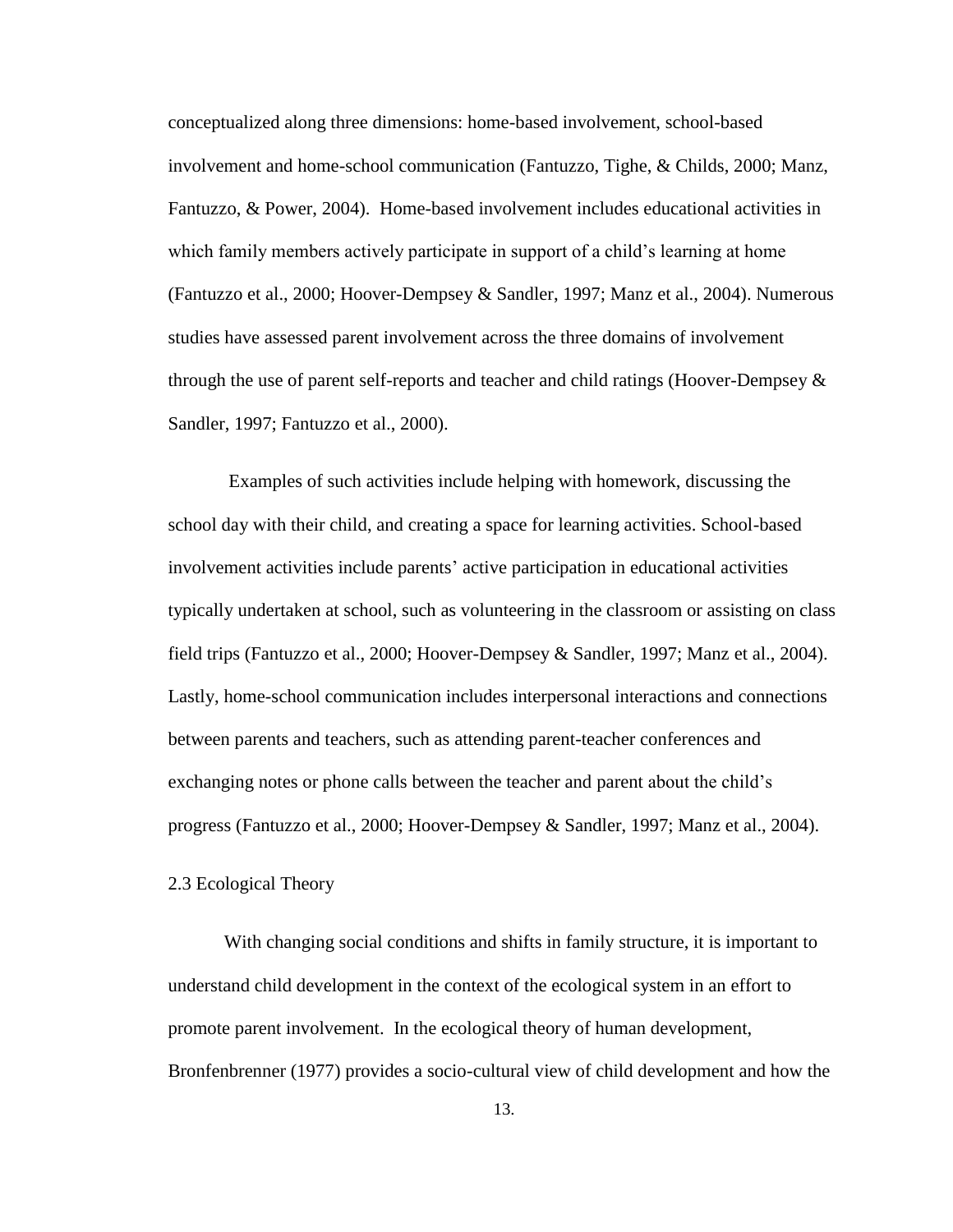family system along with other social contexts within a child"s environment influences his or her outcomes. According to the ecological theory, the child is part of a small social system encompassed by four interconnected and hierarchical systems: the microsystem, mesosystem, exosystem and macrosystem. These four systems are influenced by the chronosystem, which incorporates the effect of time on the child.

The microsystem is the layer closest to the child and encompasses the relationships and interactions a child has in the setting in which he or she lives. It describes face-to-face relationships such as interactions with parents, peers, school, and neighbors. The microsystem includes the parent-child relationship at home and takes into account understanding of involvement and the active participation in their children"s development. For example, the amount and quality of time the parent spends with the child engaging in activities to bond and to build skills influences the child"s development.

The second system, the mesosystem is the layer that provides the connection between two or more structures of the child"s microsystem. An example of the mesosystem is the partnership between parents and teachers to support a child"s learning at home and in school. The ecological approach considers the joint impact of two or more settings and focuses on changes in role and environment that occur throughout the lifespan (Bronfrenbrenner, 1977). The mesosystem takes into account how events at home can affect the child"s behavior at school and how events at school can impact the parent-child interaction at home. For example, children whose parents have rejected them may have difficulty developing positive relations with teachers.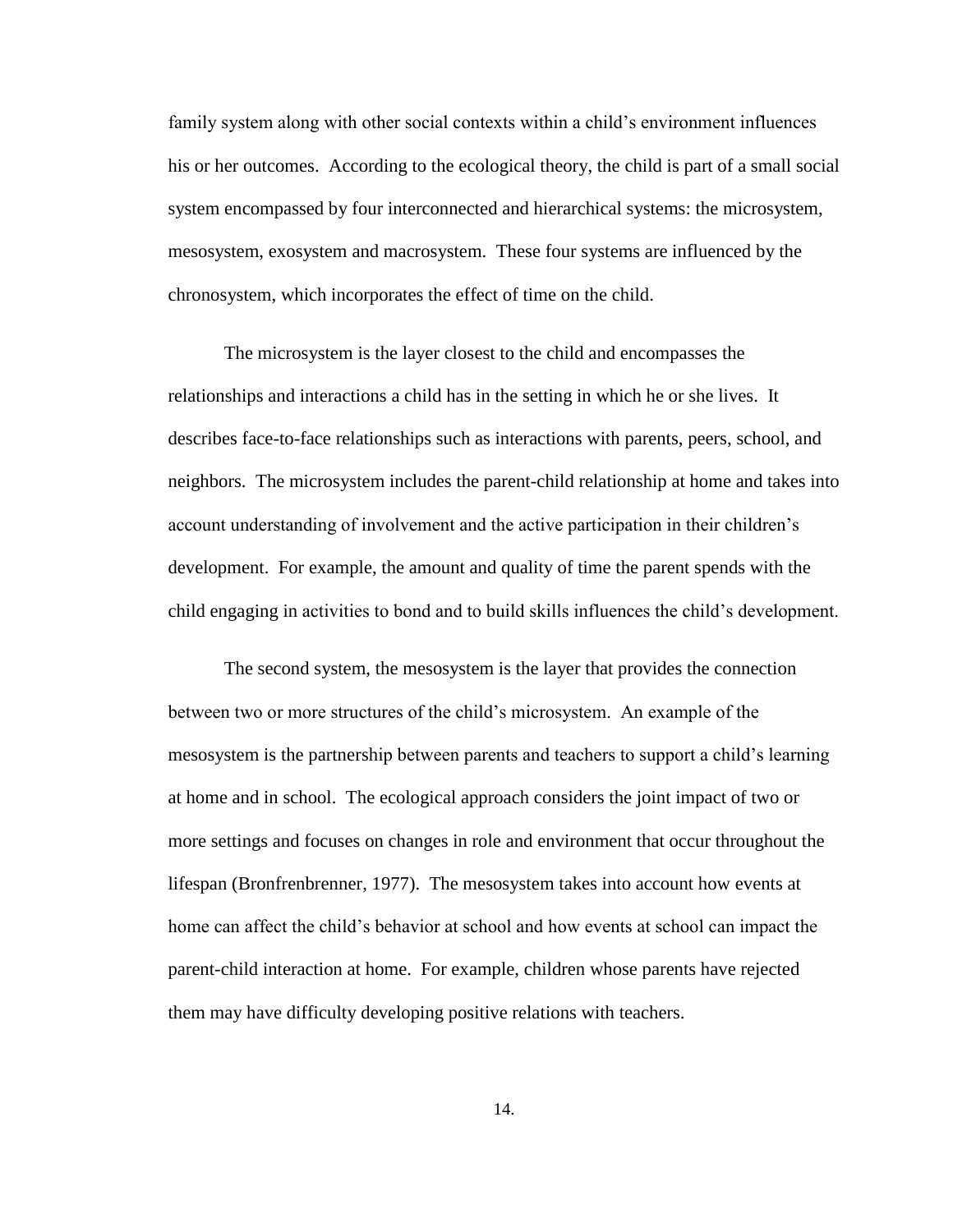The exosystem is the layer that defines the aspects of the larger social system in which the child does not have an active role, but that affects or is affected by the immediate microsystem. These aspects include the parent"s place of work, school district policies, school parent committees, and community-based resources. For example, a parent receives a promotion at work that requires additional work hours a week. The additional hours places extra strain on the other parent to care for the child and to participate in the child"s education. The extra pressure causes marital discord, which ultimately will affect the child and could impact the child"s ability to function in school. Therefore, in this example the child is not directly involved in the parent"s work or need to work additional hours, but is affected by dealing with the negative environment that occurs from the additional strain and marital distress. Thus, a parent"s job experiences will affect parent involvement, which in turn, will affect the children.

The macrosystem is the cultural blueprint (Christenson  $\&$  Sheridan, 2001), which is comprised of attitudes and ideologies of the culture in which the individual lives. The effects of this blueprint have a cascading influence throughout the interactions of the micro, meso, and exosystems. Cultural values, customs, and laws shape the individuals relations with their environment and impacts development. Cultural contexts include developing and industrialized countries, democracy, religious beliefs, socioeconomic status, poverty, and ethnicity.

The chronosystem encompasses the patterning of environmental events and transitions over the life course. It refers to the effect created by time or critical periods in development within the individual and within environments over time. For example, the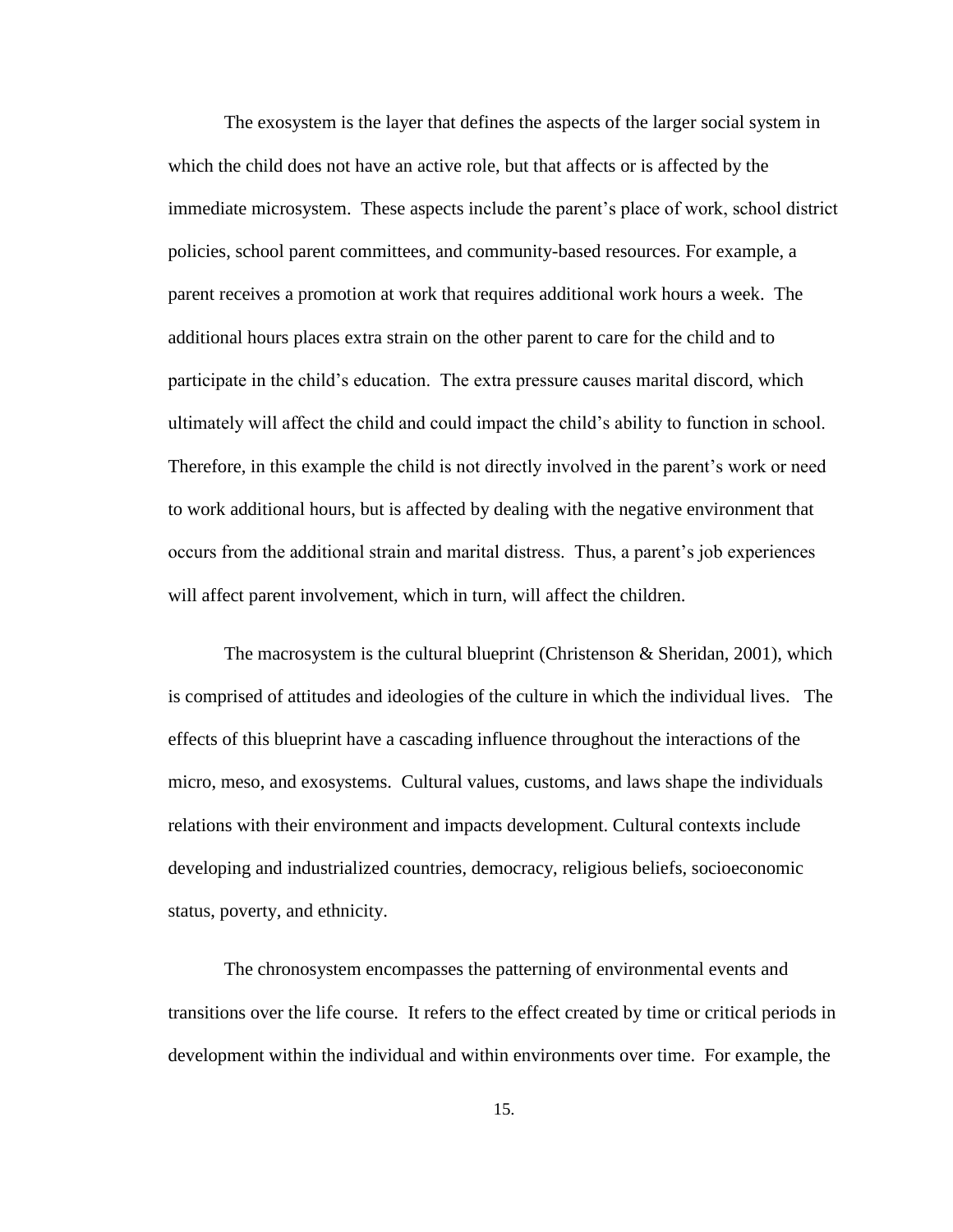chronosystem addresses the critical periods in the preschool setting, where infants grow attached to a caregiver, where toddlers learn to talk and to interact with peers, and where parents adjust to parenthood and their children"s early milestones. The children as well as the parents learn from their environments embedded in the four systems as they progress through their early milestones. Their experiences with these systems and in these critical life events influence their future experiences, by shaping their expectations, motivation, and responses.

Ultimately, the ecological theory places an emphasis on understanding the individual in relation to the whole system (Christenson & Sheridan, 2001) consisting of multiple systems of "layers" of socio-cultural interaction. Each system has an effect on the child"s development. A change or conflict in any one layer will demonstrate a ripple effect throughout the other layers. Thus, the interconnectedness of the individual to his or her environment shapes their development. To better understand a child"s development, it is imperative to examine not only the child and his or her immediate environment, but also the interaction of the larger environment as well.

### 2.4 Model of Parent Involvement

Based on Bronfenbrenner's ecological theory (1976, 1986), the Hoover-Dempsey and Sandler model (1995, 1997, 2005) explores a system of parent, student, school, and community relationships that influences parent involvement and consequently children"s development and learning. The theoretically grounded model of the parent involvement (Hoover-Dempsey & Sandler, 1995, 1997, 2005) describes specific elements of the involvement process and aims to answer why parents become involved, how their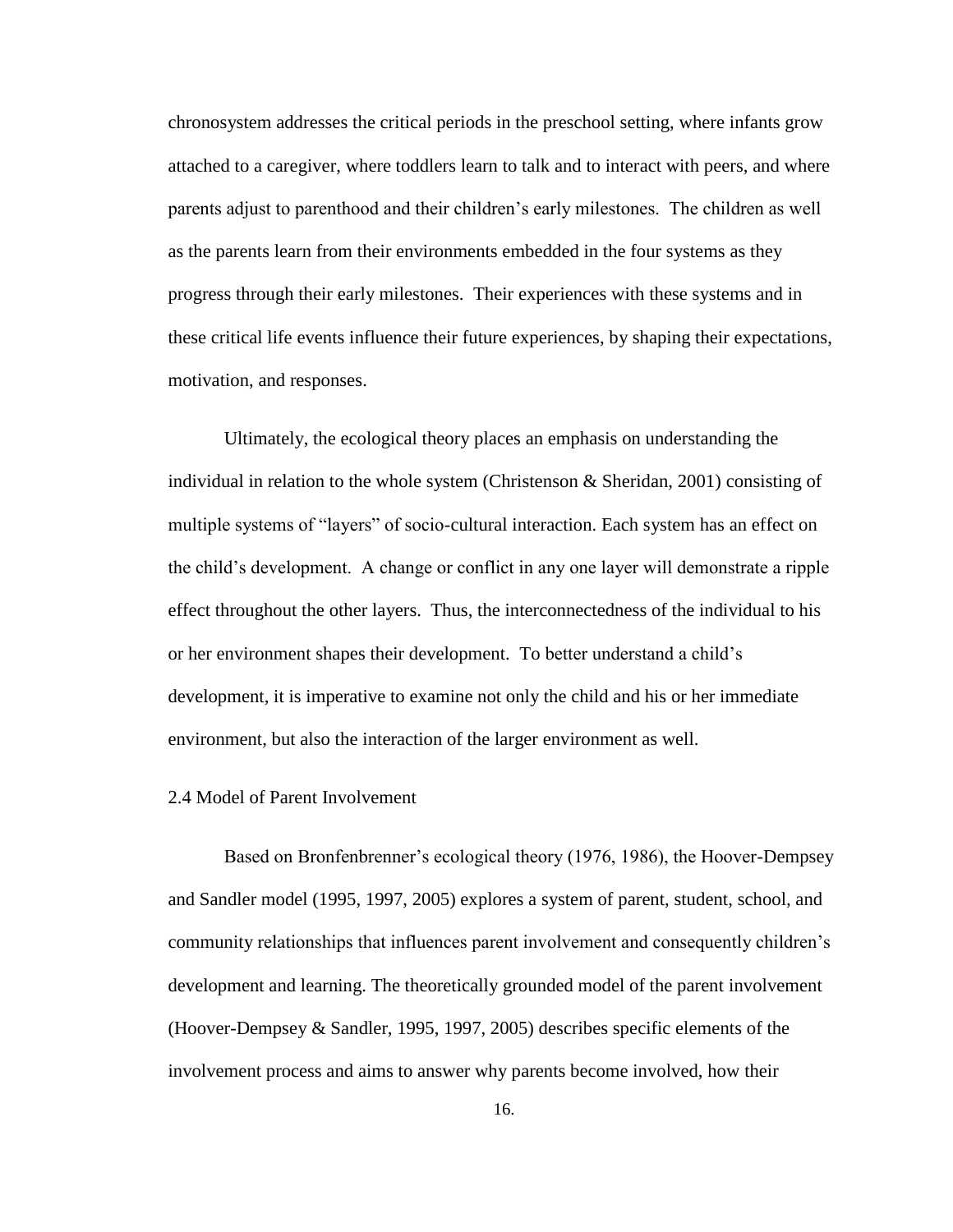involvement influences child outcomes, and how teachers and schools can be supported in encouraging involvement.

The model, which consists of five distinct levels and is interpreted from bottom to top, begins with parents" decision to become involved. The foundation of the model, level one includes parent role construction, parental self-efficacy and invitations. The model reasons that parents decide to participate when they understand that involvement is part of their role as parents, when they believe they can positively influence their children"s learning, and when they perceive an invitation from both the child and school to become involved. In addition, the model suggests that once parents make the decision to participate, they choose specific activities shaped by their perception of their own abilities and skills, general invitations from the school and specific invitations from the child and teacher, and other demands on their time and energy. The forms of involvement consist of involvement activities at home, involvement activities at school, and parentteacher communication.

The second level of the model consists of the specific activities parents can do to influence their children"s learning, behaviors, and beliefs. These activities include instruction, modeling, reinforcement, and encouragement. The third level of the model suggests that parents" involvement is mediated by the child"s perceptions of their involvement activities. At level four, the model suggests that parents' involvement activities influence student outcomes to the extent that parents use developmentally appropriate strategies and to the degree that parents and teachers share consistent expectations. The fifth and final level of the model focuses on specific student outcomes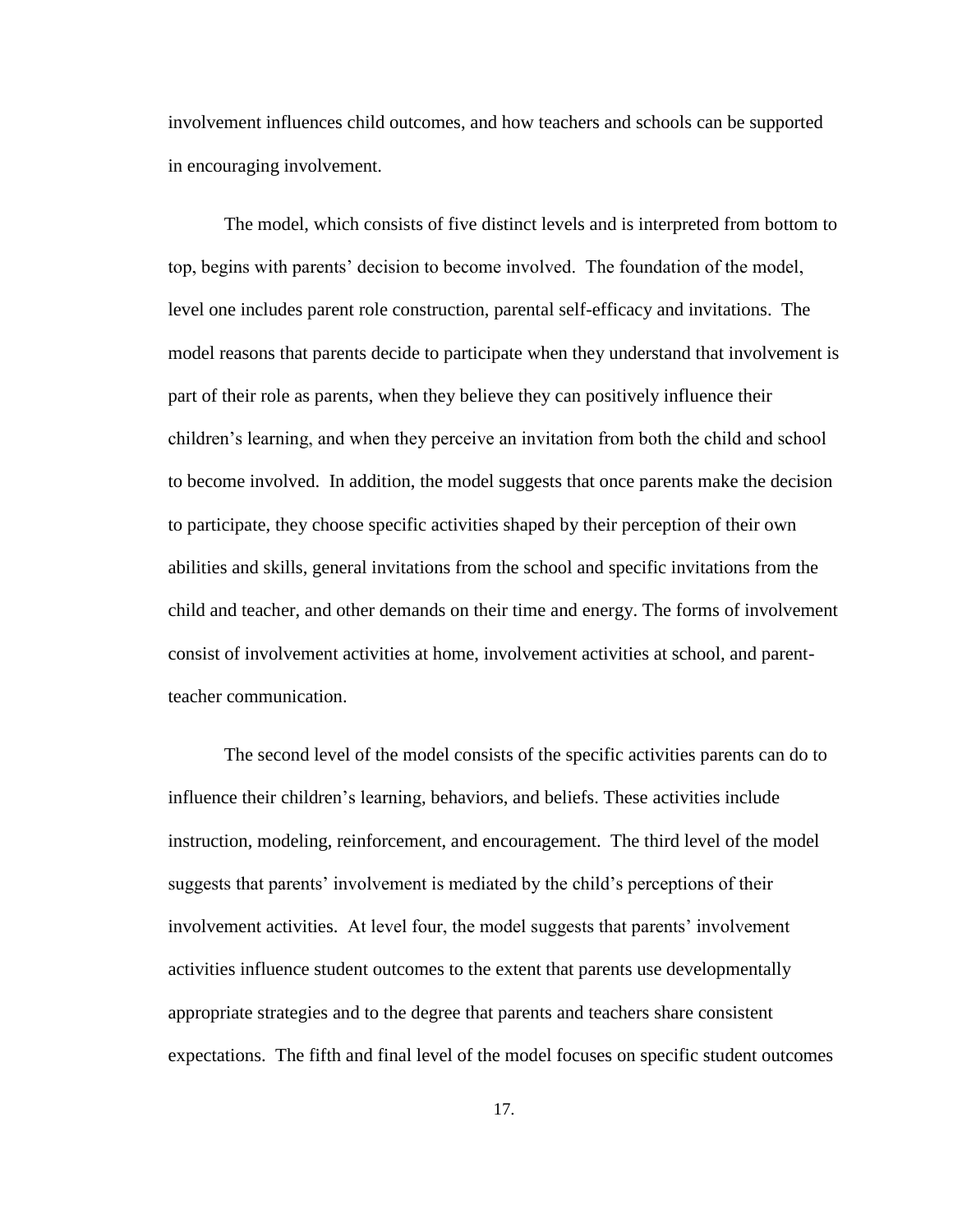influenced by parent involvement. These outcomes include, but are not limited to achievement, skills and knowledge, students" personal sense of efficacy for succeeding in school, and other attributes that facilitate learning such as self-regulation and motivation (Hoover-Dempsey et al., 2001). For this study, the first level of the parent involvement process will be examined, specifically looking at parent self-efficacy and how it related to a parent's involvement their children's preschool development and learning.

#### 2.5 Parent Involvement in Early Childhood Education

 In early childhood education, parent involvement has been associated with stronger pre-literacy skills (Arnold, Zeljo, Doctoroff, & Ortiz, 2008) early literacy achievement (Senechal & LeFevre, 2002).

In the study, "Parent Involvement in Preschool: Predictors and the Relation of Involvement to Preliteracy Development," Arnold, Zeljo, Doctoroff, and Ortiz (2008) examined the relation between parent involvement in preschool and children's preliteracy skills. 163 preschool aged from mostly low-income families, their parents, and their teachers participated in the study. From teachers' ratings of parent involvement and standardized tests to assess preliteracy skills, the researchers determined that greater parent involvement was associated with stronger preliteracy skills.

In addition, parent involvement has been linked to increased social, motor, and adaptive skills (Marcon, 1999), lower disruptive play behavior (Fantuzzo, & McWayne, 2002) and higher levels of emotion regulation (Downer & Mendez, 2005). Beginning in infancy, parent involvement in children"s play is associated with literacy development and academically relevant skills including as independent and pro-social behaviors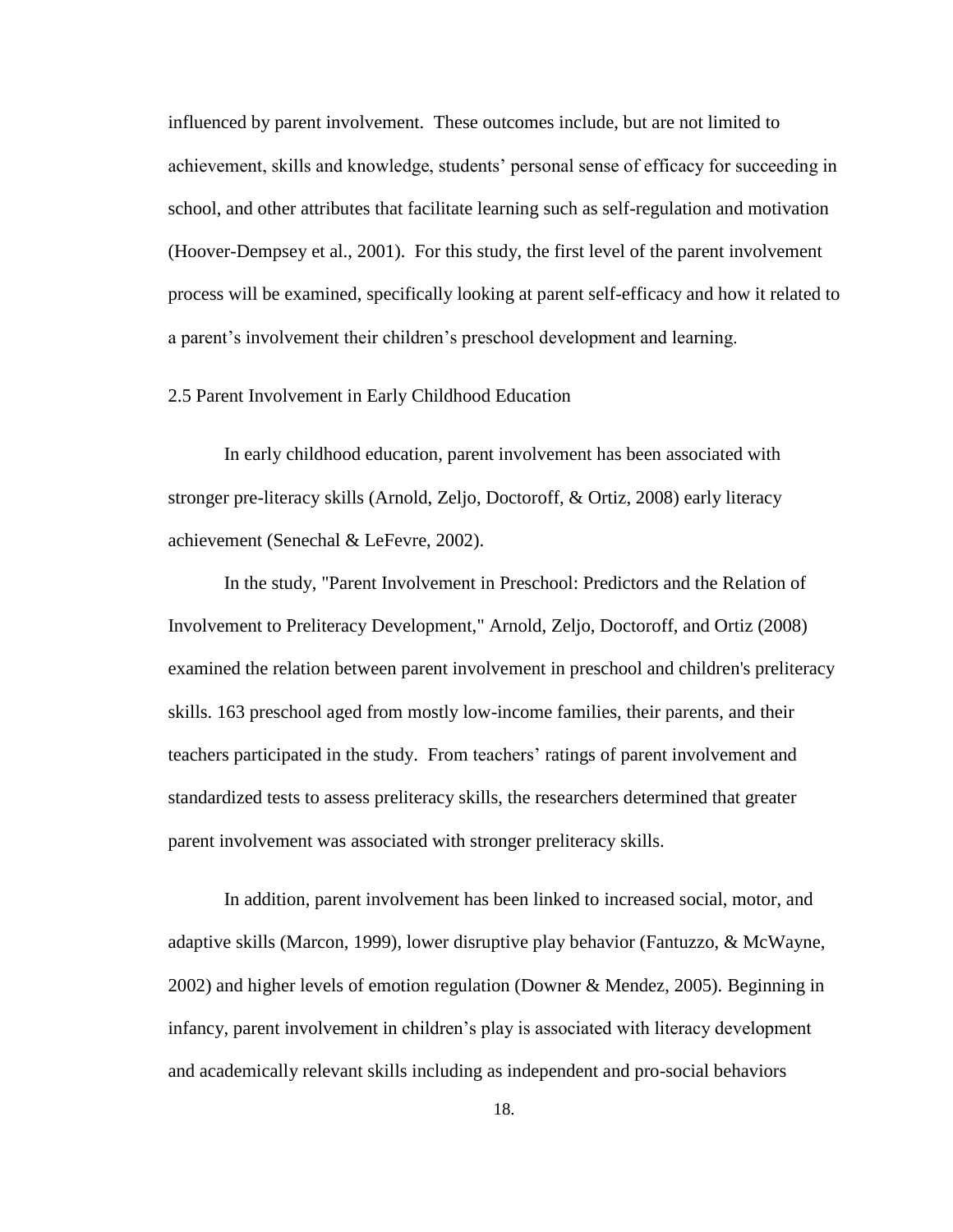(Fantuzzo & McWayne, 2002; Tamis-Lemonda, Shannon, Cabrera, & Lamb, 2004). The research suggests that when parents provide cognitively stimulating home environments their children develop stronger academic skills and demonstrate higher achievement (Britto & Brooks-Gunn, 2001; Fantuzzo & McWayne, 2002; Nord et al., 1999; Tamis-Lemonda et al., 2004). By supplying and interacting with materials such as books and games, parents can provide cognitive stimulation necessary for brain development and learning. Thus, parent involvement in early childhood is important to the child's social and academic development and sets the stage for an array of positive child outcomes in school-aged children.

#### 2.6 Parent Involvement and School-Aged Children"s Outcomes

Parent involvement in children"s learning is related to a number of positive academic, psychological, social, and behavioral outcomes for all children from preschool through high school (Aeby, Manning, Thyer, & Carpenter-Aeby, 1999; Barnard, 2004; Domina, 2005; El Nokali, Bachman, & Votruba-Drzal, 2010; Grolnick & Slowiaczek, 1994; Ma, 1999; Marcon, 1999; Miedel & Reynolds, 1999; Trusty, 1999).

First, parent involvement has been linked to fewer behavior problems in elementary school children. In the study, "Leveling the Home Advantage: Assessing the Effectiveness of Parental Involvement in Elementary School" Domina (2005), data from a national longitudinal survey of youth was used to examine the effects of several types of parent involvement models on student academic achievement and behavior problems. The results demonstrated a positive link between parent involvement and children"s behavioral problems. Specifically, the greater the frequency of parent involvement, the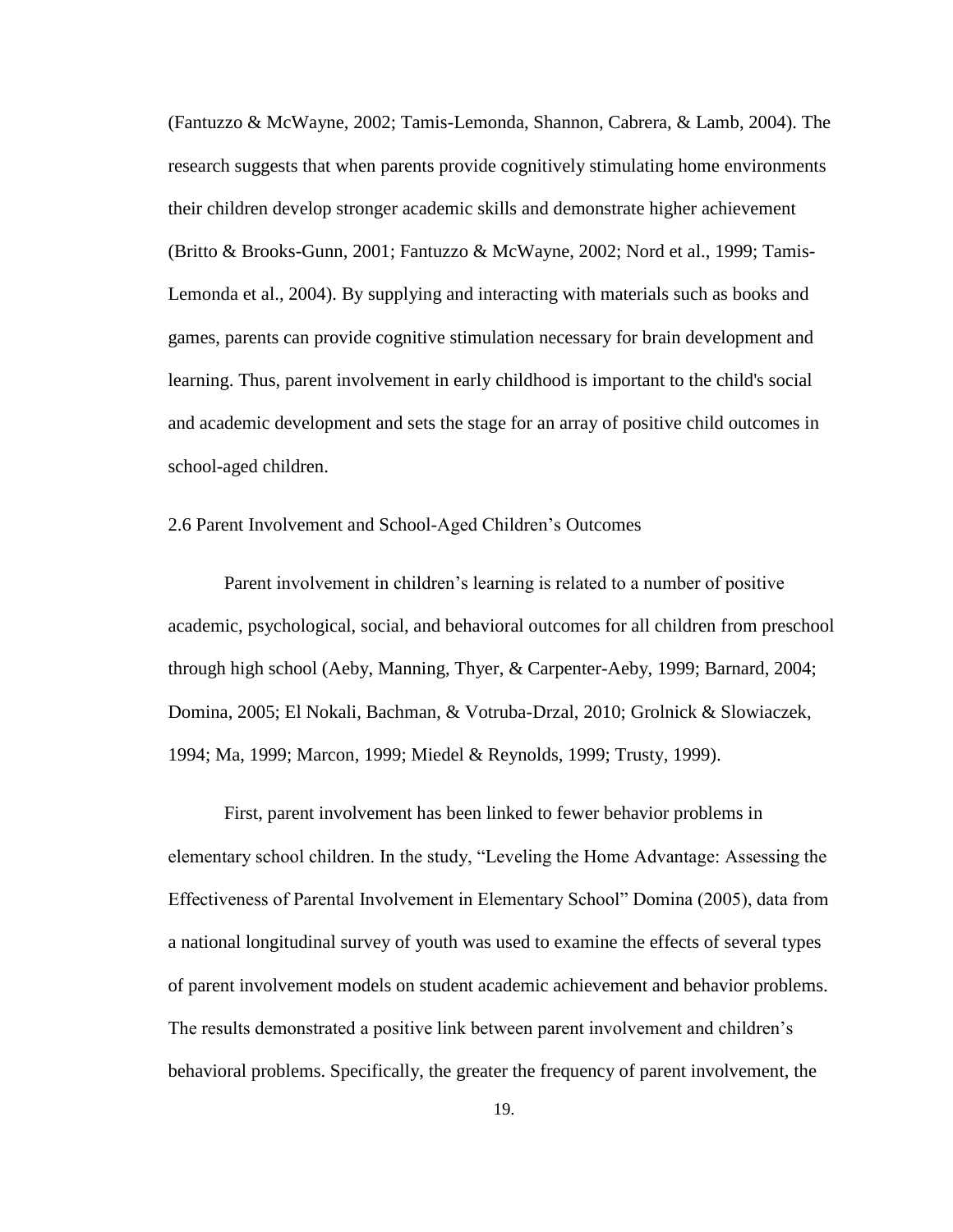fewer childhood behavior problems reported. In terms of type of involvement, this study suggested that parents inhibit children"s behavioral problems when they volunteer at school, help their children with schoolwork, and check their children"s homework.

To further support the claim that parent involvement positively impacts children"s behavioral outcomes, El Nokali, Bachman, & Votruba-Drzal (2010) conducted a study using data from the National Institute of Child Health and Human Development Study of Early Childcare and Youth Development to investigate children"s trajectories of academic and social development across first, third, and fifth grades. The study examined the associations among maternal and teacher reports of parent involvement and children"s standardized achievement scores, social skills, and problem behaviors. Findings suggested that that improvements in parent involvement predicted declines in problem behaviors and improvements in social skills. In addition, the study demonstrated that children with highly involved parents had enhanced social functioning and fewer behavior problems. Thus, the two studies demonstrate the importance of parent involvement on children"s behavioral and social adjustment.

Secondly, parent involvement has been positively linked to increased academic achievement. In the study, "Teacher-rated family involvement and children's social and academic outcomes in kindergarten," Rimm-Kaufman, Pianta, Cox, & Bradley (2003) examined the relation between teachers' report of family involvement in school and children"s social and academic competencies during kindergarten, after accounting for socioeconomic status and early maternal sensitivity. Teachers reported on the parent involvement of 223 children across two dimensions of parent involvement: families"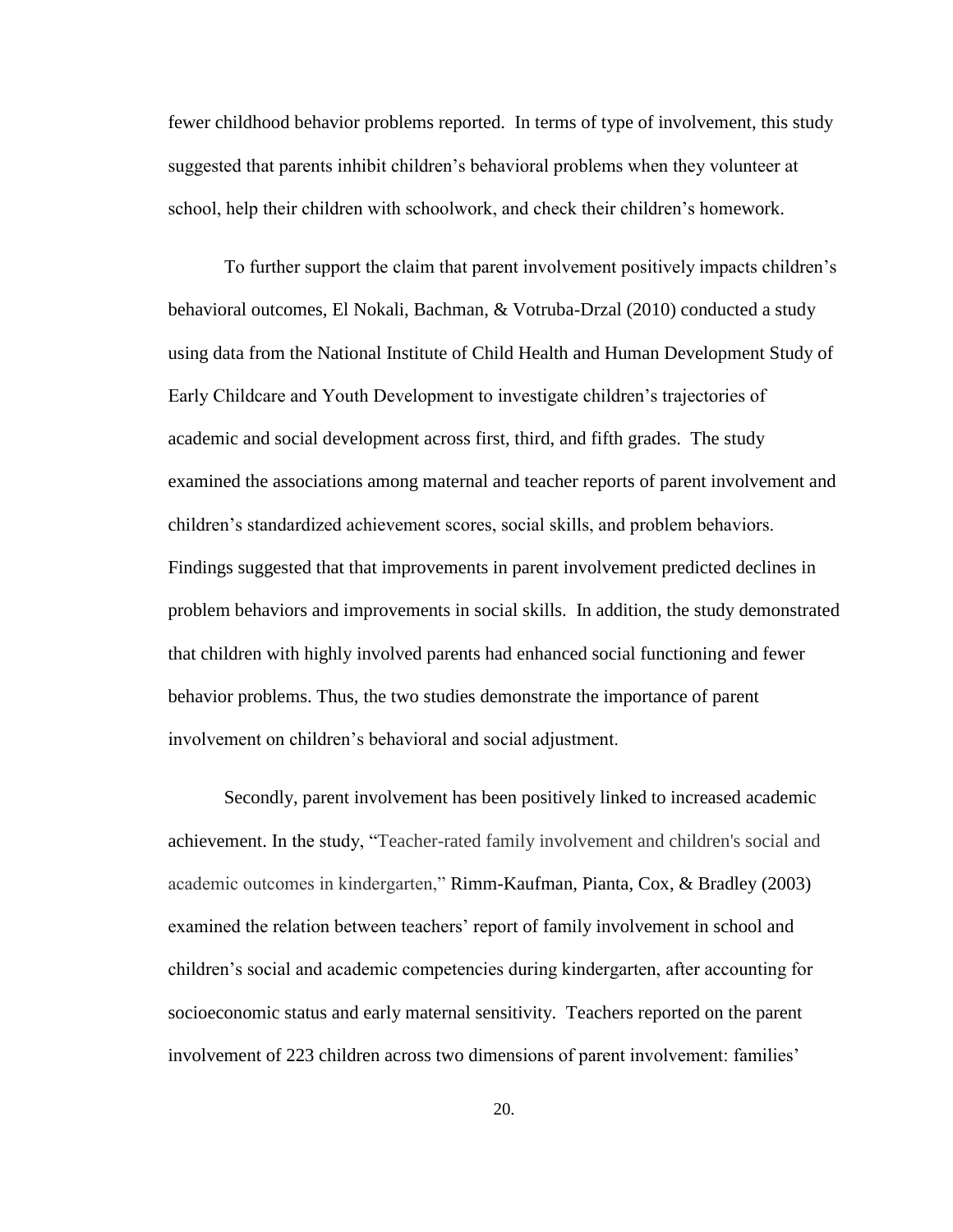attitudes toward schools and parents" activities with schools. Children"s social and academic competence was assessed through classroom observations and teachers" reports. The results of the study demonstrated that teachers' reports of parent involvement were positively linked to children"s social and academic competencies. Thus, this study supports the role of parent involvement on student academic achievement.

In addition, parent involvement has been associated with child motivation for school work (Comer & Haynes, 1991; Grolnick & Slowiaczek, 1994; Miedel & Reynolds, 1999; Rimm-Kaufman, Pianta, Cox, & Bradley, 2003), lower rates of grade retention and higher rates of participation in advanced courses (Ma, 1999; Marcon, 1999; Miedel & Reynolds, 1999; Trusty, 1999), increased high school completion (McNeal, 1999; Barnard, 2004) and higher educational attainment (Barnard, 2004).

In the study, "Parent Involvement in Elementary School and Educational Attainment," Barnard (2004) used a longitudinal study of 1165 inner-city Chicago children to investigate the association between parent involvement in elementary school and academic success in high school. Parent and teacher ratings of involvement along with data regarding the student"s grades, retention, and drop-out status were used in the analysis. Results indicated that even after controlling for background characteristics, parent involvement in school was significantly associated with lower rates of high school dropout, increased on-time high school completion and highest grade completed. The study indicates the powerful effect of parent involvement in school-aged children"s education to promote high school success. Thus, parent involvement positively impacts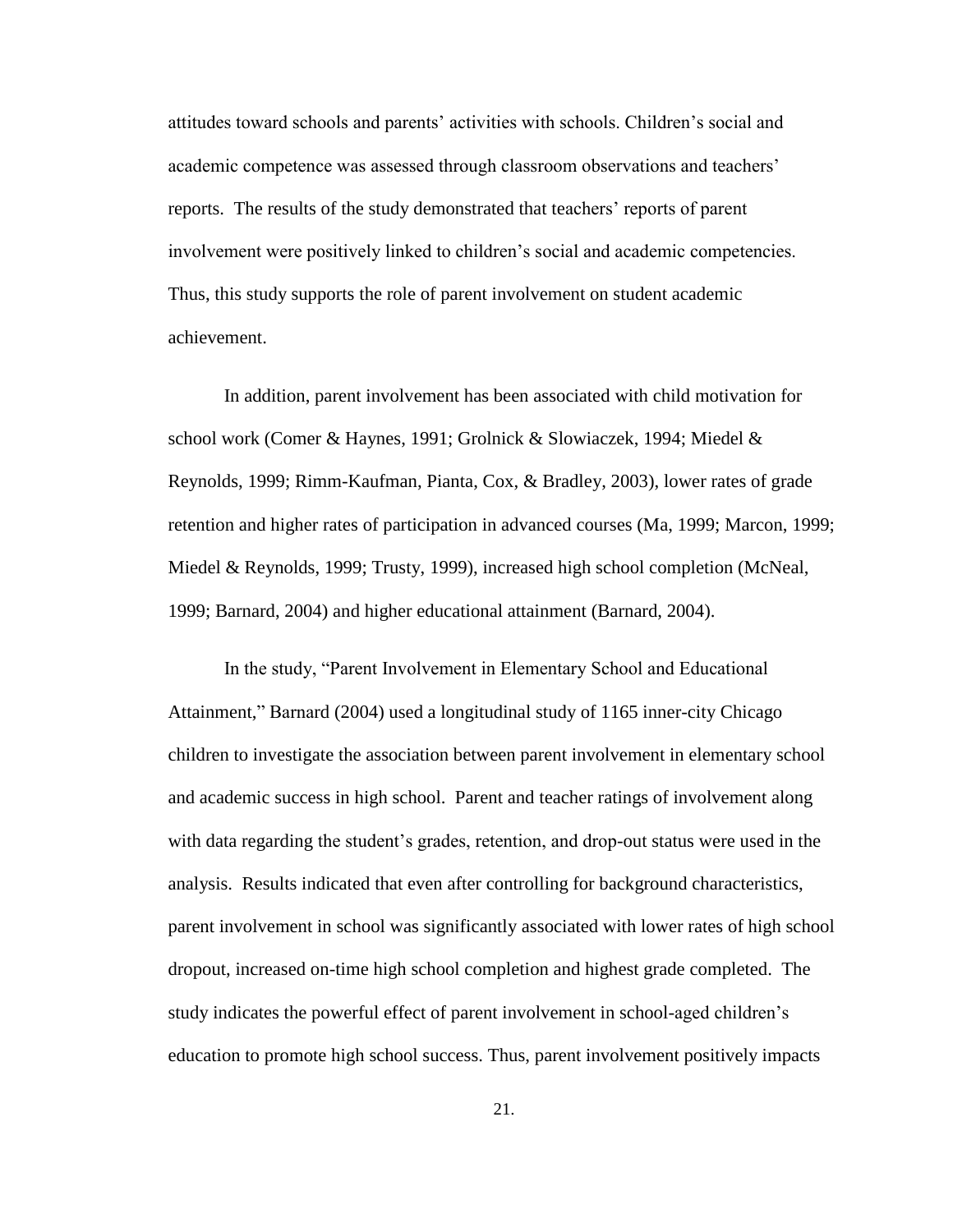children's learning and social development as they progress through K through 12 schools and into higher education.

#### 2.7 Parent Variables Related to Parent Involvement

In previous literature, several family factors have been identified that influence levels and aspects of family involvement. These family factors include parent education, family income, parent gender, number of children in the household.

Social economic status (SES) as determined by family income has been positively linked to parent involvement in parents of preschool children (Arnold, Zeljo, Doctoroff, & Ortiz, 2008). Thus, parents of higher SES tend to be more involved in preschool children's preliteracy development than parents of lower SES. In addition, parent education level and family structure have been associated with parent involvement. Dauber and Epstein (1989) argued that well-educated parents (Eccles & Harold, 1996) are more likely to be involved at school. Deslandes, Potvin, Leclerc (1999) found that adolescents from traditional families and well-education parents report more affective support through parent encouragement and praise, help with homework, frequent discussions about school, attendance at school performances and sports events, than do adolescents from nontraditional families and less educated parents. In addition, social economic status (SES) determined by family income has been positively linked to parent involvement in parents of preschool children (Arnold, Zeljo, Doctoroff, & Ortiz, 2008).

To support these findings, Fantuzzo, Tighe, and Childs (2000) found in their study, "Family Involvement Questionnaire: A Multivariate Assessment of Family Participation in Early Childhood Education," that parents with education beyond high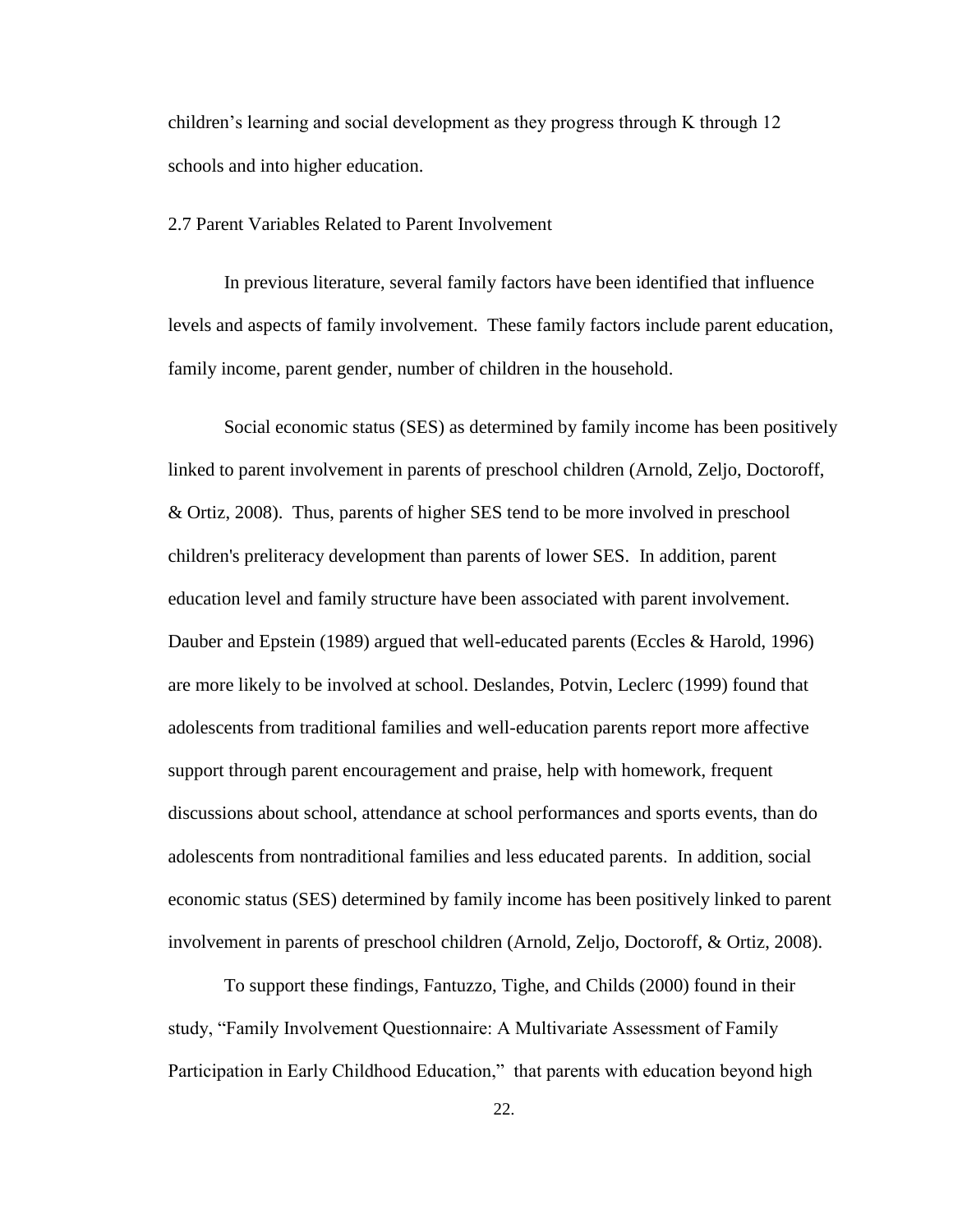school were engaged in higher levels of school-based involvement and home-school conferencing than parents with less than high school education. In addition, there were higher levels of home-school conferencing and home-based involvement in two-parent families than in single-parent households. Thus, the research shows the relationships between parent education level and family structure and level and aspects of family involvement

Previous research has shown links between parent gender, parent occupation, the number of children in the household, and levels of family involvement. Deslandes and Cloutier (2000) reported that mothers are more involved with their children"s schooling than are fathers, indicating the differences gender can play in level of family involvement. In addition to parent gender, the number of children living in the home has been significantly related to the ways in which families are involved in their children"s education. Eccles and Harold (1996) found in their study that parents with fewer children provide more help with homework than do parents with more children.

In support of this research, Manz et al. (2004) found that caregivers in households with five or more children reported less Home-based Involvement and Home-School Communication than those in households with fewer than five children. Ultimately family factors have been identified to influence levels of family involvement, however, there is little one can do to change these variables order to promote involvement. Therefore, it is important to understand and evaluate the variables that can be improved upon to increase family involvement in children"s learning such as parent efficacy discussed in the Hoover-Dempsey model.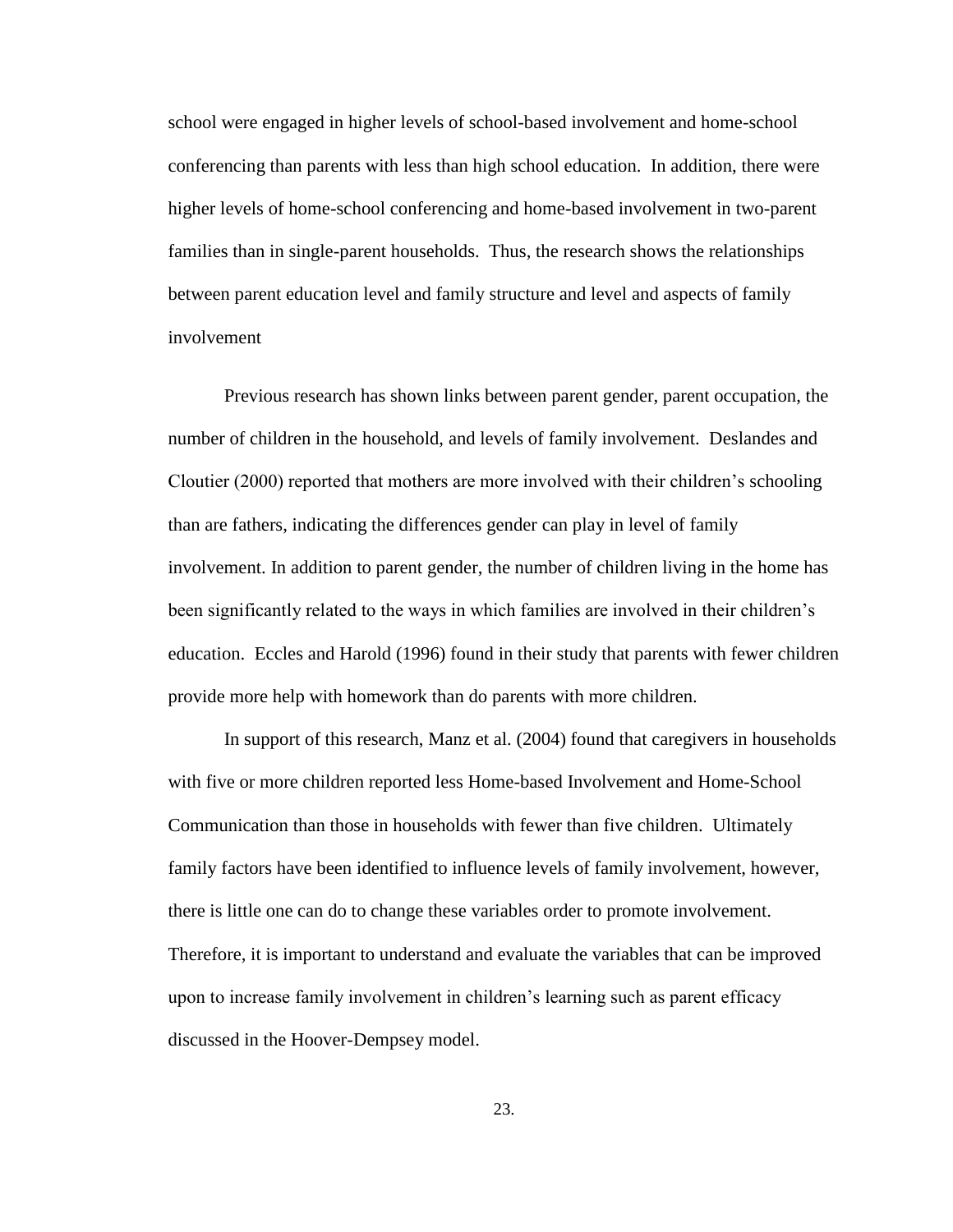#### 2.8 The Self-Efficacy Theory

Self-efficacy refers to a person's beliefs about their capabilities to master a situation and produce desired effects. Self-efficacy beliefs determine how people feel, think, motivate themselves, and approach daily tasks, goals, and challenges. Self-efficacy is concerned with the beliefs one has about their abilities, rather than the actual abilities one possesses. Beliefs about one"s capabilities, independent of underlying skill, are demonstrated as one of the most influential aspects that determines one"s performance (Heflinger & Bickman, 1996) and offers a significant advantage for achieving success in many domains of human action (Bandura, 1997; Maddux, 1995), including academics, work, athletics and health functioning (Lerner & Locke, 1995, Pajares, 1996; Schunk, 1995; Schwarzer, 1992; Stajkovic & Luthans, 1998). In general, people with a strong sense of efficacy are more likely to engage in behaviors leading to a specific outcome and to be more persistent in the face of obstacles than individuals with low self-efficacy. People with poor senses of efficacy tend to shy away from difficult tasks and to achieve less desired outcomes.

In Bandura"s (1989) self-efficacy theory, self-efficacy is defined as individuals" beliefs about their capabilities to exercise and maintain some level of control over events that affect their lives. The theory suggests people who strongly believe in their personal capabilities are more likely to approach difficult tasks as challenges to be mastered rather than threats to be avoided. According to Bandura (1994), unless people believe they can produce desired effects by their actions, they have little incentive to act. He states, "people"s level of motivation, affective states and actions are based more on what they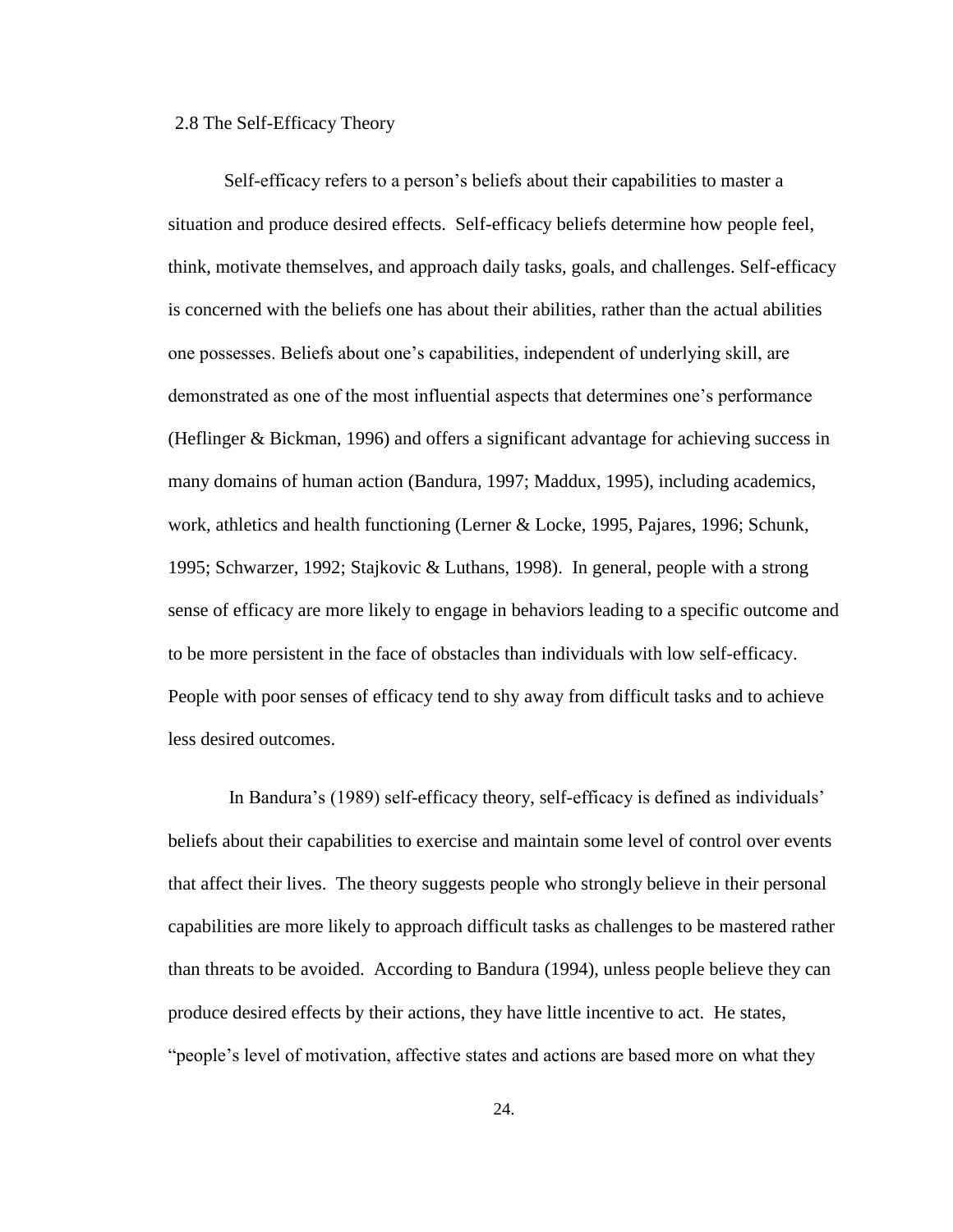believe than on what is objectively the case" (Bandura, 1997, p.2). Self-efficacy beliefs act as a major catalyst to action, influencing one's decision making, level of motivation, perseverance in the face of obstacles, and realization of achievements. In summary, selfefficacy is concerned with the individual"s beliefs about their abilities, rather than their actual capabilities. A strong sense of efficacy enhances goal accomplishment. Thus, in an effort to develop strategies to increase motivation and encourage action, it is important to understand the sources that influence self-efficacy beliefs.

#### 2.9 Development of Self-Efficacy

People"s beliefs in their efficacy are developed by four main sources of influence. Bandura (1995) outlines these forms of influences: mastery experiences, vicarious experiences, social persuasion, and somatic and affective states. The most effective way of creating a strong sense of efficacy is through mastery experiences. Successes and failures influence one"s belief about their abilities. Successes contribute to a robust sense of personal efficacy, whereas failures tend to undermine it, especially if these failures occur before one has established a strong sense of efficacy (Bandura, 1997). However, setbacks and difficulties in pursuits offer a useful learning tool that success requires sustained effort. A resilient sense of efficacy requires experience in overcoming obstacles through perseverance.

Vicarious experiences create and strengthen self-efficacy beliefs through the use of social models. Seeing others similar to oneself succeed by sustained effort promotes one"s beliefs that they too possess the capabilities to master comparable activities. The impact of modeling is strongly influenced by one"s perceived similarity to the models;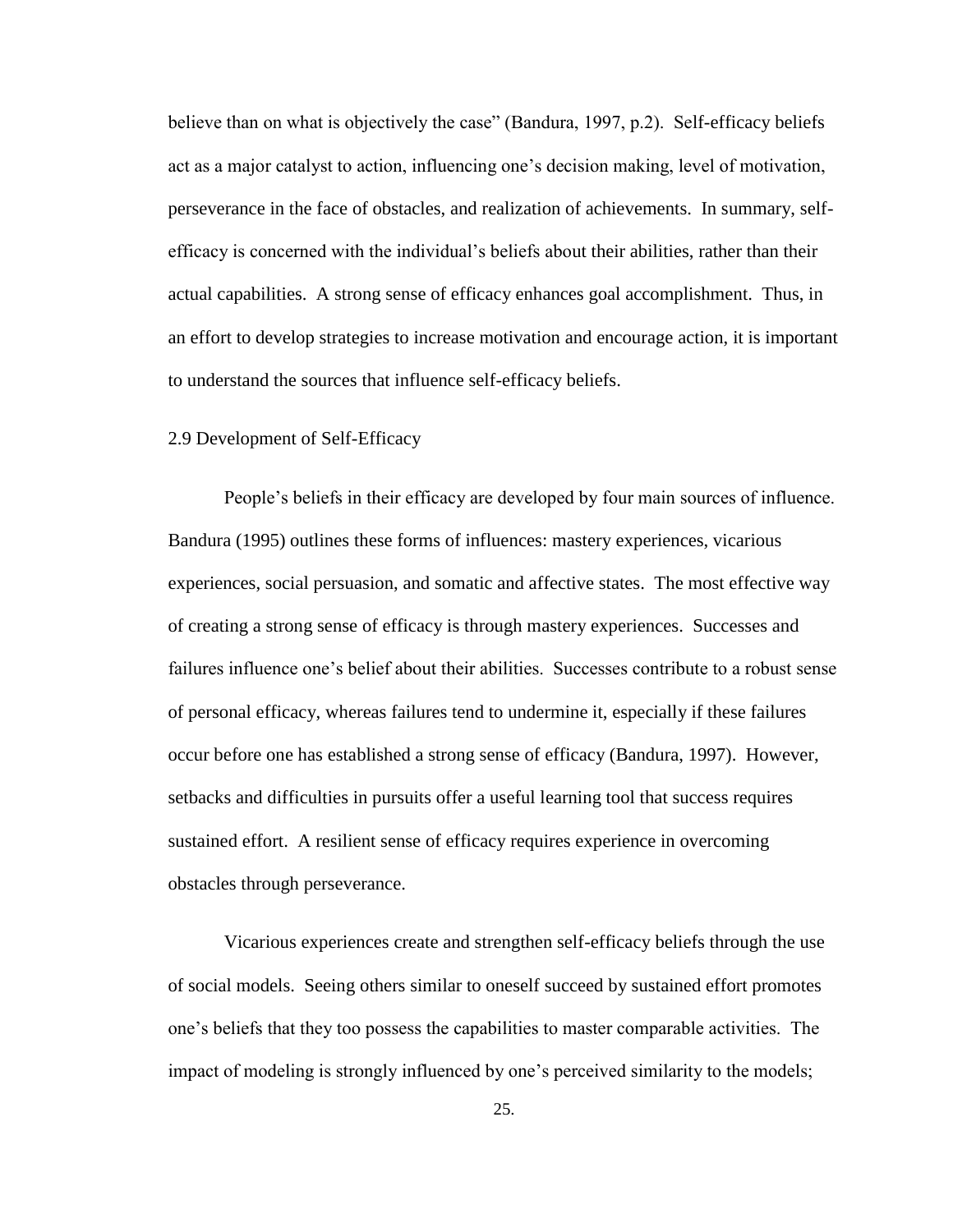the greater the assumed similarity, the more persuasive the model"s successes and failures.

Social persuasion involves verbally persuading the individual that they possess the capabilities to master a given task. People who are persuaded through supportive appraisals are likely to exert greater effort and sustain it. In contrast, people who are persuaded that they lack capabilities tend avoid challenging activities and to give up quickly in the face of adversary. Although social persuasion can be effective at increasing self-efficacy through encouragement, it is generally less challenging to decrease person"s efficacy through negative appraisals. People who successfully build self-efficacy in others not only raise beliefs through encouragement, but structure situations in ways that bring success and minimize failure.

Lastly, somatic and affective states refer to the physiological reactions and moods that affect a person"s judgments of their capabilities. A person"s perceptions of their physiological and emotional responses to unusual, stressful situations can markedly alter a person"s self-efficacy. If a person with low self-efficacy exhibits signs of distress in reaction to a stressful event, he or she may interpret the signs as a deficient in their own ability. In contrast, a person with high self-efficacy is likely to interpret the physiological signs as normal and unrelated to his or her actual ability. Thus, it is not the individual"s actual physical and emotional reactions that play an important role in the development of self-efficacy, but rather how one perceives and interprets the reactions.

Thus, the four sources of influence on people"s beliefs include mastery experiences, vicarious experiences, social persuasion, and somatic and affective states.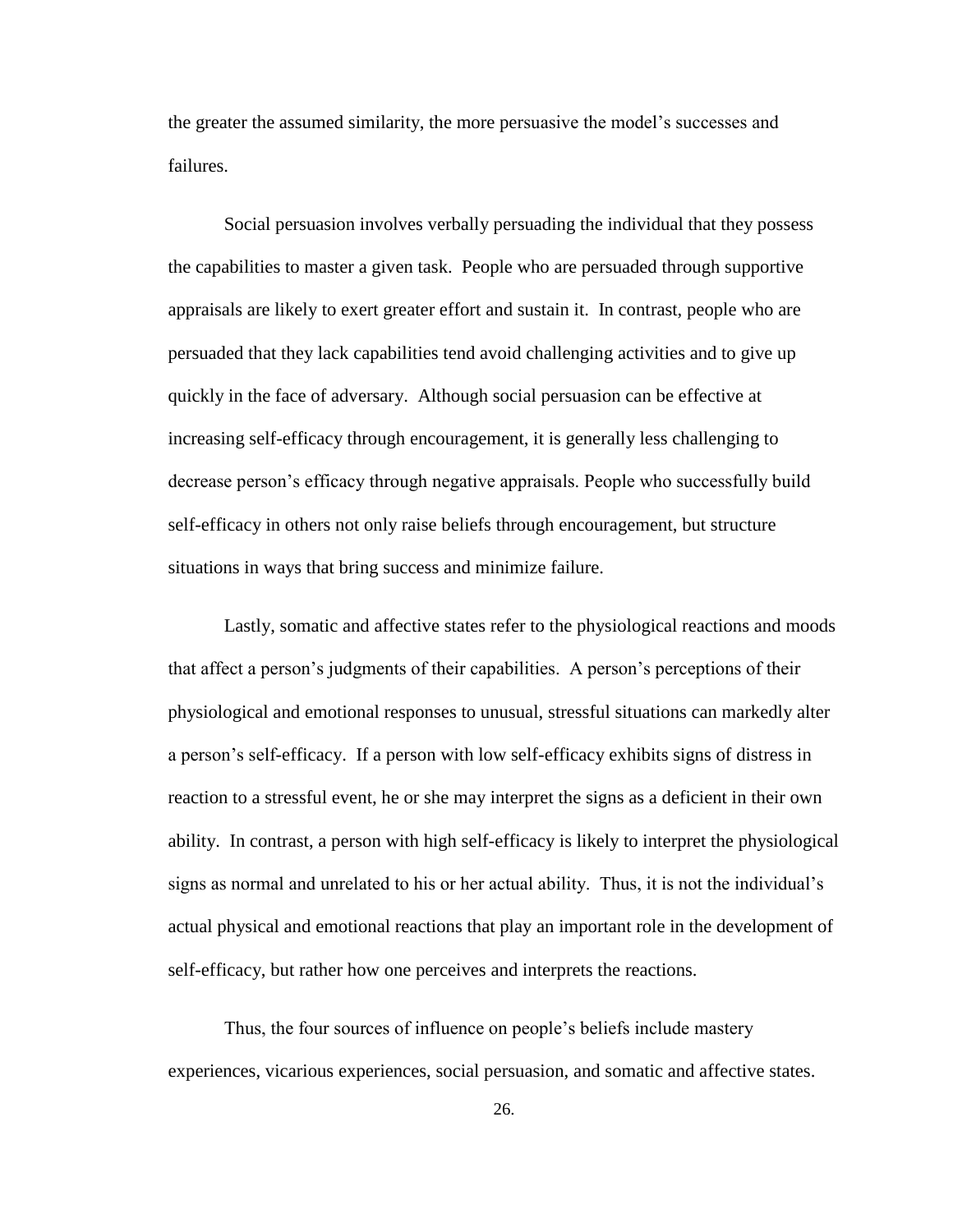Through the understanding of these sources of influences, specific strategies can be developed to promote self-efficacy beliefs and ultimately achievement in many domains of human functioning.

### 2.10 Parent Efficacy Described

Parent efficacy emerges from the self-efficacy theory and refers to a specific domain of self-efficacy. Parent efficacy is defined as the beliefs parents have about their ability to perform competently and effectively as caregivers, and to positively influence their children"s behavior and development (Coleman & Karraker, 2000; Hess, Teti, & Hussey-Gardner, 2004). According to the self-efficacy theory, parent efficacy involves not only the parent's specific knowledge about child-rearing behaviors, but also the degree of confidence the parent has in his or her ability to perform the specific behavior. Bandura (1994) indicates that parents" beliefs about their abilities predicts the behaviors they will exhibit, what activities they will engage in, how much effort they will put forth in activities, and how long they will persist in the face of obstacles and aversive experiences.

Hoover-Dempsey and Sandler (1995) define parent efficacy as it pertains to helping children succeed in school as the degree to which parents believe they are capable of exerting a positive influence on their children"s academic outcomes. Efficacious parents are confident that their involvement will be beneficial for their children and are more likely to participate in their children"s schooling, even when faced with difficulties and barriers. Parents who lack a strong sense of efficacy tend to not pursue tasks they believe are beyond their abilities and are likely to refrain from actively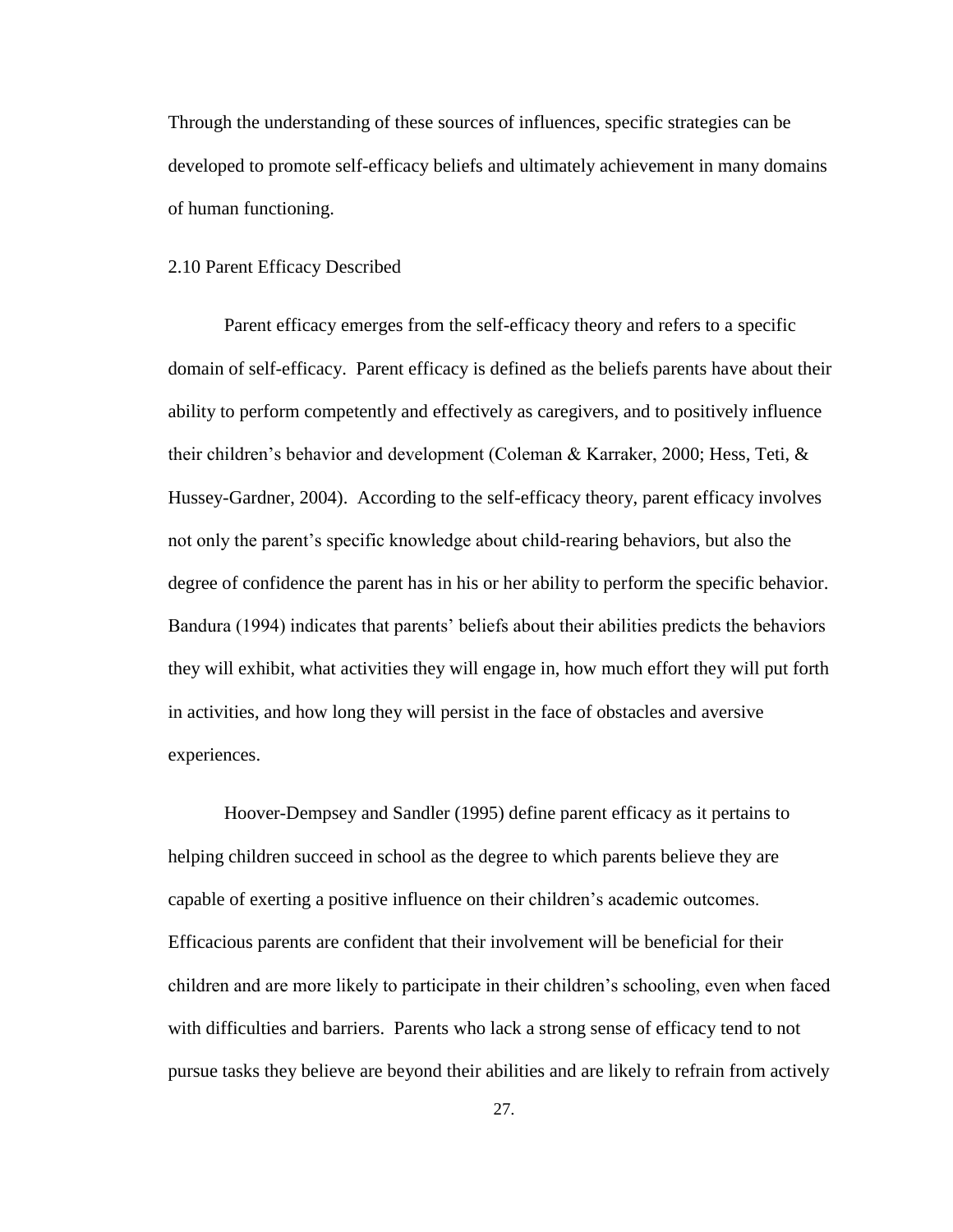participating. Thus, parents" beliefs about their ability to help their children succeed, regardless of their underlying ability, is one of the most influential aspects that determines parents' participation in their children's learning (Hoover-Dempsey et al., 1992; Hoover-Dempsey & Sanders, 1995). Thus, it is important for schools to understand the concept of parent efficacy and the sources that influence it during development and implementation of parent involvement programs.

## 2.11 Parent Efficacy and Child and Parent Functioning and Adjustment

According to the literature, parental efficacy is associated with children"s behavioral adjustment and socio-emotional development. In the study, "Maternal Self-Efficacy Beliefs, Competence in Parenting, and Toddlers" Behavior and Developmental Status", Coleman and Karracker (2003) examined parenting self-efficacy beliefs as correlates of mothers" competence in parenting toddlers, and as predictors of toddlers" behavior and development. Sixty eight predominantly middle-class mother-toddler dyads participated in the study. Mothers complemented questionnaires, toddlers were administered the Bayley Scales of Infant Development, and each mother-toddler dyad participated in a procedure designed to observe parent and toddler behaviors in a semistructured laboratory context. The results of the study demonstrated a significant relationship between parent efficacy beliefs and observed behaviors such as affection toward mothers, avoidance of mothers, compliance, enthusiasm, and negativity. Thus, high parent efficacy was associated with high child enthusiasm, compliance, affection, and low child avoidance and negativity in toddlers (Coleman & Karraker, 2003).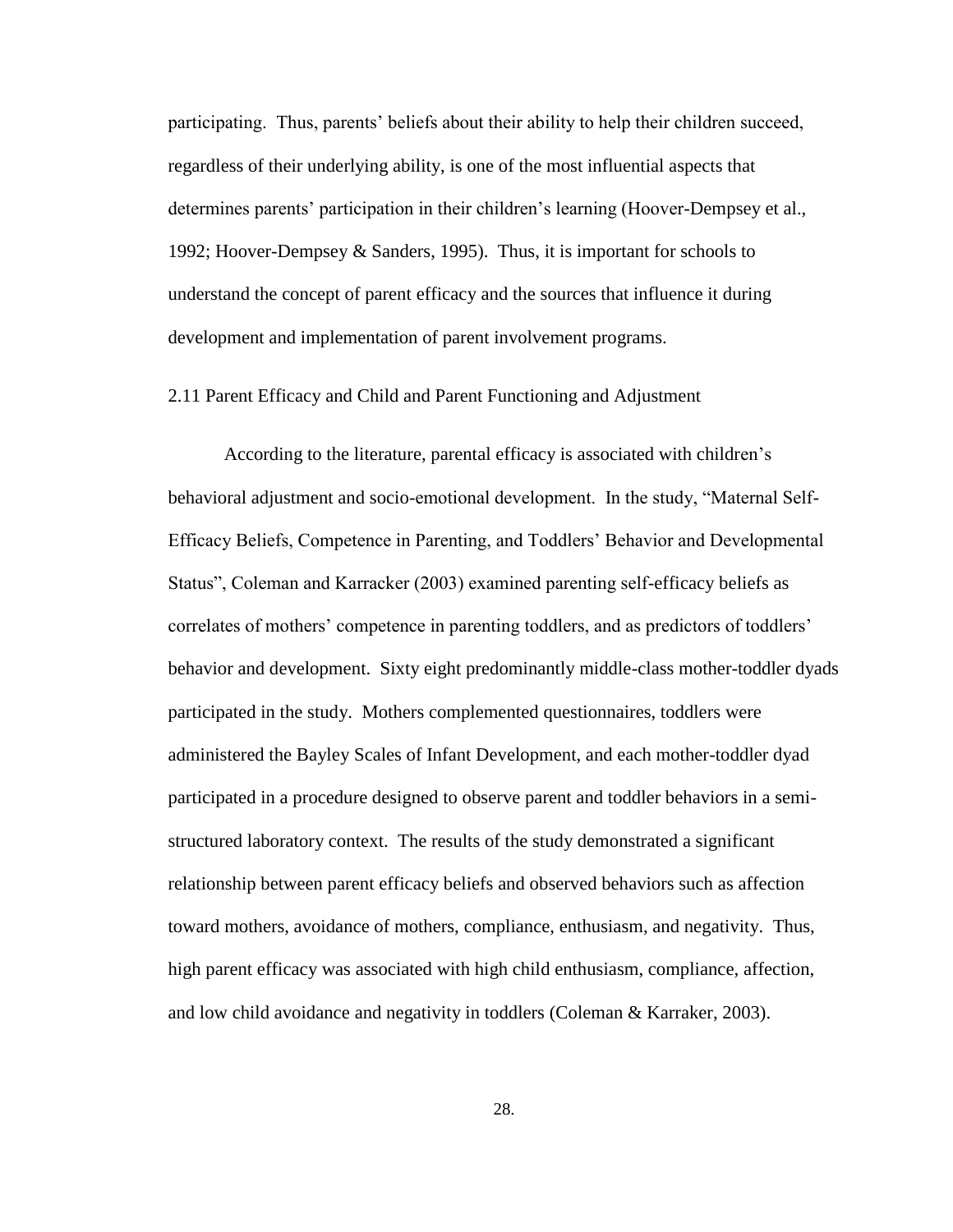In addition, parent efficacy has been linked to fewer behavioral problems, greater seeking out of parents over peers to confer about personal problems, lower reported substance abuse in adolescents (Bogenschneider et al., 1997), and greater success of behavioral interventions (Sofronoff & Farbotko, 2002). More specifically, high parent efficacy has been linked to reports of lower child anxiety, greater feelings of selfregulation, self-worth and self-efficacy (Bandura, Barbaranelli, Caprara, & Pastorelli, 1996; Fan & Chen, 2001; Grolnick, Kurowski, Grolnic & Slowiaczek, 1994).

In addition to children's adjustment, parent efficacy also appears to play a role in the psychological functioning and adjustment of parents, which has also been linked to parenting effectiveness and children"s adjustment (Burke, 2003; Crnic & Acevedo, 1995; Lovejoy, Graczyk, O"Hare, & Neuman, 2000). Parent efficacy correlates positively with parental satisfaction (Coleman & Karraker, 2000; Laws & Millward, 2001), and inversely with parent's depressive symptoms (Cutrona & Troutman, 1986; Teti & Gelfand, 1991). In addition, research suggests that individuals with high levels of parent efficacy are more optimistic, authoritative, and consistent in interactions with their children than individuals who are less efficacious (Hoover-Dempsey & Sandler, 1997; Teti & Gelfand, 1991).

## 2.12 Parent Efficacy and Parenting

Parenting today can be complex and challenging, placing continual and stressful demands on parents. Parents not only have to deal with ever-changing challenges as their children grow, they also have to manage interdependent relationships within the family and other social connections outside the family system (Bandura, 1995). Positive parent efficacy beliefs have been associated with parenting competence and a greater ability to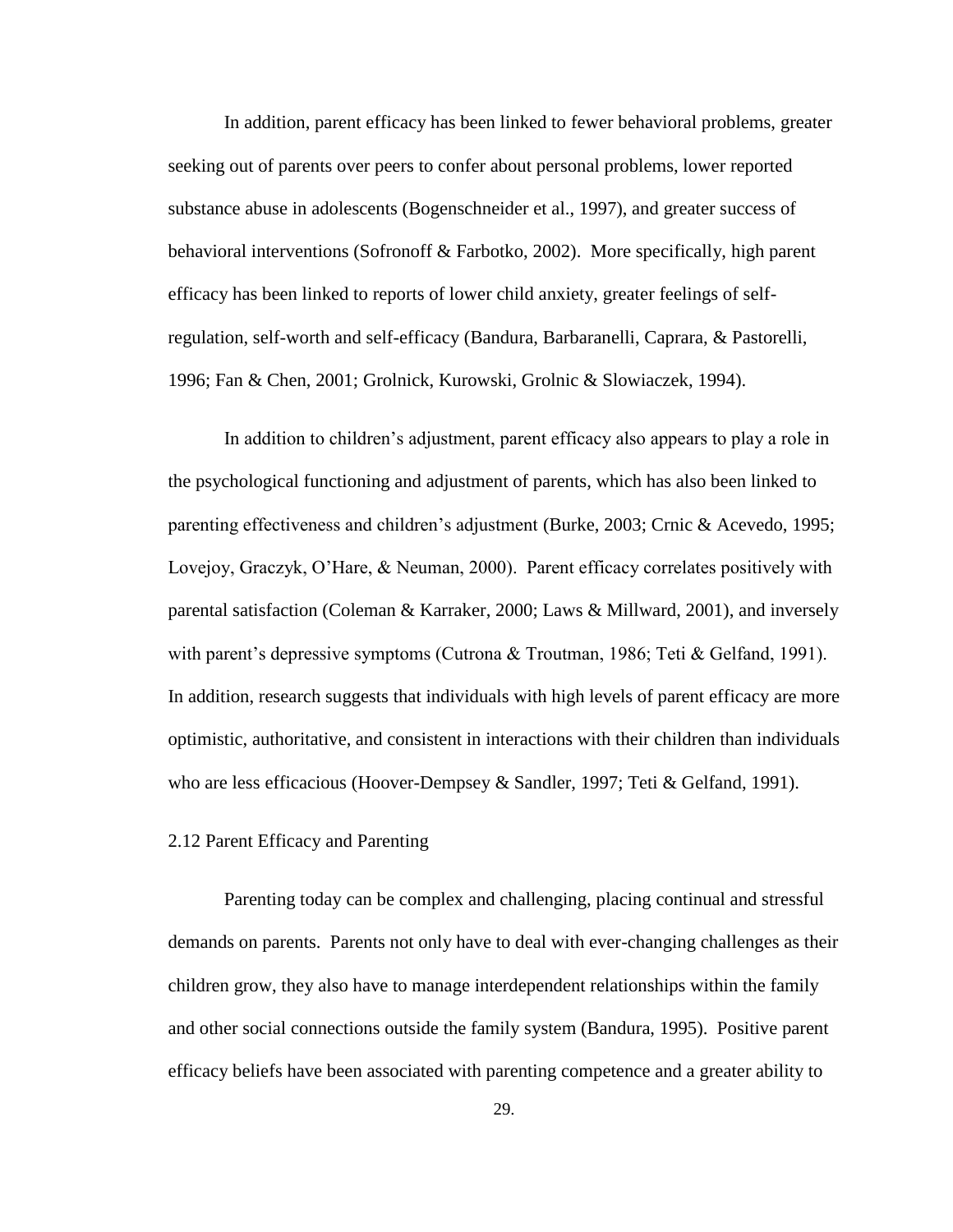cope with the everyday demands. In general, parents with strong parenting efficacy demonstrate greater levels of parent competence in that they are able to perform behaviors required to successfully raise a child. Furthermore, individuals high in parent efficacy are able to guide their children through the developmental stages they face without undue strain on their relationship with their spouse or partner (Bandura, 1997; Sanders & Woolley, 2005). Individuals low in parent efficacy may struggle to meet familial demands and are vulnerable to stress and depression (Sanders & Woolley, 2005).

Research suggests that parent efficacy impacts child adjustment directly but also indirectly via parenting practices and behaviors. Bandura (1997) suggests that efficacy beliefs set the stage for parental practices, which are also associated with children"s development (Dishion & McMahon, 1998; Gardner, Ward, Burton, & Wilson, 2003). High levels of parent efficacy are also associated with positive parenting behaviors such increased warmth and responsiveness to child needs, non-punitive caretaking, active parent-child interactions, parental acceptance and promotion of child outcomes, and use of effective coping strategies (Coleman & Karracker, 1997). Specifically, parent efficacy has been linked to positive maternal interactive behavior with infants (Bohlin & Hagekull, 1987) to parental warmth and control with toddlers and school-aged children (Izzo, Weiss, Shanahan, & Rodriguez-Brown, 2000; Dumka et al., 1996), and to parental limit setting and harsh discipline with preschoolers (Hill & Bush, 2001) and to adolescent-reported parental responsiveness (Gondoli & Silverberg, 1997).

Based on Bandura"s theory and previous research, Ardelt and Eccles (2001) described a conceptual model that suggests parents who feel efficacious are more likely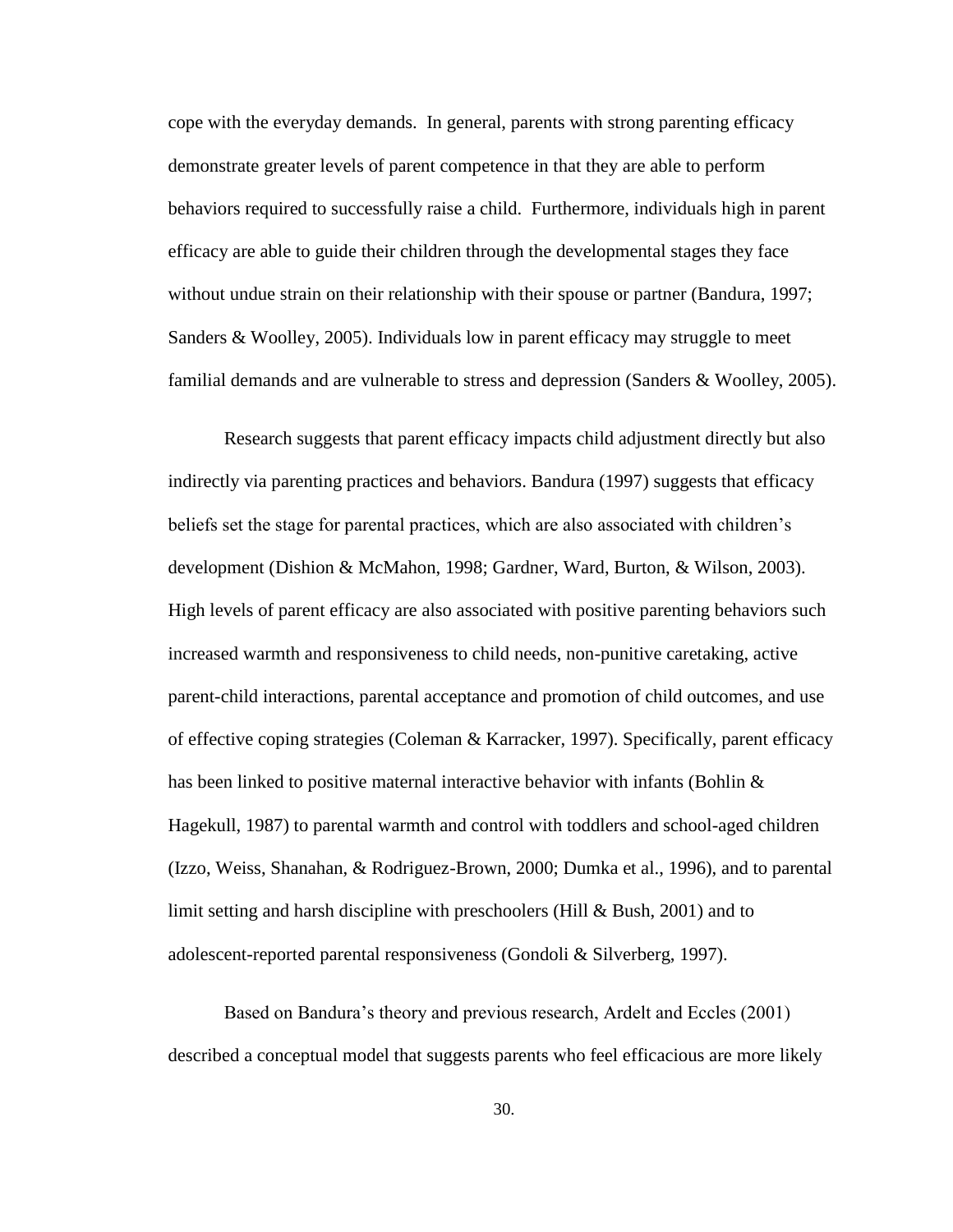to be engaged in promotive parenting strategies, which in turn increase the likelihood for their children"s success in both academic and social-psychological domains. In contrast, parents with low efficacy may struggle to use promotive parenting strategies and give up easily when challenges arise, which in turn may confirm their incompetent beliefs (Prinz & Jones, 2005). Thus, the research strongly supports the need for interventions to improve parent efficacy in order to improve involvement and to promote positive child outcomes.

## 2.13 Parent Efficacy and Parent Involvement

Applied to parent involvement, self-efficacy theory suggests that parents make involvement decisions based in part on their thinking about the outcomes likely to follow their involvement (Hoover-Dempsey & Sandler, 1997; Walker, Wilkins, Dallaire, Sandler, & Hoover Dempsey, 2005). Self-efficacy is influenced by personal experiences of success in parental involvement, vicarious experience of similar others" successful involvement experiences, and verbal persuasion by others to become involved (Bandura, 1997). In addition, the relationship between parent efficacy and parent involvement has been described as a mutual and bi-directional relationship. For example, parent efficacy acts as a stimulus for initiating parent involvement and parent involvement maintains and extends parents' efficacy beliefs (Swick & Broadway, 1997).

Previous research has examined the relationship between parent efficacy and parent involvement in children"s learning and intervention programs. Positive personal beliefs about efficacy for helping one's children succeed in school have been associated with increased parental involvement among elementary, middle, and high school students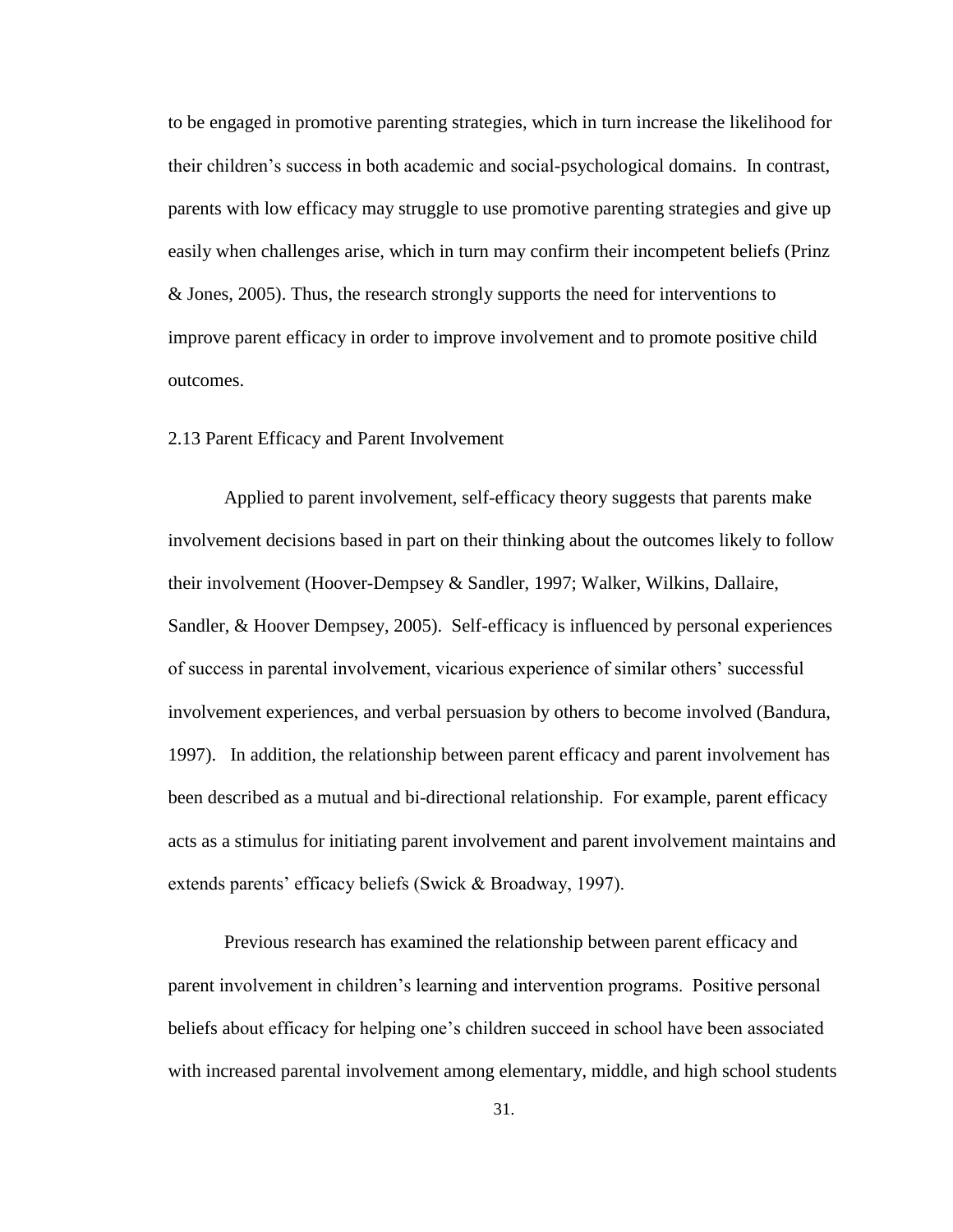(Bandura et al., 1996; Grolnick et al., 1997; Hoover-Dempsey, Bassler, & Brissie, 1992; Seefeldt, Denton, Galer, & Younoszai, 1998; Shumox & Lomax, 2002). In addition, parent efficacy for helping their children succeed in school has been shown to predict home and school-based involvement (Green, Walker, Hoover-Dempsey, & Sandler, 2007; Walker et al., 2005), indicating that parents are more likely to be involved if they have the belief that their actions will improve learning and academic performance (Green et al., 2007; Grolnick et al., 1997; Hoover-Dempesey, Bassler, & Brissie, 1992; Stevenson, Chen, & Uttal, 1990).

To support this research, the study, "Parents" Motivations for Involvement in Children"s Education: An Empirical Test of a Theoretical Model of Parental Involvement", Green, Walker, Hoover-Dempsey, & Sandler (2007) examined the levels of parental involvement and perceived parent efficacy in 853 parents of first through sixth grade students enrolled in an ethnically diverse metropolitan publics school system. The results revealed that parents' home-based involvement was predicted by self-efficacy beliefs; parents with high efficacy reported greater involvement in home-based involvement. The researchers also found that parents who view themselves as less able to effectively contribute to their child"s education are more likely to refrain from participating in such activities.

Moreover, parent-efficacy beliefs have been shown to play a mediating role between parenting stress and family involvement. In the study, "Family involvement for children with disruptive behaviors: The role of parenting stress and motivational beliefs," Semke, Garbacz , Kwon , Sheridan and Woods (2010) found that parent efficacy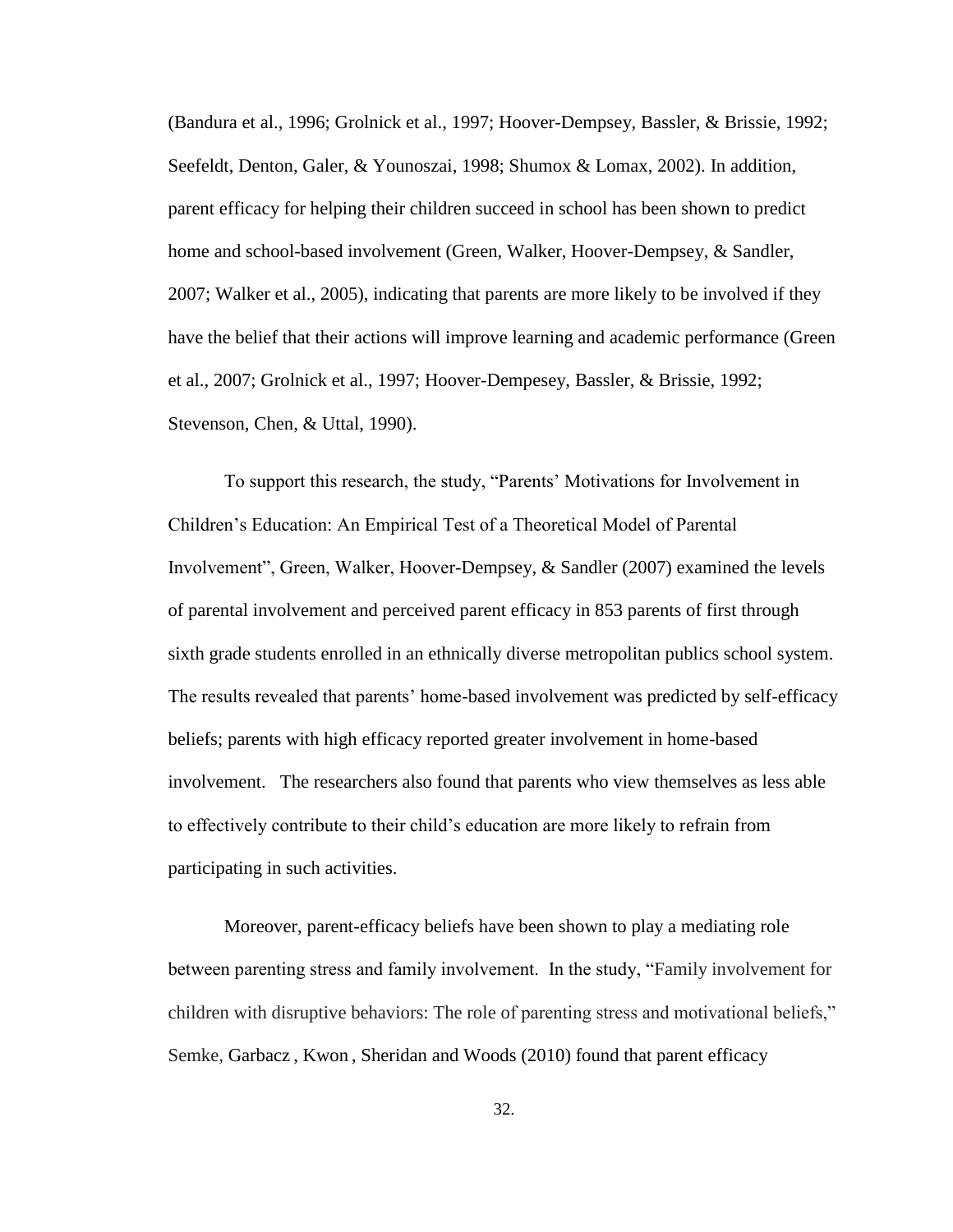mediated the relation between parenting stress and home-based involvement in a sample consisting of parents of children with disruptive disorders. Parents of children with disruptive behaviors report more stress and may experience negative beliefs about their efficacy to support their children"s learning. Thus, stressed parents of children with disruptive behaviors may experience negative beliefs regarding their own efficacy, which may thereby negatively influence their actual involvement in educational activities at home. The researchers suggest that the effect of stress on family involvement at home may be lessened as parents demonstrate increased self-efficacy regarding their ability to help their child in educational endeavors.

In addition, parent efficacy has been demonstrated to be increased through intervention (Evans et al., 2003; Miller-Heyl, MacPhee, & Fritz, 1998) and may be a predictor of parenting in intervention programs (Spoth, Redmond, Haggerty, & Ward, 1995) as well as a predictor of treatment outcomes (Hoza et al., 2000). Therefore, parent efficacy may serve as an important point for intervention to support involvement of families of children with disruptive behaviors and learning disabilities.

Ultimately, numerous research studies have looked at the relationship between the motivational belief of parent efficacy and levels and aspects of parent involvement. In previous literature, parent efficacy beliefs have been positively linked to parent involvement, particularly home-based involvement, and have been shown to be a mediating variable between parenting stress and family involvement. Parent efficacy beliefs have also been increased through intervention as well as a predictor of both parenting intervention programs and treatment outcomes. Therefore, the research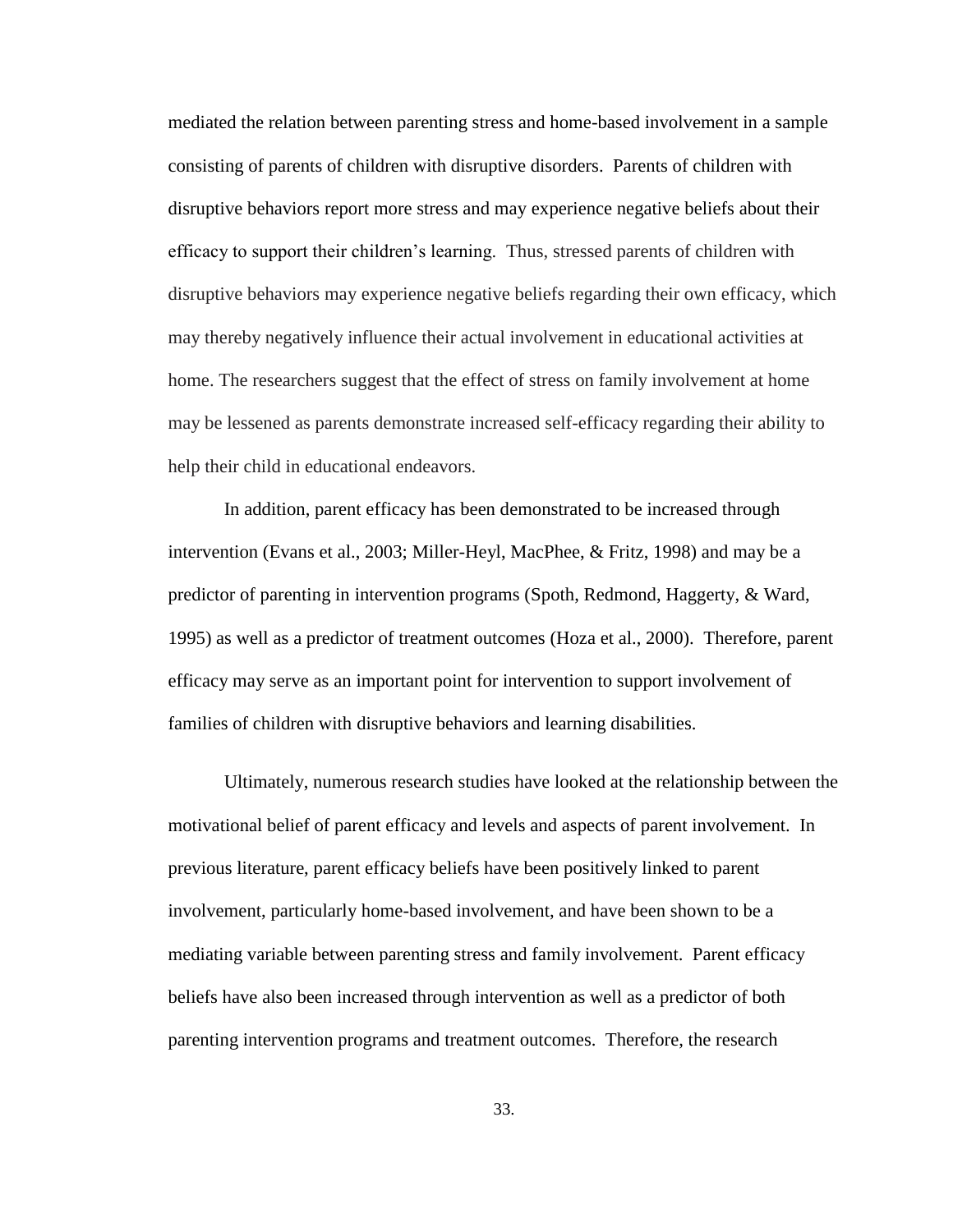supports the importance of parent efficacy in parents' participation in children's schooling and in the successful implementation of intervention programs.

# 2.14 Summary

Overall, this literature review aimed to explore the previous research and theory of self-efficacy and parent involvement as it pertains to children"s development and learning. The review discussed five aspects of parent involvement: parent involvement today, the ecological theory, the Hoover-Dempsey Model of parent involvement, definition, parent variables, and effects of involvement on children"s outcomes. In addition, self-efficacy was discussed in reference to Bandura's self-efficacy theory, parenting efficacy, and parenting. The review presented the findings of previous research regarding parent efficacy and family involvement in children"s learning. The following section discusses the methodology of the present study.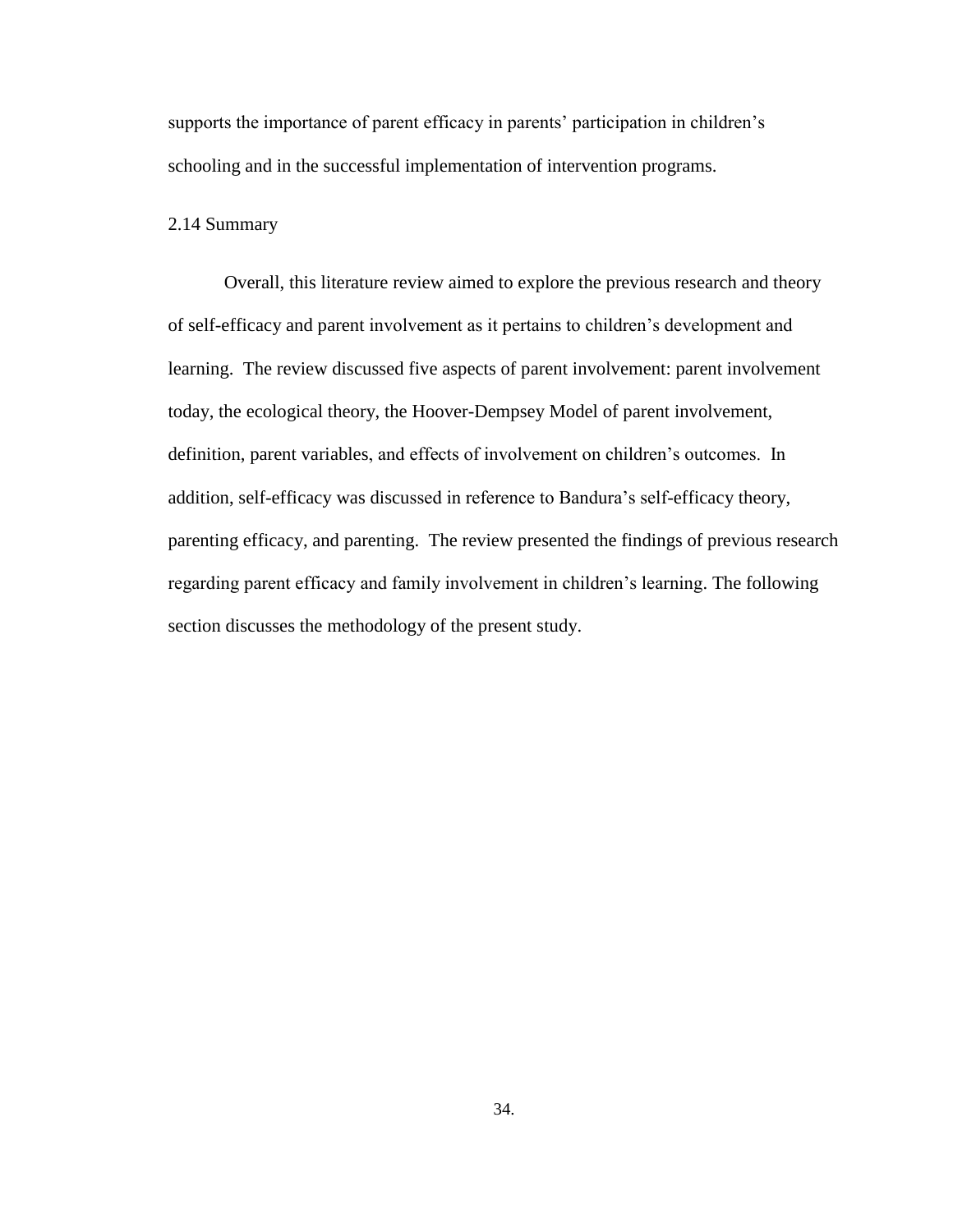### **Chapter 3**

### **Methodology**

The present study aimed to examine parent reports of involvement and of parent efficacy in preschool parents. In addition, the study aimed to determine whether a relationship exists between parent involvement and parent efficacy, such that parents who report high efficacy beliefs in their ability to fulfill the role as parent and positively influence their preschooler's learning and development will also report high levels of parent involvement. Consequently, parents who report low efficacy beliefs will report low levels of involvement. The following chapter presents the participants, measures, and procedure of the present study. Demographics of the participants and instrument reliability are provided.

## 3.1 Participants

Participants in the study were parents of preschool children attending a suburban private preschool, Grow-Ville Community Day School, located in Hamilton, New Jersey. Parents of children in the Infant Room, Toddler One, Toddler Two, 3/ 4, and/or Pre-Kindergarten classrooms were invited to participate in this study. Surveys were distributed to all of the parents of the 64 children at Grow-Ville Community Day School, to increase the chances that the sample could be considered representative of the school population. The majority of the respondents were mothers (85%), were married (90%), between the ages of 30 to 39 (70%), and identified as White (85%).

A total of 110 surveys were distributed, one for each primary caregiver identified by the teachers and director. Twenty-eight surveys were returned with a total response rate of 25%. Eight surveys returned were incomplete, two surveys were returned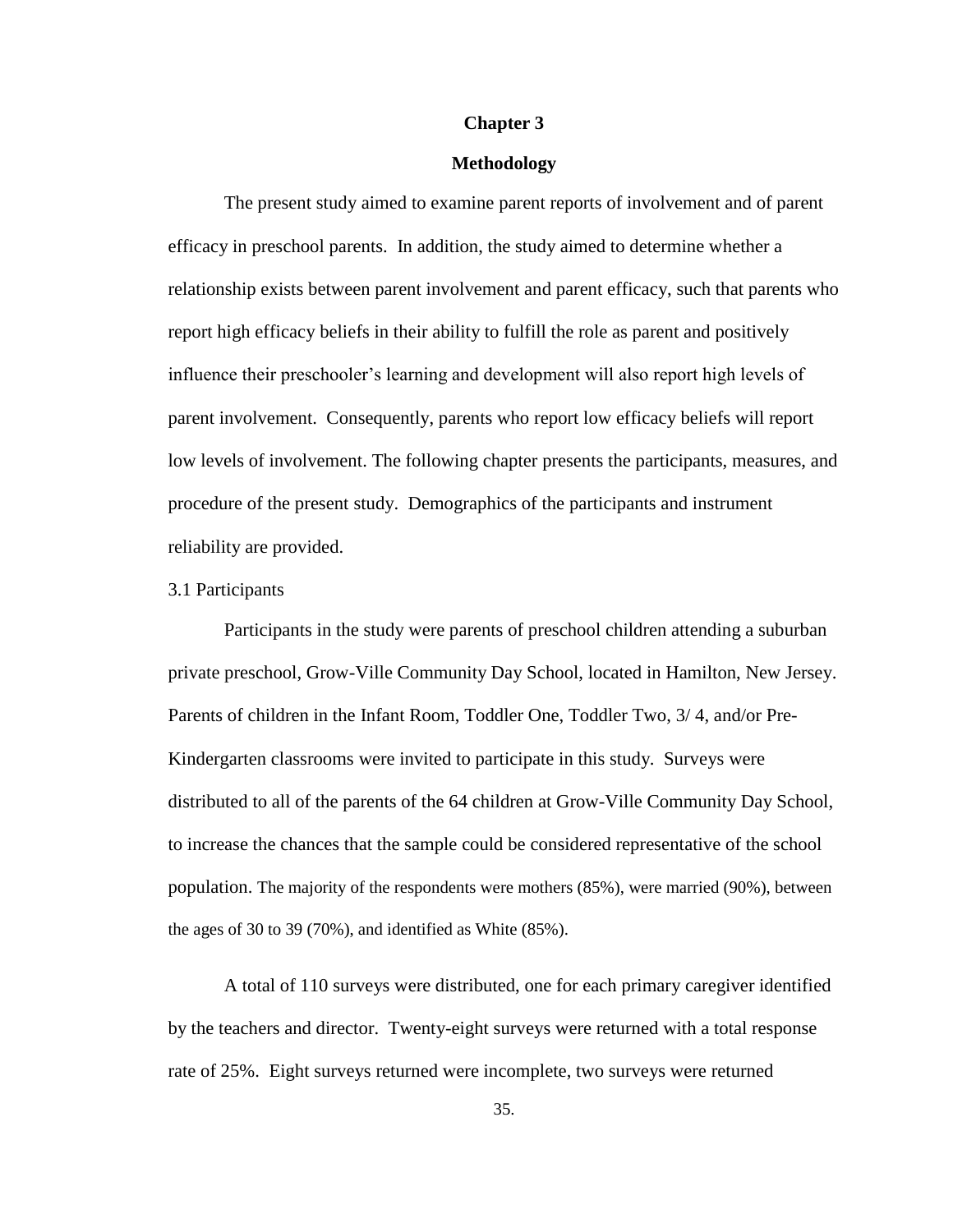indicating responses for more than one child attending the preschool, and one survey indicated that both parents jointly completed a single survey together. Thus, it was brought to the researcher"s attention that the response rate may be an underestimate of the actual number of participants as some parents may have completed the surveys together or may have completed only one survey for all of their children attending the preschool.

### 3.2 Preschool Profile

Grow-Ville Community Day School is a private preschool located in the suburbs of New Jersey. Based on demographic information obtained from the school, the school consists of a predominantly White population with a few minorities of Hispanic, African American, and Asian ethnicity. A majority of the parents are identified as married, with a very low representation of single and divorced parents. Among the population, parents range in age from 20 to 44 years old with a majority of parents in their thirties. The comparison of the sample in the present study to the population of Grow-Ville Community Day indicates strong demographic similarities in terms of ethnicity, age, and marital status. Thus, the researcher concludes that the sample in the present study is relative to population and that the results can be generalized to the majority of parents of Grow-Ville Community Day School.

## 3.3 Measures

This study used research methodology in order to determine the relationship between participants" reported parent efficacy and participants" reported level of parent involvement. The researcher collected data through two self-administered surveys completed by the parents. Information regarding the demographic profile of the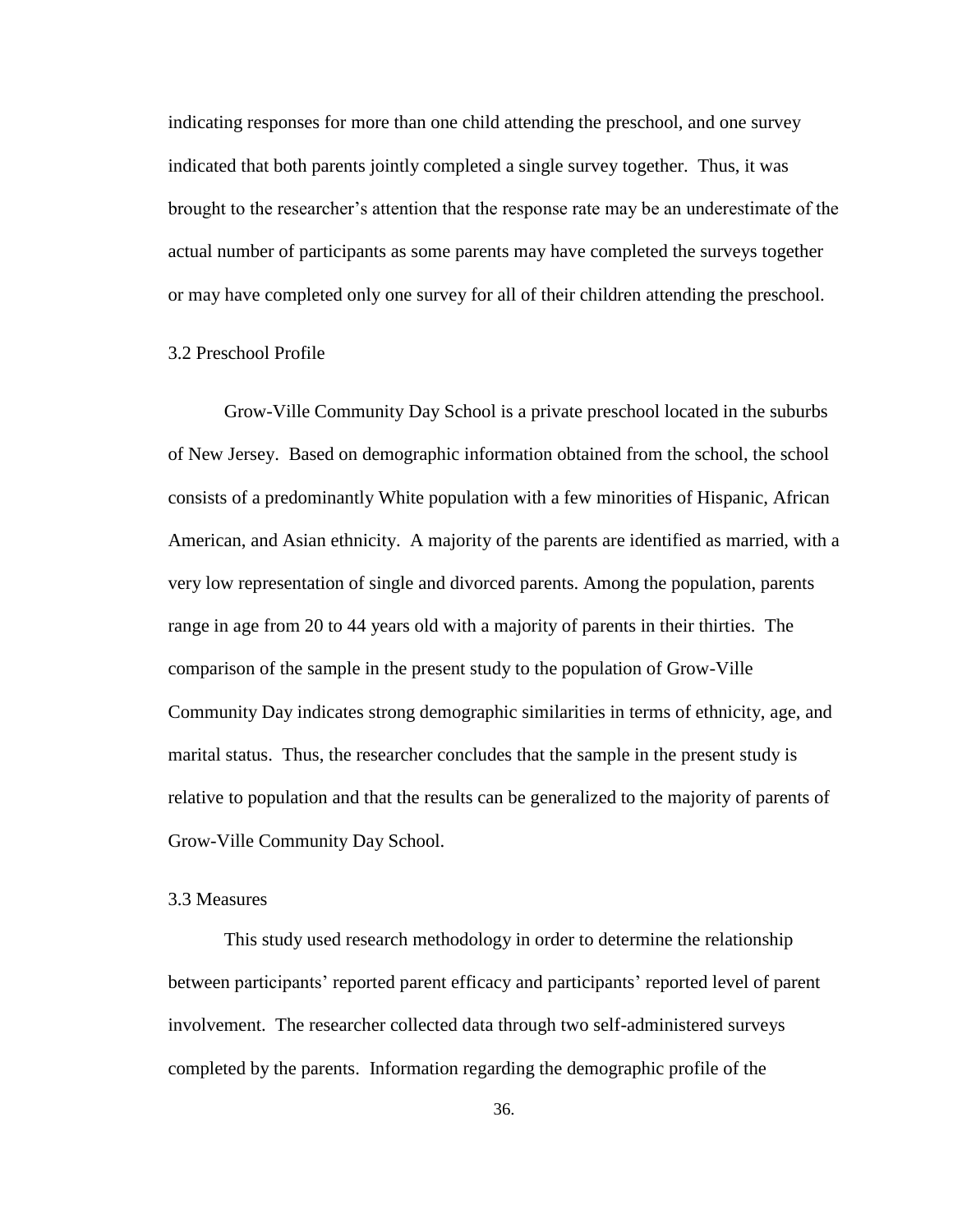preschool population was gathered from the director of the preschool. The researcher collected data from parents of preschoolers in the Infant Room to Pre-Kindergarten. The researcher employed an adapted version of the Family Involvement Questionnaire-Elementary (Fantuzzo, Tighe, & Childs, 2000) to describe the parent involvement of the sample group. The Parent Efficacy Scale developed by Duke, Allen, and Halverson (1996) was used to determine the level of parent efficacy for the sample. Finally, a Family Background Questionnaire was specifically developed to collect family background data (See Appendix A).

# 3.4 Adapted Family Involvement Questionnaire- Early Childhood (FIQ)

Family Involvement Questionnaire (FIQ) originally developed for use by Fantuzzo, Tighe, & Childs (2000), was used with permission of the author and adapted to fit the current study. The FIQ is a multi-dimensional scale of family involvement in early childhood education. The FIQ uses parent or primary caregiver self-reports to assess family involvement for children in preschool, kindergarten, and 1<sup>st</sup> grade programs. The FIQ is supported by the empirical parent involvement literature. The original version of the FIQ was developed for and used with low-income, minority families. The original FIQ consisted of a 46-item scale, reflecting various levels of parent activity across home, classroom, and school contexts. The researcher adapted the FIQ by reducing the number items from 46 to 16 in an effort to increase parent participation. The researcher eliminated the items from the survey that would not apply to the specific sample. For example, items such as "I help children with their homework", "I attend school field trips", and "I attend parent-teacher conferences" were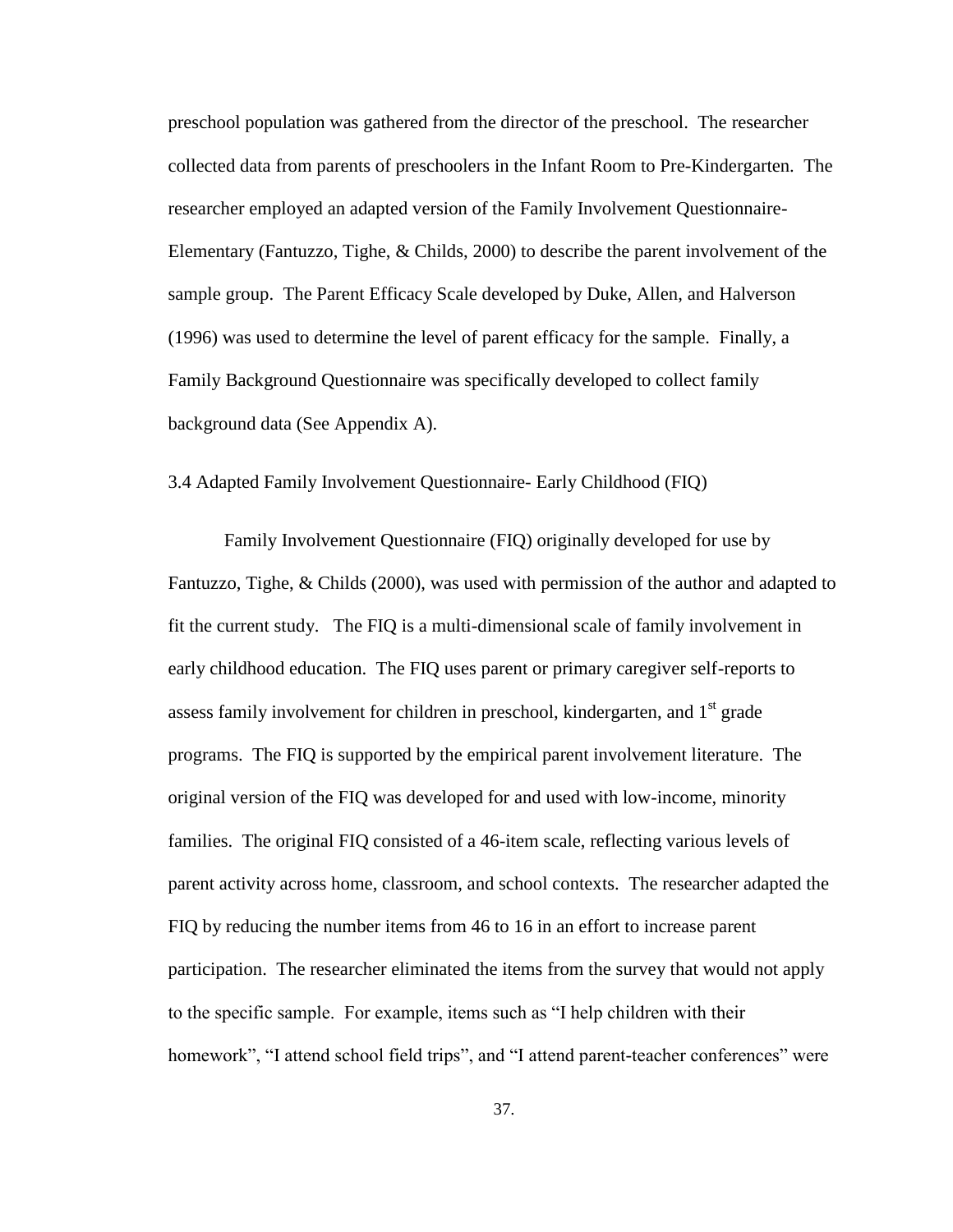removed because they are not applicable to the parents at Grow-Ville Community Day School. The preschool students do not receive homework, go on field trips, or have parent-teacher conferences.

After the inapplicable items were eliminated, the researcher randomly selected 16 items to be used in the questionnaire. Examples of the items used are "I volunteer in my child"s classroom", "I maintain clear rules at my home that my child should obey", and "I talk to my child"s teacher about his/her daily routine." The adapted FIQ asked participants to indicate on a 4-point scale (1=never, 2=sometimes, 3= often, 4=always) the extent to which they engage in the following activities with their preschooler. A score of four consistently reflects the highest level of parent involvement and a score of one reflects the lowest level of parent involvement. A total score of the adapted FIQ was determined by calculating the sum of all 16 items. Possible total scores for the FIQ range from 16 to 64, with higher scores representing higher levels of parent involvement and with lower scores representing lower levels of parent involvement. The reliability of the adapted FIQ used in the present study was determined by utilizing Cronbach"s alpha to find the internal consistency of the survey. The reliability of the survey was calculated as,  $\alpha$ = .83. Therefore, the FIQ results can be deemed reliable in the present study.

## 3.5 Parent Efficacy Scale

The Parent Efficacy Scale developed by Duke, Allen and Halverson (1996) was used to assess parents' self-report of parenting efficacy on a 34-item scale. The scale consisted of three subscales that assess parents" beliefs in their efficacy concerning education, communication, and general efficacy. Parents were asked to indicate on a 4-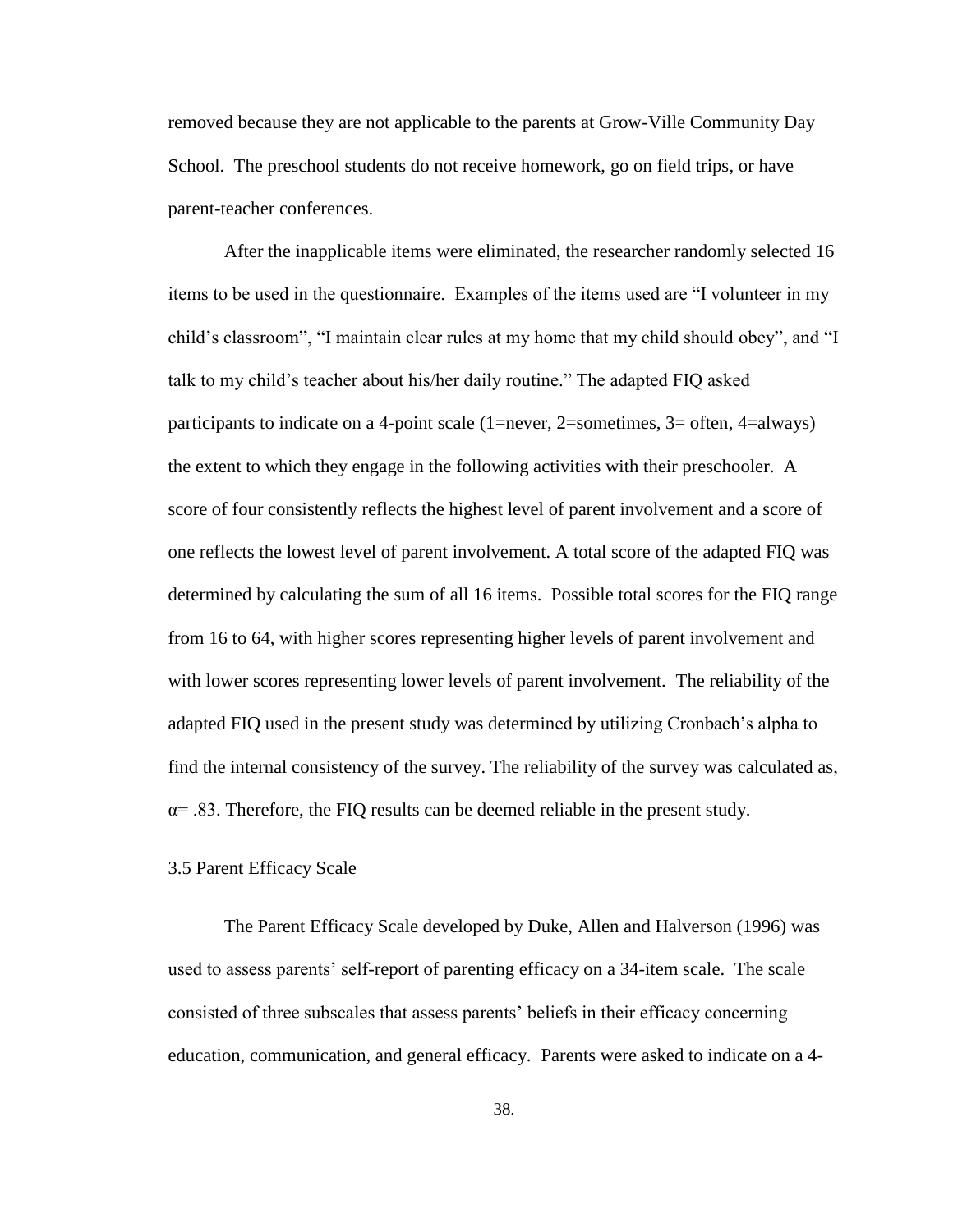point scale ranging from 1 "never" to 4 "always" the extent to which each item applied to them as parents. Items include "I cope well with the stresses and frustrations of parenthood;" "I am able to teach my child the things that will help him/her in life;" "I am good at solving the everyday problems of being a parent;" and "I feel that feel like I know how to discipline my child."

The scale consisted of eight negatively worded items (3, 7, 10, 16, 17, 19, 22, and 31) which are reverse scored. A total score of the scale was found by calculating the sum of all 34 items after the negatively worded items were rescored so that the higher scores uniformly reflected higher efficacy. A score of four consistently reflects the highest level of parent-efficacy and a score of one reflects the lowest level of parent efficacy. An overall global score is obtained to represent the parents" sense of efficacy. Possible total scores for the scale range from 34 to 136, with higher scores representing higher levels of parent self-efficacy and lower scores representing lower levels of parent self-efficacy. The reliability of the Parent Efficacy Scale determined by Cronbach"s alpha to find the internal consistency of the survey was  $\alpha$ = .86. Thus, the results of this instrument can be assumed reliable in the present study.

## 3.6 Family Background Questionnaire

The Family Background Questionnaire was specifically developed for this study. The development of this questionnaire was based on similar surveys and findings in the literature. The purpose of the questionnaire was twofold: to provide a description of the sample and to determine family variables that have been found to make a significant difference in parent involvement and parent efficacy. The questionnaire aimed to gather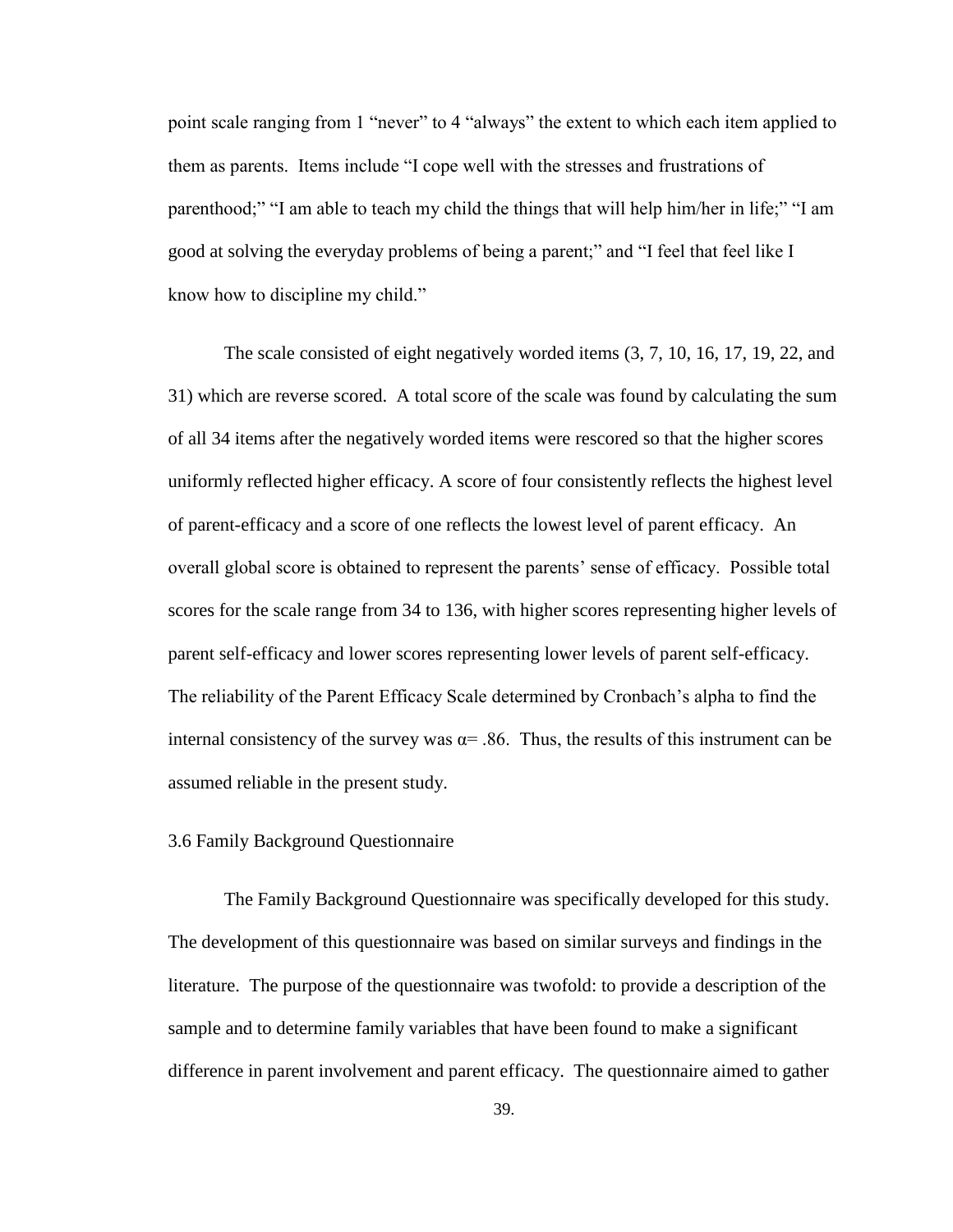information about the participants' gender, ethnicity, marital status, age, and relationship to the child as well as the child"s gender and age. The parent variables collected information regarding family income, parent education, and number of children in the household.

## 3.7 Procedure

The researcher contacted the director of Grow-Ville Community Day School to obtain permission to collect data within the school. After receiving written permission from the school director, the proposal to conduct the study was presented to the IRB at Rowan University for endorsement. With permission granted from the preschool and endorsement from the Rowan University IRB, permission was obtained to have surveys distributed to parents.

Parents were informed of the study through the preschools' monthly newsletter that was given to the parents a month prior to the distribution of the survey. The researcher prepared envelopes consisting a consent form and the surveys, the adapted Family Involvement Questionnaire and the Parenting Efficacy Scale. The researcher provided the envelopes to the teachers of the preschool to be given to the each parent in the Infant Room, Toddler One, Toddler Two, 3/4 and Pre-K Classrooms. The consent form described the purpose of the study, the risks involved in participation, and the anonymous nature of all responses. The consent form also contained a phone number and email address of the investigator and sponsor should parents have questions or concerns about the study. Each envelope had a label on it informing the parents of where to place the completed surveys as well as the deadline for submission. The label also informed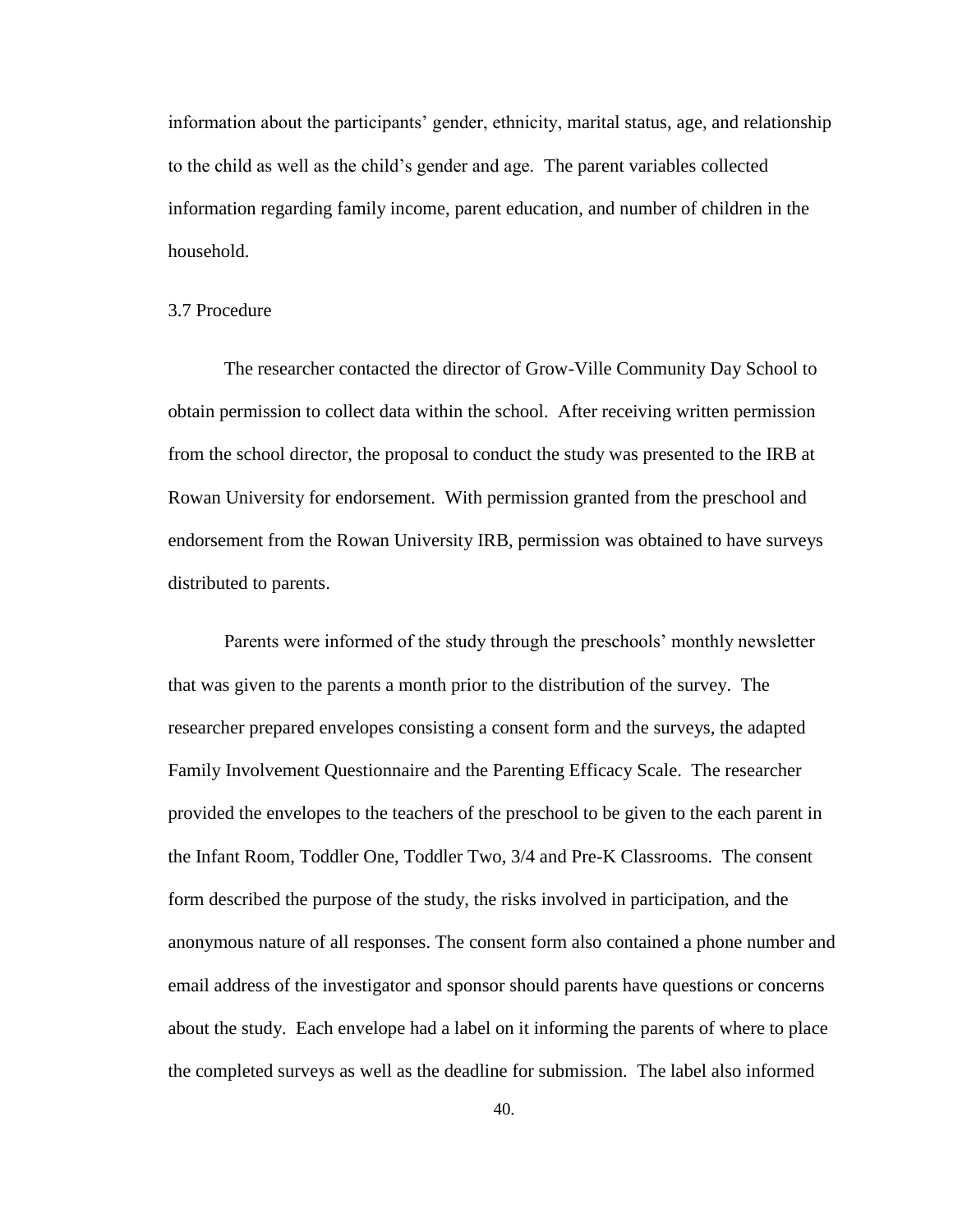parents to not place their names, their child name or any other identifying information on the envelope or surveys.

On the day of envelope distribution, the researcher placed a sealed box labeled "Master's Thesis Research Study" in the main hallway of the school. Parents were asked to place the completed surveys in the box within two weeks of the distribution day. Three weeks following survey distribution, the researcher collected the box with the completed surveys.

## 3.8 Data Analysis

The researcher began the process of sorting and coding the surveys. Any incomplete surveys were eliminated and not used in the data analysis. All data from the FIQ, Parent Efficacy Scale, and the Family Background Questionnaire were entered into an SPSS data document for analysis. A number was assigned to each envelope and respective data from the three measures. The researcher totaled the scores of the FIQ and the Parent Efficacy Scale by adding the scores from each question and accounting for reversed score questions. The researcher determined the frequencies and descriptive statistics of the sample, the parent variables, and the total scores of the FIQ and the Parent Efficacy Scale. Then, the researcher conducted a Pearson Correlation between the total of the FIQ and the total scores of the Parent Efficacy Scale. The researcher then determined the existence and strength of the relationship.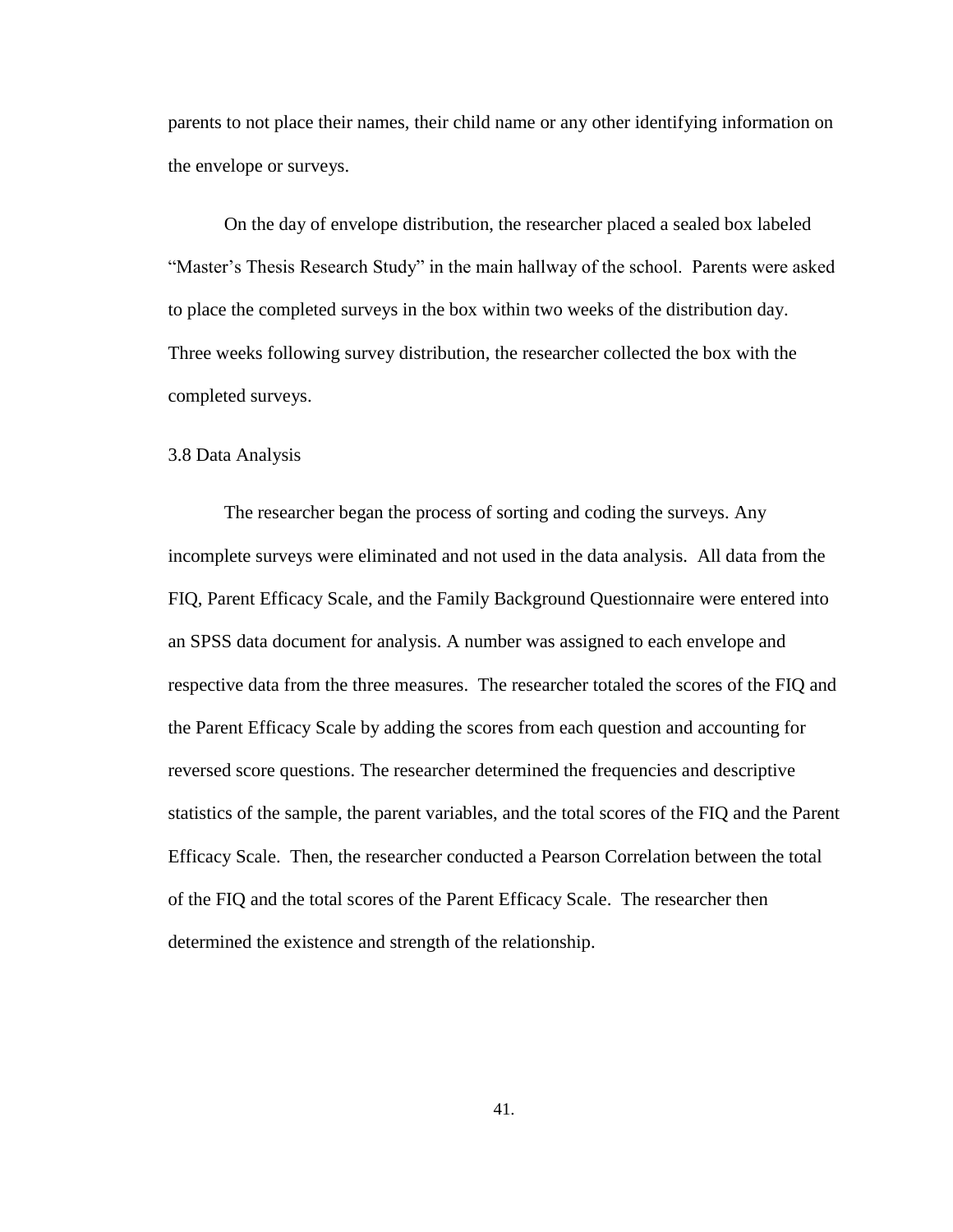# 3.9 Summary

In this chapter, the methodology of the present study was discussed including the participants, measures, procedure, and data analysis. The demographics of the participants and the reliability for the FIQ and Parent Efficacy scale were provided. A correlation analysis using a Pearson"s Correlation was used to determine the relationship between parent involvement and parent efficacy among parents in a small, suburban, predominantly White private preschool. The following chapter discusses the results of the study.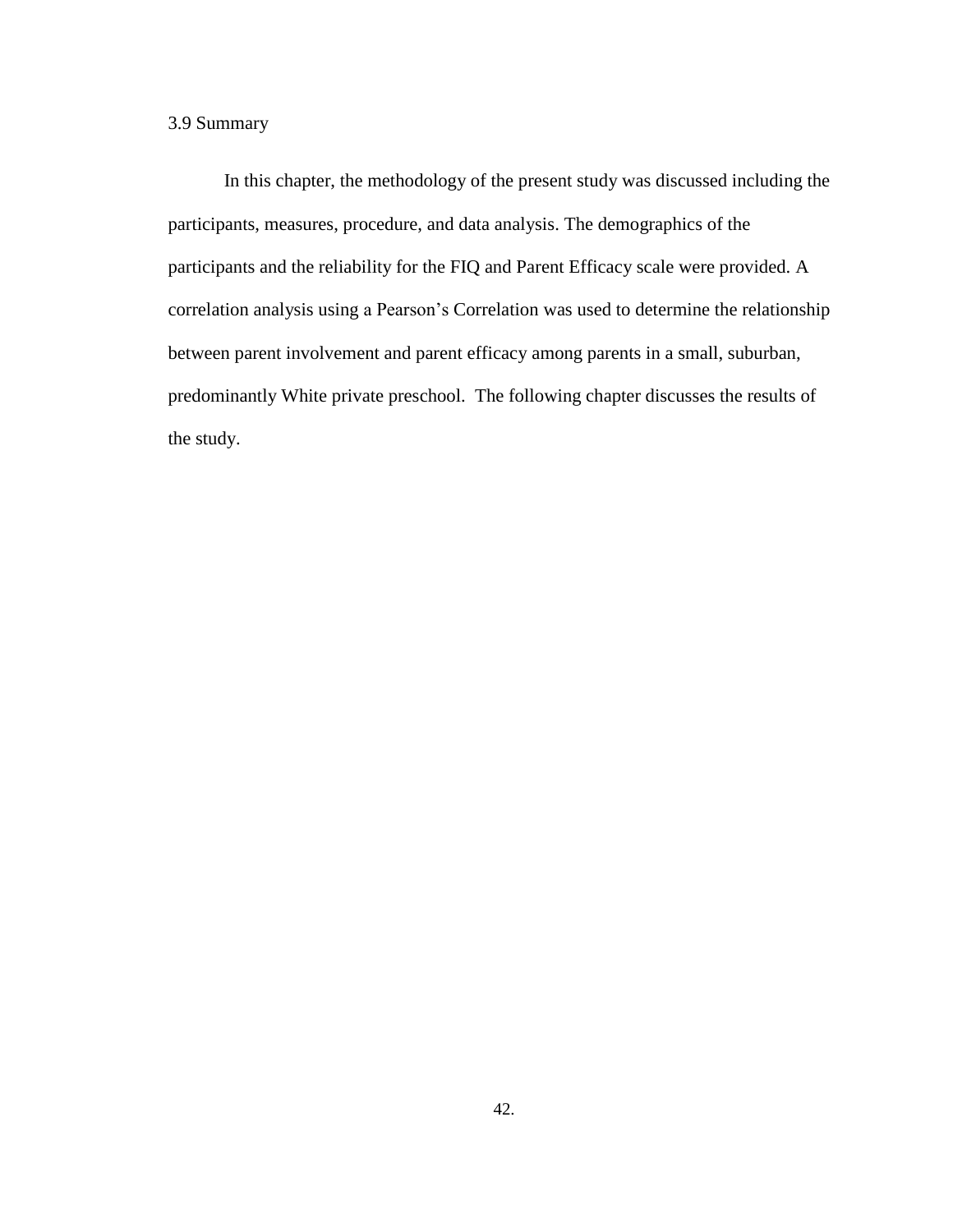### **Chapter 4**

# **Results**

The present study aimed to examine the relationship between parent involvement and parent efficacy as well as parent-status variables in parents of preschool children. The following chapter presents the results of the study. Demographic information is provided in greater detail as well as the frequencies, descriptive statistics, and the results of the correlation analysis among the variables.

# 4.1 Demographic Information

Parents completed a Family Background Questionnaire, which provided the researcher with contextual information from which to interpret the parent involvement and parent efficacy survey results. The questionnaire was specifically designed to provide a description of the sample including parent age, ethnicity, marital status, gender, and relationship to child. A total of 20 parents returned completed surveys that were used in the analyses. Parent ages ranged from 25 to 44 years old, with  $M=$ 36.15, SD= 4.73. The demographics of the parent sample in the current study are presented in Table 1.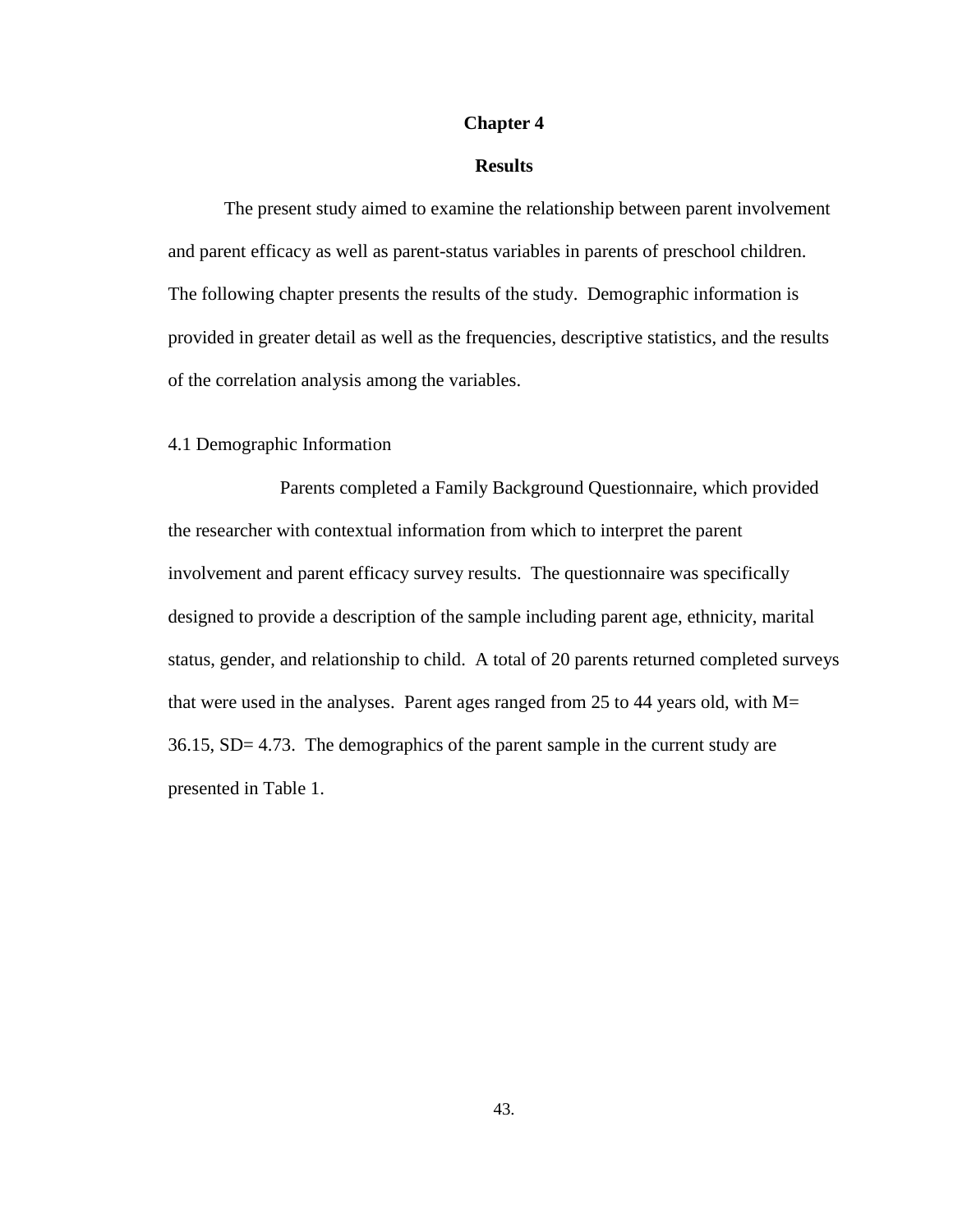| Table 1<br>Parent Demographic Data            |                                        |                   |
|-----------------------------------------------|----------------------------------------|-------------------|
| <b>Parent Characteristics</b>                 | $\mathbf N$                            | Percentage        |
| Age                                           |                                        |                   |
| 20-29<br>30-39<br>40-49                       | $\overline{2}$<br>14<br>$\overline{4}$ | 10%<br>70%<br>20% |
| Ethnicity                                     |                                        |                   |
| White<br>Hispanic<br>Asian                    | 17<br>1<br>$\overline{2}$              | 85%<br>5%<br>10%  |
| <b>Marital Status</b>                         |                                        |                   |
| Married<br>Single<br><b>Significant Other</b> | 18<br>$\mathbf{1}$<br>1                | 90%<br>5%<br>5%   |
| Gender                                        |                                        |                   |
| Male<br>Female                                | 3<br>17                                | 15%<br>85%        |
| Primary Caregiver                             |                                        |                   |
| Mother<br>Father                              | 17<br>3                                | 85%<br>15%        |

In addition, the Family Background Questionnaire completed by the parents also provided the researcher with a description of the preschooler of the parent. The questionnaire asked for the child"s age and gender. The majority of the children were males (60%) and ranged in age from 1 to 5 years, with  $M = 2.75$  and SD = 1.3. The demographics of the children in the study are presented in Table 2.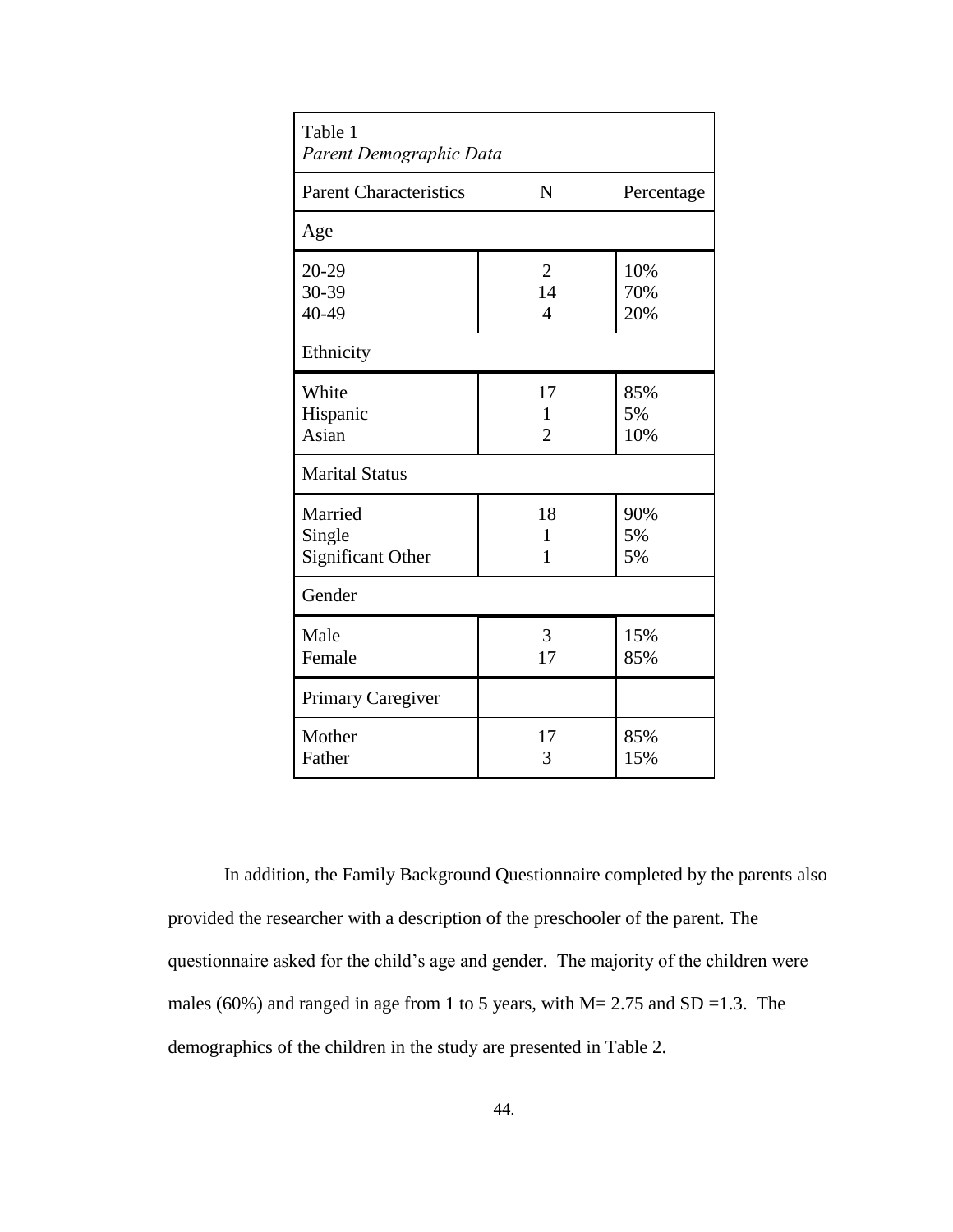| Table 2<br>Preschooler Demographic Data |                                    |                                 |  |  |
|-----------------------------------------|------------------------------------|---------------------------------|--|--|
| <b>Child Characteristics</b>            | N                                  | Percentage                      |  |  |
| Age (years)                             |                                    |                                 |  |  |
| 1<br>2<br>3<br>$\overline{4}$<br>5      | 4<br>6<br>3<br>5<br>$\mathfrak{D}$ | 20%<br>30%<br>15%<br>25%<br>10% |  |  |
| Gender                                  |                                    |                                 |  |  |
| Male<br>Female                          | 12<br>8                            | 60%<br>40%                      |  |  |

In addition, the Family Background Questionnaire collected data on three parent variables: parent education, family income, and number of children. The distribution and frequency of each of the three variables is presented in Table 3. In reference to parent variables, the majority of respondents reported having two children (75%), completion of a four- year or Bachelor"s degree (55%), a family income above \$100,000.00 annually (55%).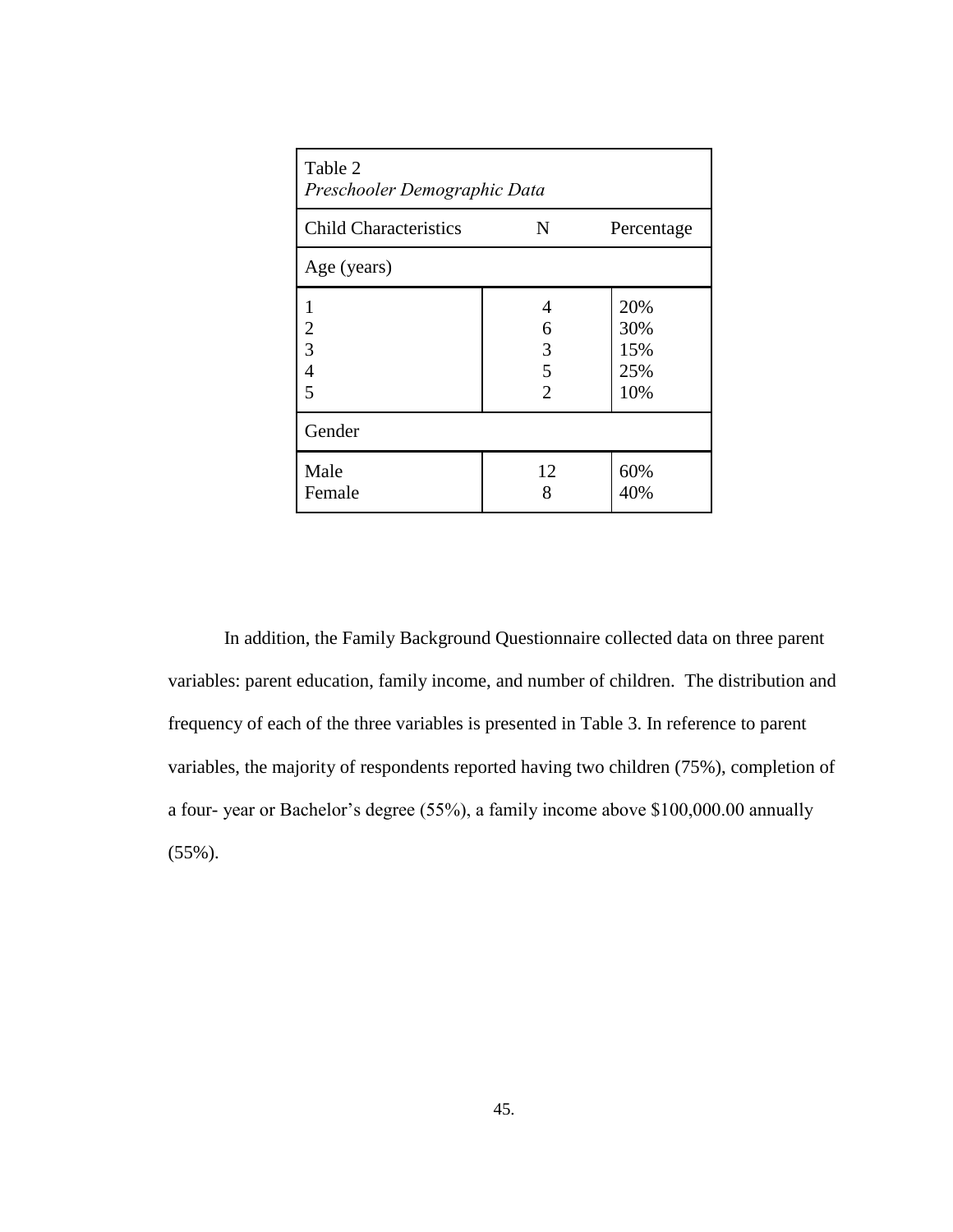| Table 3<br>Distribution and Frequency of Parent Variables                                              |                                             |                          |  |  |
|--------------------------------------------------------------------------------------------------------|---------------------------------------------|--------------------------|--|--|
| <b>Parent Variables</b>                                                                                | N                                           | Percentage               |  |  |
| <b>Family Income</b>                                                                                   | 20                                          |                          |  |  |
| \$20,000-\$40,000<br>\$40,000-\$60,000<br>\$80,000-\$100,000<br>$$100,000+$<br><b>Parent Education</b> | $\overline{2}$<br>$\overline{c}$<br>5<br>11 | 10%<br>10%<br>25%<br>55% |  |  |
| <b>High School Graduate</b><br>Some College<br><b>College Graduate</b><br><b>Graduate Professional</b> | 6<br>11<br>$\mathcal{D}_{\mathcal{L}}$      | 30%<br>5%<br>55%<br>10%  |  |  |
| Number of Children                                                                                     |                                             |                          |  |  |
| 1<br>$\overline{\mathbf{c}}$<br>$\overline{3}$<br>4                                                    | 1<br>15<br>$\overline{2}$<br>2              | 5%<br>75%<br>10%<br>10%  |  |  |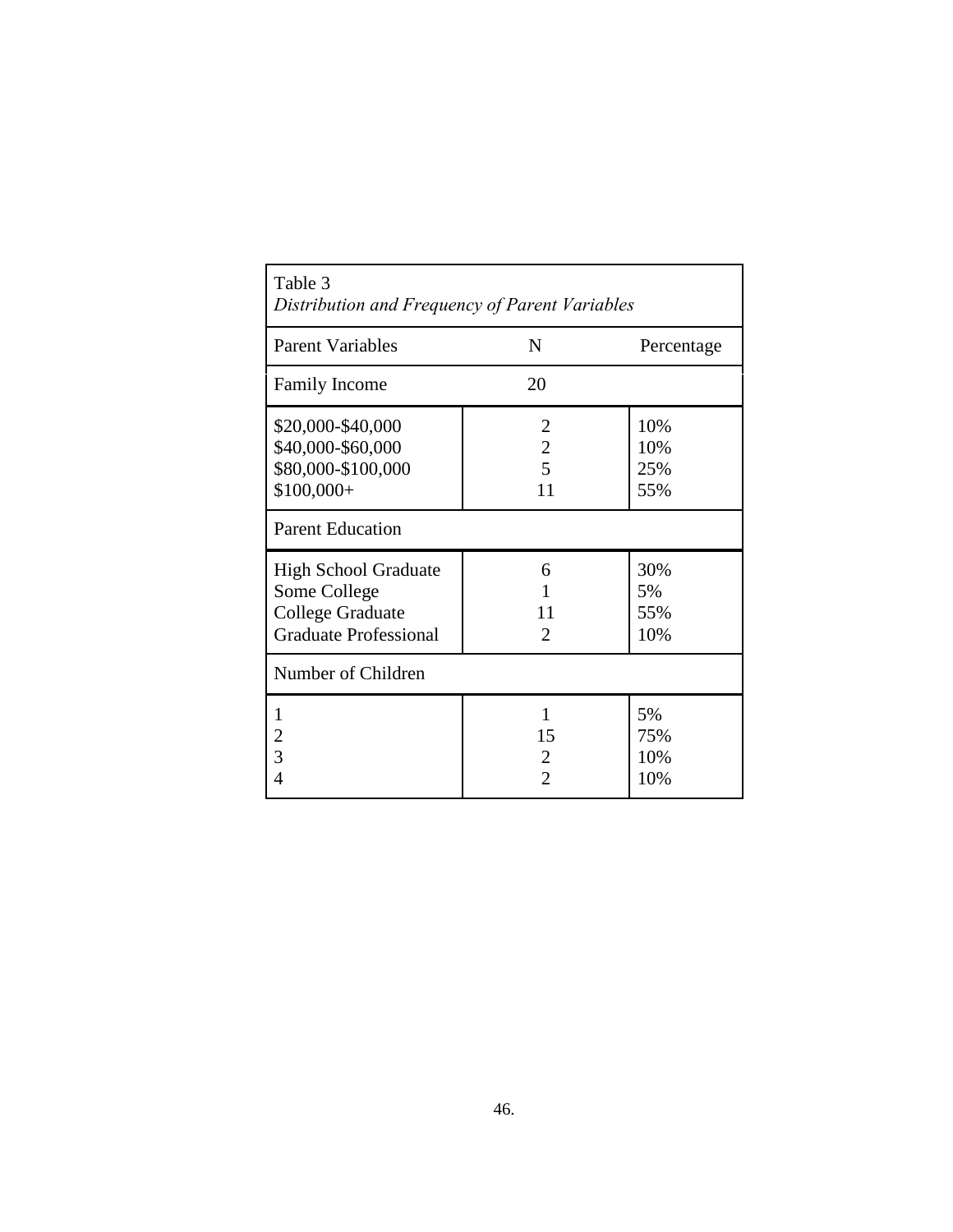4.2 Research Question 1

The researcher wanted to know how parents report their level of involvement in their preschooler"s schooling and development.

To answer this question, parent involvement information was collected from the scores of the Adapted- Family Involvement Questionnaire (FIQ). The frequency of the reported scores for the FIQ was determined. Figure 1 presents a histogram of the frequency of the reported scores for parent involvement.



Figure 1 Frequencies of Parent Involvement (Total scores on FIQ).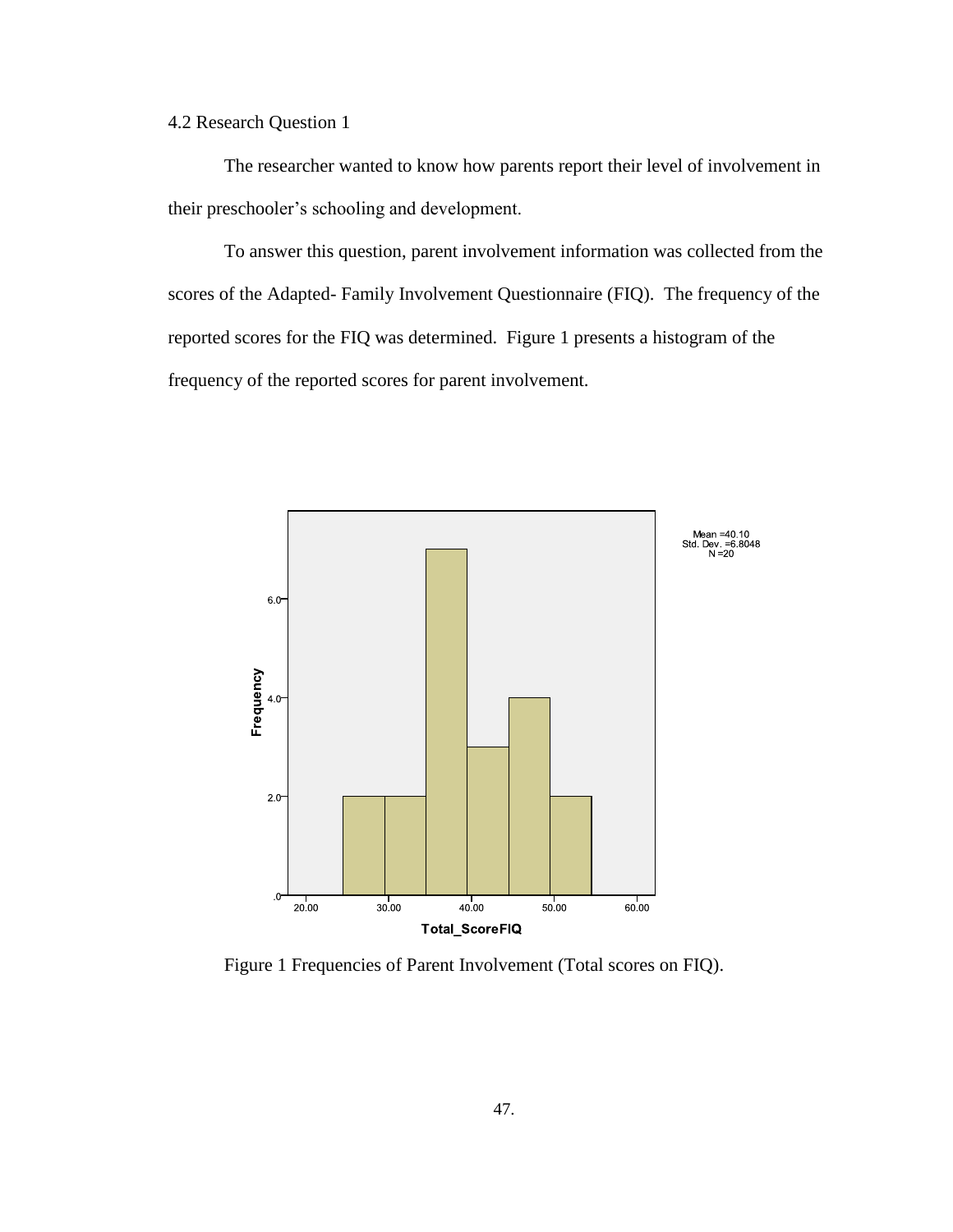In addition, descriptive statistics were conducted to describe minimum, maximum, mean, and standard deviation of the reported total scores for the FIQ. To summarize, the possible total scores of the FIQ range from 16 to 64, with higher scores indicating greater parent involvement. The total scores were broken down into two levels of involvement: low  $(16-40)$  and high  $(41-64)$ . The descriptive statistics are minimum= 27.00, maximum=  $52.00$ , M=  $40.10$  with a standard deviation of 6.80. The data suggests that on average parents report their involvement on the borderline of low and high. To further explore this relationship, the total scores were broken down into three levels of involvement: low  $(16-32)$ , medium  $(33-48)$ , and high  $(49-64)$ . The majority  $(80\%)$  of parents report their involvement at the medium level. Two parents reported their involvement in the low range and two parents reported their involvement in the high range. Thus, parents at Grow-Ville Community Day School feel that they do participate in their preschooler"s learning to some extent. However, the findings suggest that there is an opportunity to increase parent involvement within the preschool.

# 4.3 Research Question 2

The researcher also wanted to determine how efficacious preschool parents feel they are at competently performing the roles as parent and influencing their children"s learning and development. The present study used the total scores of the Parent Efficacy Scale (Appendix A) to determine the level of parent efficacy among the parents of preschoolers. The possible total scores on the Parent Efficacy Scale ranged from 34 to 136, with higher scores indicating higher reported parent efficacy. The frequency of the total scores of the Parent Efficacy Scale is provided in Figure 2.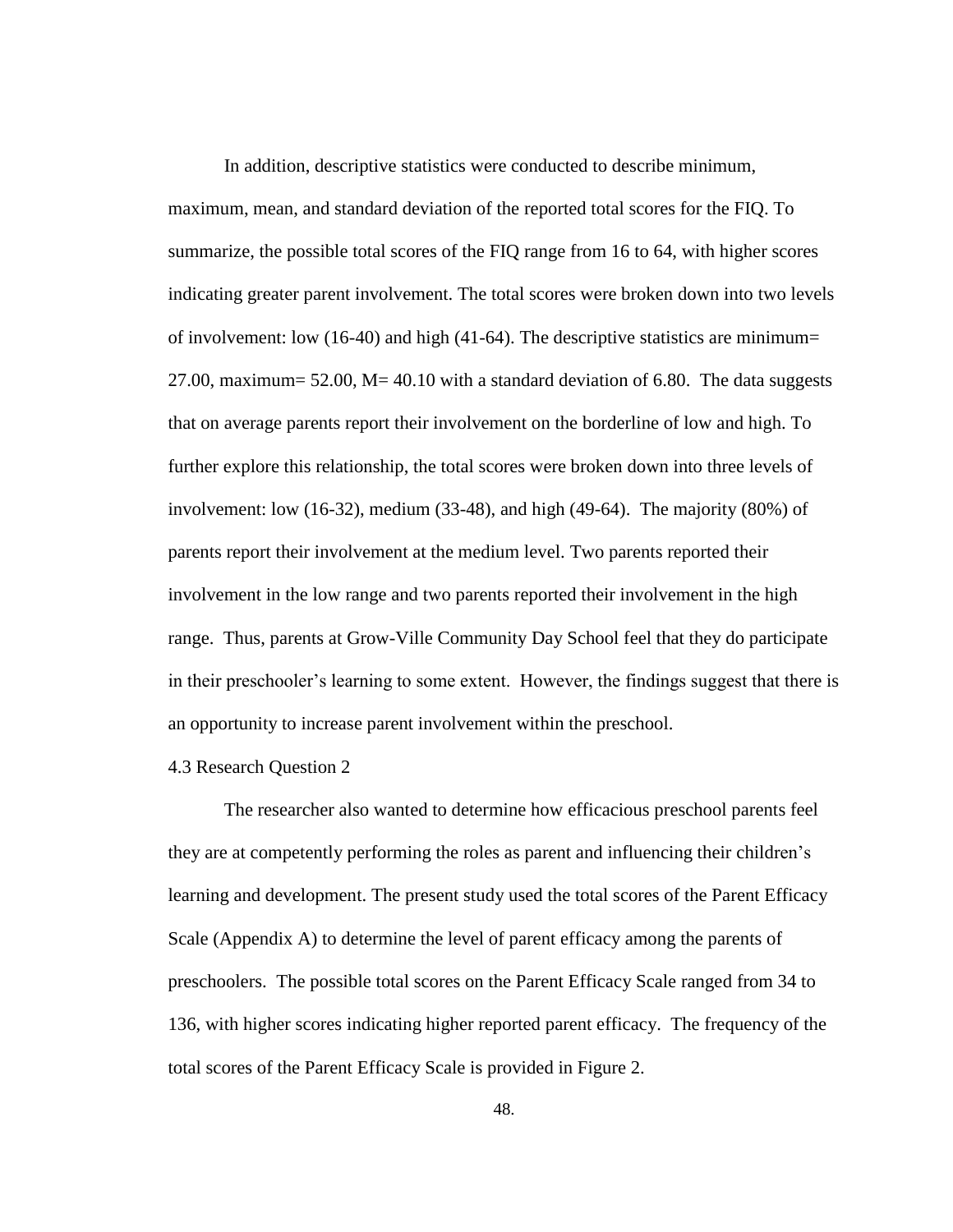

Figure 2 Frequencies of Parent Efficacy (Total Scores on Parent Efficacy Scale).

In addition, descriptive statistics were determined. For the total score on the Parent Efficacy Scale, Minimum= 83.00, Maximum = 105.00, M= 97.30, SD= 5.19. When broken down into three categories of efficacy: low (34-68), medium (69-102) and high (103-136), the majority of parents reported high parent efficacy. Three parents reported in the high efficacy range with scores of 103.00, 105.00 and 105.00. No parents fell in the low efficacy range. Thus, the results indicate that the majority (85%) of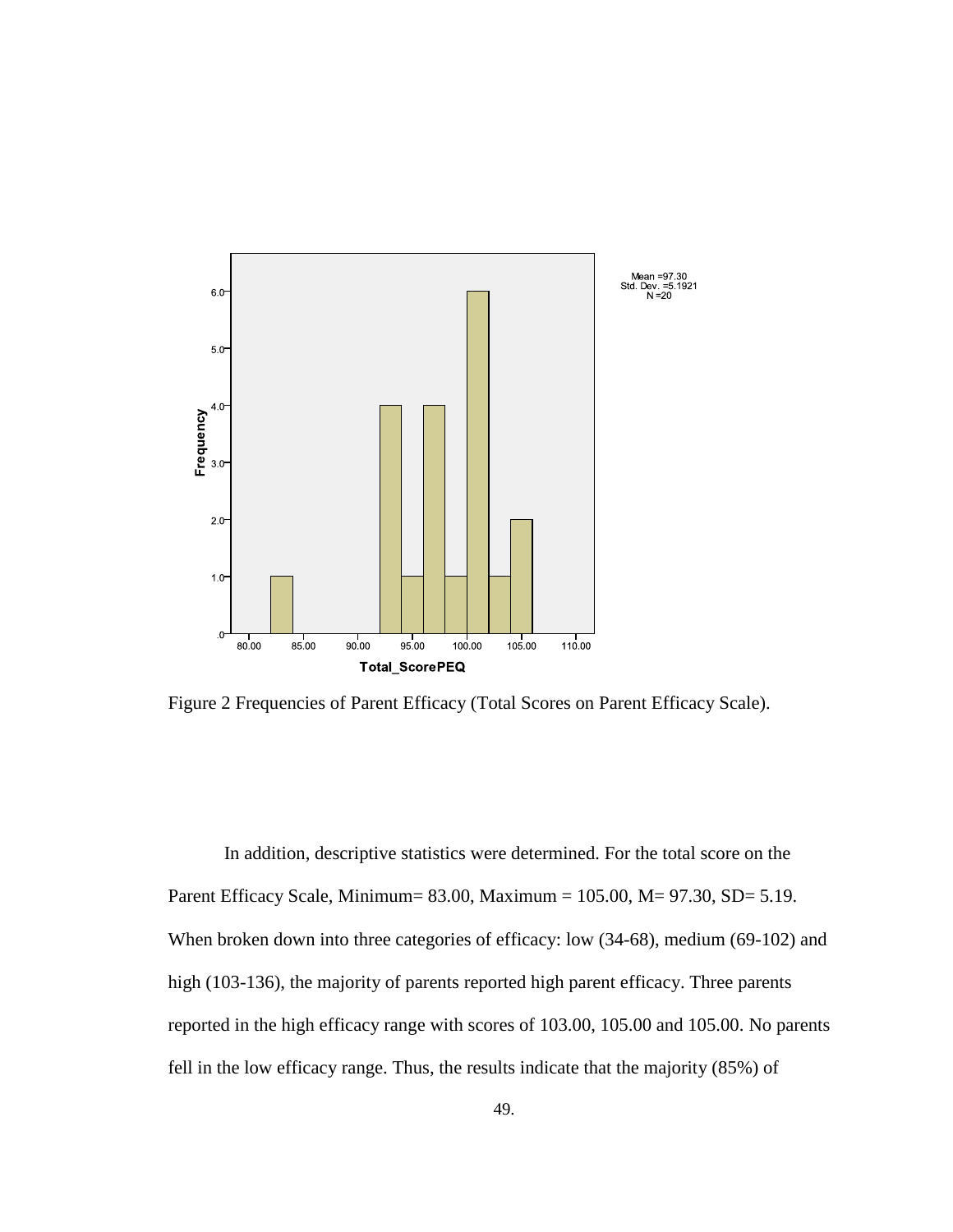respondents express some doubt in their abilities to competently fulfill their roles as parents and to influence their children"s learning and development. Fifteen percent of respondents feel that they are highly capable of fulfilling their roles and promote their children"s outcomes.

4.4 Research Question 3

 Does a relationship between parent efficacy and parent involvement exist among the reports of preschool parents?

To address this question, the researcher hypothesized that a relationship would exist between parent efficacy and parent involvement.

A correlation analysis was conducted to examine the relationship between parent efficacy and parent involvement. The researcher conducted a Pearson"s correlation between the total scores of the Parent Efficacy Scale and the total scores of the Family Involvement Questionnaire. Table 4 presents the results of the Pearson"s correlation between the two variables. The Pearson"s Correlation showed a significant relationship between parent efficacy and parent involvement,  $r(20)=0.56$ ,  $p=.009$ . Thus, the hypothesis that a relationship exists between parent efficacy and parent involvement was true. The researcher rejected the  $H_0$  hypothesis. A scatter plot of the correlation between parent involvement and parent efficacy is provided in Figure 3.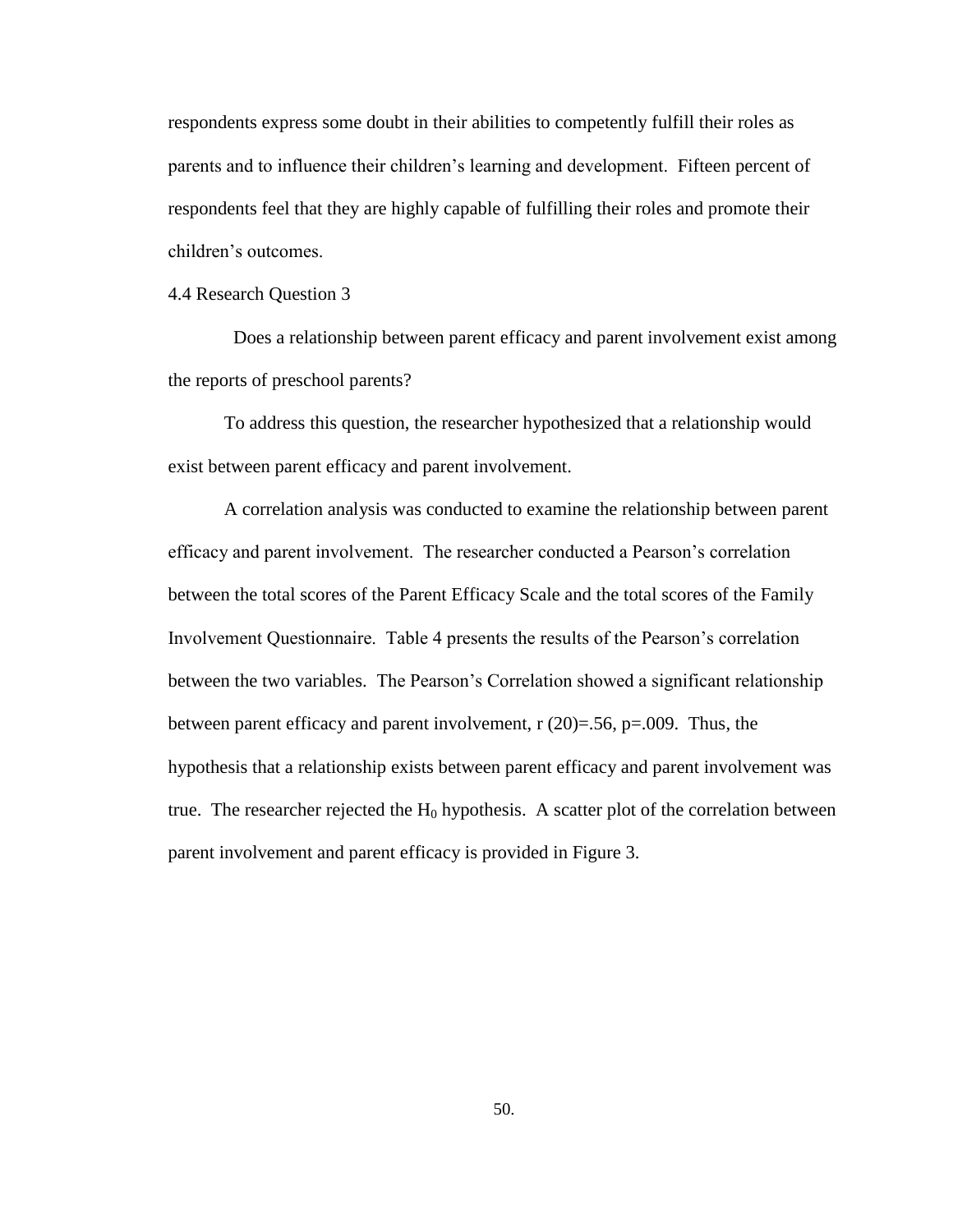| Table 4                                                  |         |         |                 |
|----------------------------------------------------------|---------|---------|-----------------|
| Pearson's Correlation between Parent Efficacy and Parent |         |         |                 |
| <i>Involvement</i> $N=20$                                |         |         |                 |
| Scale                                                    |         | 2       | Sig. (2-tailed) |
| 1. Parent Efficacy                                       |         | $.565*$ |                 |
| 2. Parent Involvement                                    | $.565*$ |         |                 |
|                                                          |         |         |                 |
|                                                          |         |         |                 |

| $*p<.01$ |
|----------|
|----------|



Figure 3 Scatter plot of total scores on Parent Efficacy Scale and on FIQ.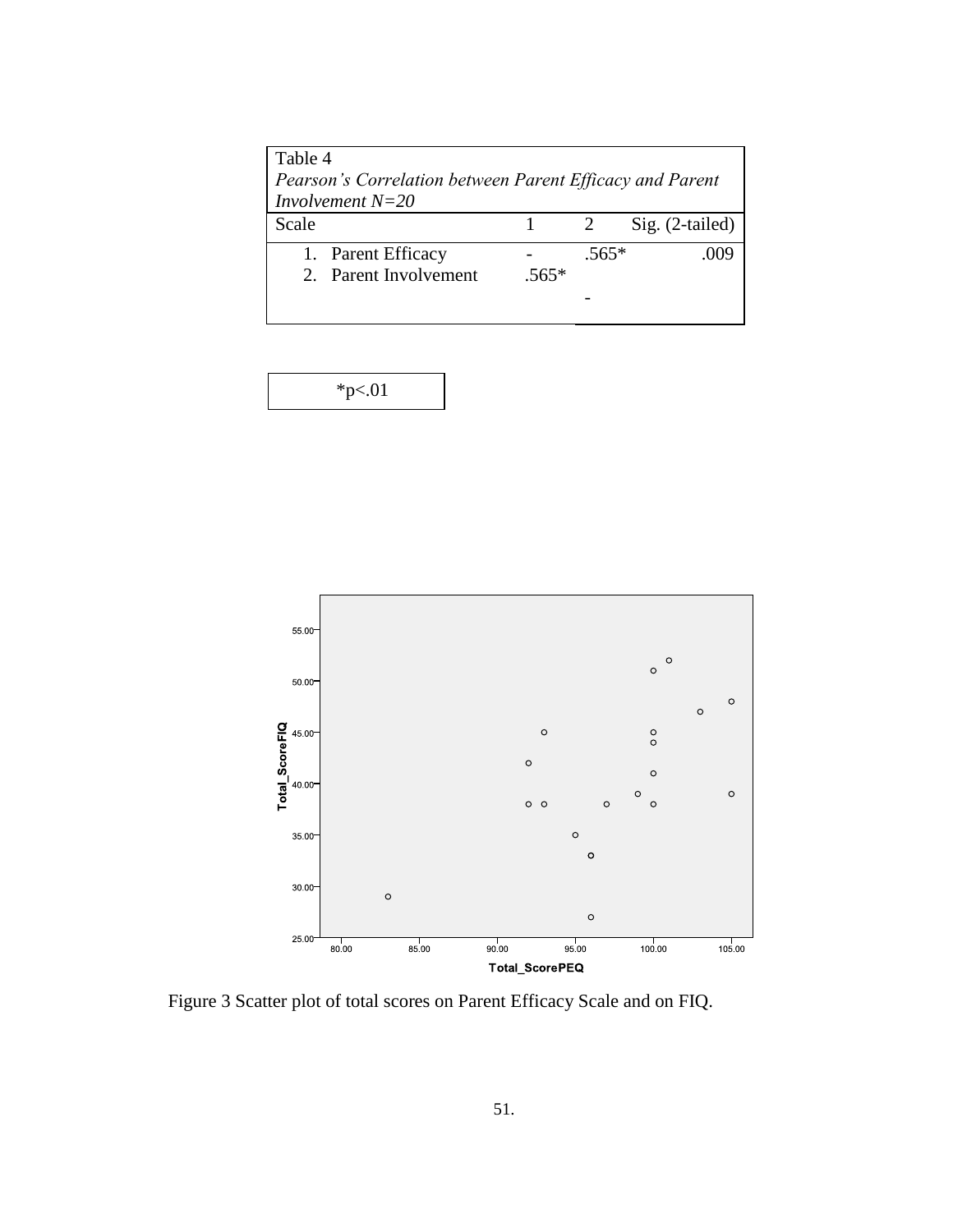The relationship was positive, of moderate strength, and is significant at the .01 level. The positive relationship between parent involvement and parent efficacy as determined by total scores on the FIQ and Parent Efficacy Scale supports the hypothesis that greater parent efficacy is related to greater parent involvement and vice versa.

# 4.5 Summary

The study aimed to determine the frequency of parent involvement and to determine parent efficacy among preschool parents. This chapter presented the results of the present study including tables and figures of the data. The data analysis reported medium parent efficacy and medium parent involvement. The analysis also revealed a moderate, but significant relationship between parent involvement and parent efficacy as reported in the FIQ and Parent Efficacy. The relationship was positive and showed that higher scores of parent efficacy were associated with higher levels of involvement. Chapter five discusses the findings of the present study and how it supports previous research. Strengths, limitations, and implications for future research are also discussed.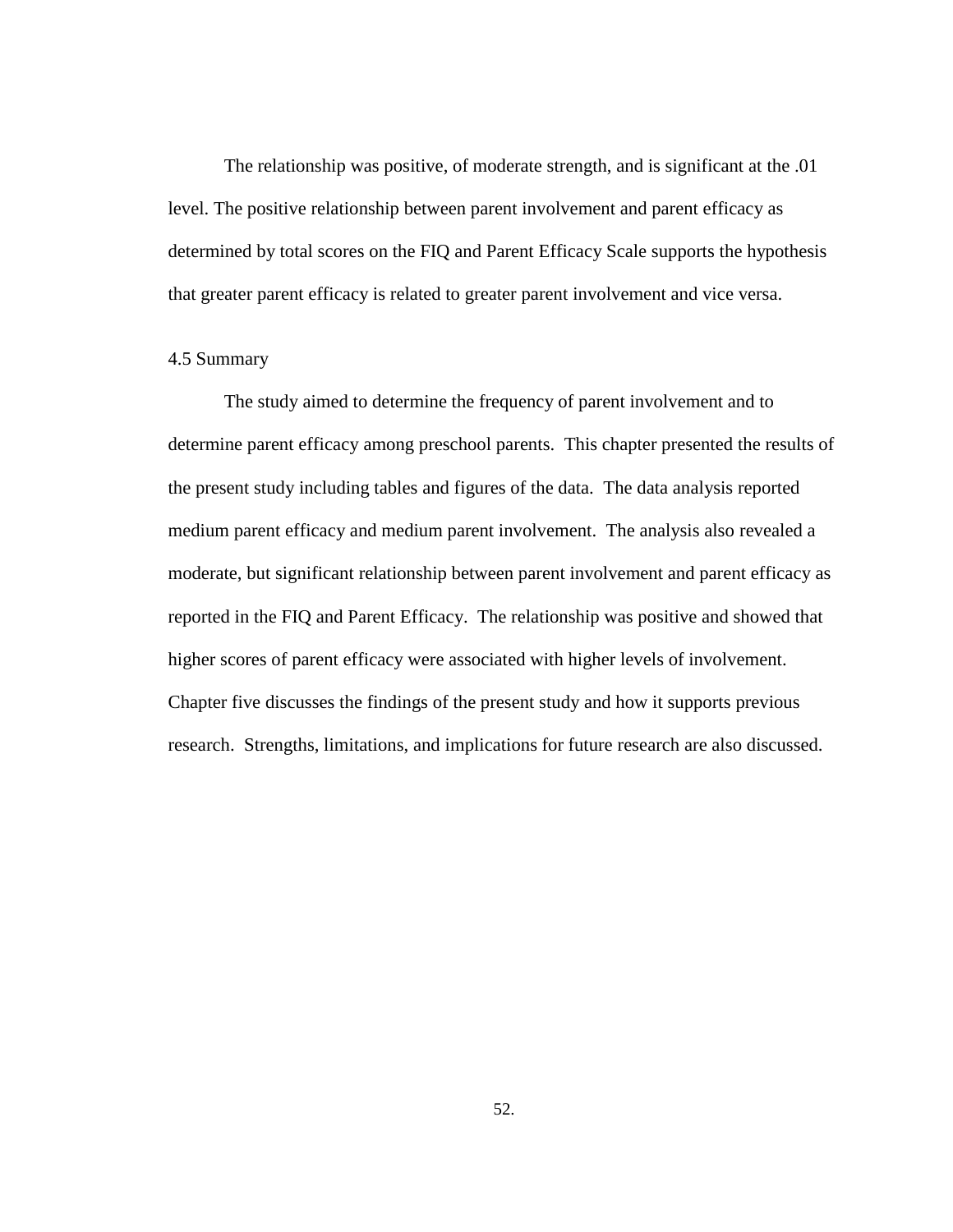#### **Chapter 5**

### **Discussion**

This chapter discusses the results of the present study and how the outcomes relate to the findings in previous research. The limitations of the study are addressed. Finally, implications and considerations for future research involving parents of preschoolers are presented.

Parent involvement has been well recognized as an important factor in children's learning and social development by child-care providers, researchers, educators, and policymakers (Administration of Children and Families, 2010; Hoover-Dempsey et al., 2005; Kessler-Sklar & Baker, 2000; U.S. Department of Education, 2010). The increased attention to the topic of parent involvement in public policy and education over the past few decades has been grounded in a substantial body of literature that highlights the association between parent involvement and positive child outcomes. Despite the importance of parent involvement in children"s learning and federal and state mandates for schools to increase home-school collaboration, parents report that they would like to become more involved (Epstein, 1995) The research has suggested that parent involvement is influenced by parent efficacy beliefs (Swick, 1988).

5.1 Present Study Outcomes and Previous Research

One of the objectives of the present study was to gain a better understanding of parent involvement and parent efficacy beliefs among parents at Grow-Ville Community Day School, a suburban, predominantly White private preschool in the Northeast. The researcher hoped to give the preschool valuable information to help with the development of parent participation programs and with the promotion of child outcomes. Thus, the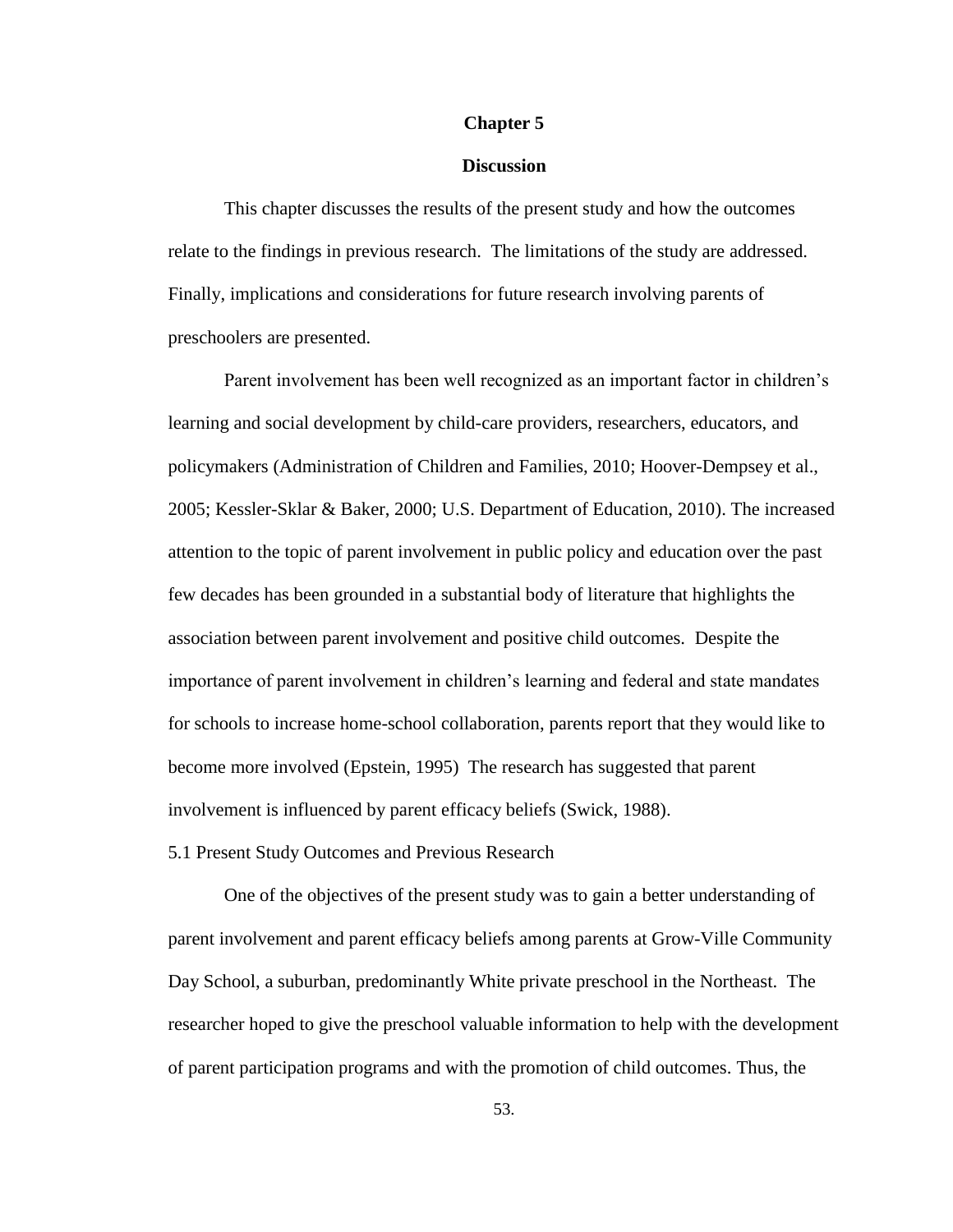study explored the reports of parent involvement and the reports of parent efficacy among the preschool parents. Parent involvement was defined for the purpose of this study as the active engagement of parents in activities and behaviors at home and at school to benefit their children"s learning and development (Fantuzzo, Tighe, & Childs, 2000) and was measured collectively along the dimensions of school-based involvement, homebased involvement, and parent-teacher communication. Parent efficacy was defined as parents' beliefs that they can competently perform the roles as parents and effectively influence their children"s outcomes, in the areas of development and schooling.

The results of the study described the levels of parent involvement and parent efficacy as reported by parents who have children attending the preschool. The present study showed that 80% of respondents reported in medium range of total parent involvement with a mean of 40.10 with a standard deviation of 6.80 on scale of 16 (lowest) to 64 (highest). In addition,  $= 97.30$ , SD= 5.19. These finding suggest that parents" involvement in their children"s early childhood education is limited in the sample.

Furthermore, the present study showed that the majority of parents (85%) at Grow-Ville Community Day School reported their parent efficacy in the medium range. The minimum total score on the Parent Efficacy Scale was 83.00; the maximum was 105.00 with a mean of 97.30 and a standard deviation of 5.19. These results suggest that parents of the sample hold beliefs that they are not completely confident in their abilities to fulfill their roles as parents and are doubtful in their ability to impact their children"s outcomes. Because the sample is representative of the population, the findings can be generalized to the majority of parents of preschoolers attending Grow-Ville Community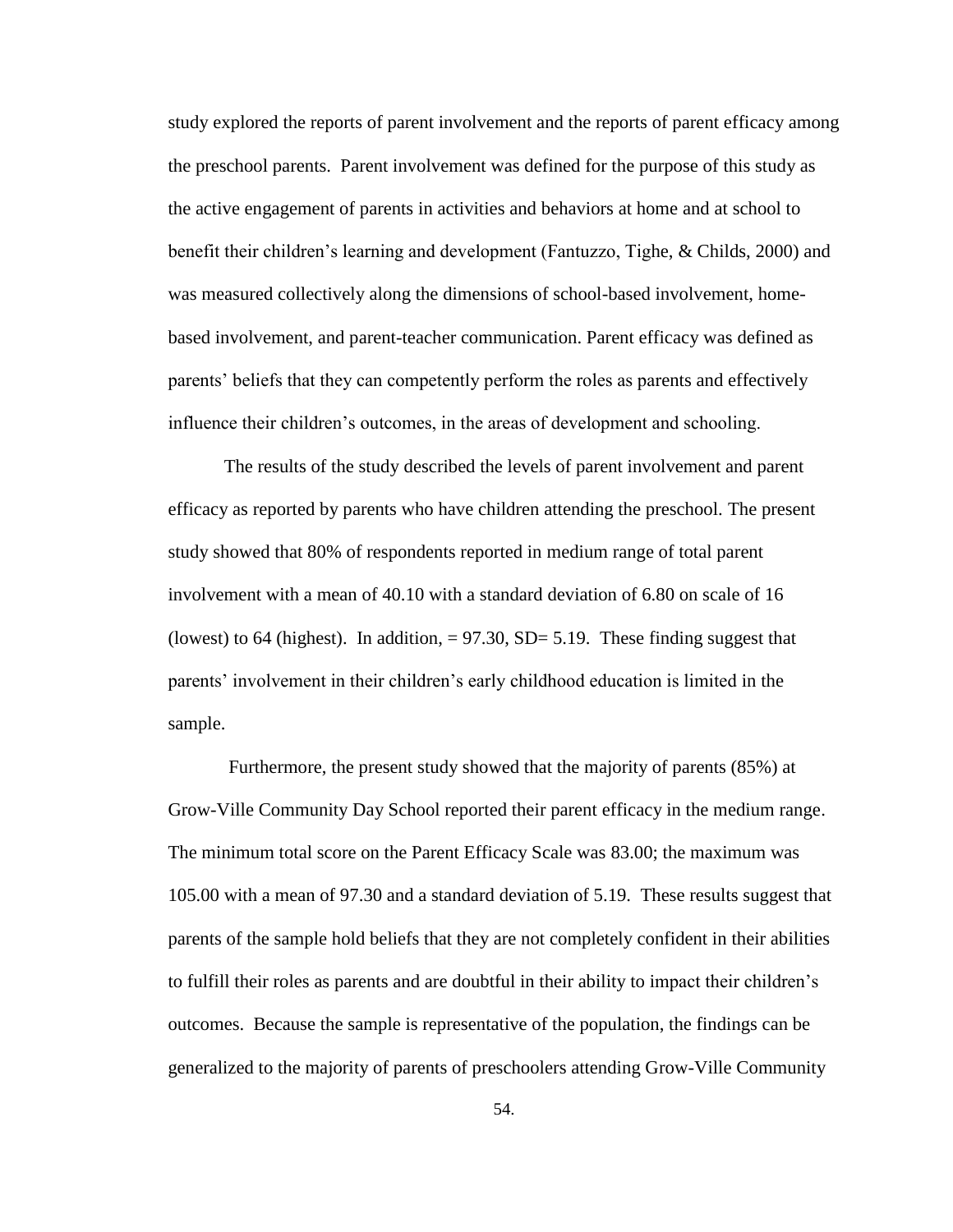Day School. Bandura (1977) described parent efficacy as linked to one"s beliefs about their abilities and not their actual abilities. Therefore, although parents do not report high parent efficacy, it does not mean that they are not capable of fulfilling their role as a parent and influencing their children"s outcomes. Parent efficacy beliefs can be improved and strengthened. Interventions should focus on increasing parent efficacy in order to increase positive parenting and parent participation, which is associated with positive child outcomes for all children.

The second objective was to determine whether a relationship exists between parent involvement and parent efficacy. The Hoover- Dempsey Model of Parent Involvement (Hoover-Dempsey & Sandler, 2005) describes specific elements of the involvement process and aims to answer why parents become involved. In reference to parent efficacy, the model reasons that parents become involved in their children"s schooling when they believe they can positively influence their children"s learning. In addition, Swick and Broadway (1997) described the relationship between parent efficacy and parent involvement as a mutual relationship and bi-directional relationship.

In the present study, the relationship between parent involvement and parent efficacy was examined through a correlational analysis. Based on the previous research, the researcher hypothesized that a relationship would exist between the two variables and that an increase in one variable would be related to an increase in the other variable. The results of the Pearson"s Correlation showed a significant relationship between parent efficacy and parent involvement,  $r(20)=0.56$ ,  $p=.009$ . Specifically, the relationship was of moderate strength in the positive direction.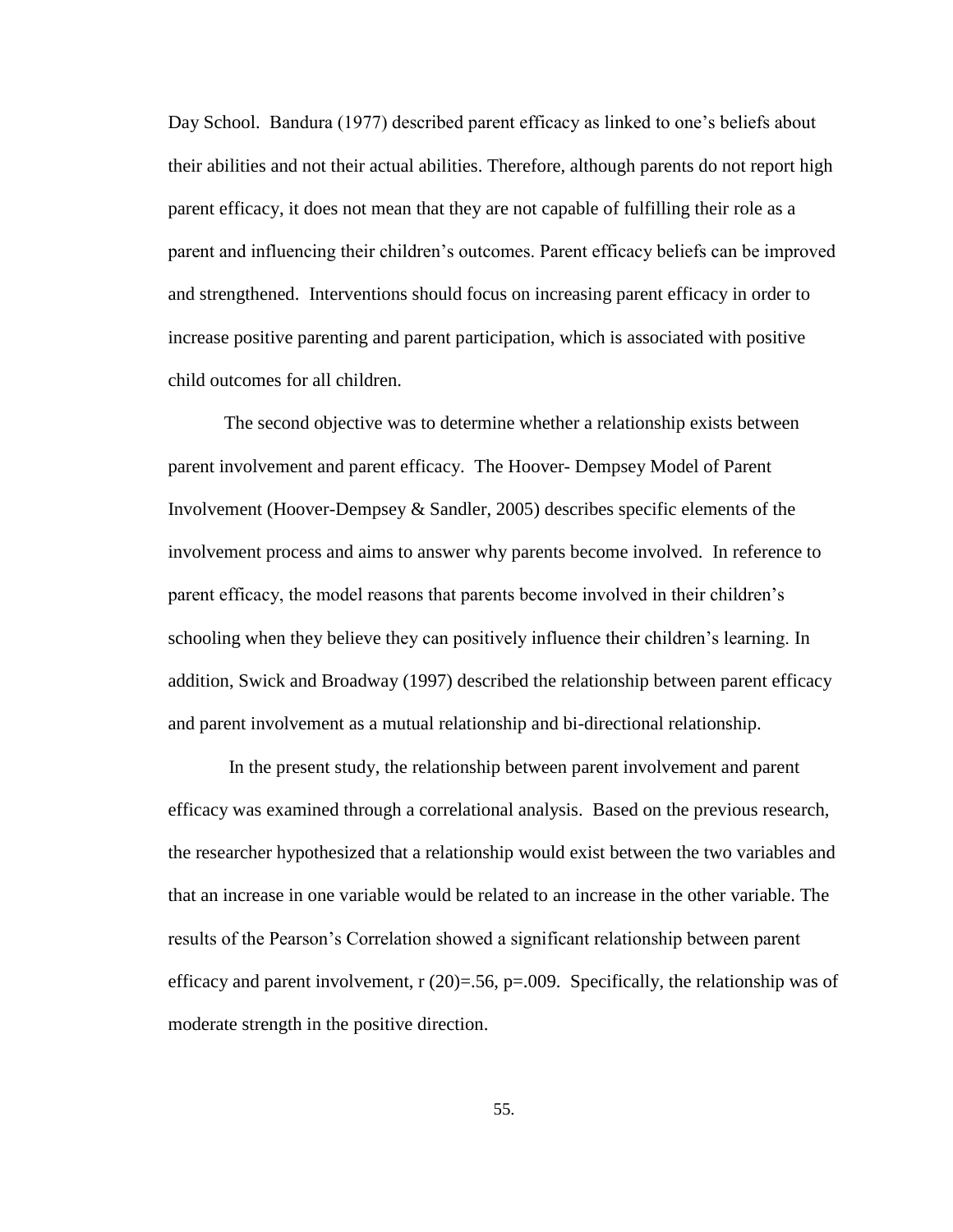Thus, the results of the present study support the Hoover-Dempsey Model of Parent Involvement and other empirical research that highlights the relationship between parent involvement and parent efficacy, indicating that parents are more likely to be involved if they have the belief that their actions will improve learning and academic performances, and in turn, parents who are more likely to be involved maintain stronger beliefs about their ability to produce desired outcomes (Green et al., 2001; Grolnick et al., Hoover-Dempsey, Bassler, & Brissie, 1992; Swick & Broadway, 1997).

Additionally, the study supports previous research that mothers are more involved in their children's schooling than fathers (Deslandes  $&$  Cloutier, 2000). In the present study, the majority (85%) of respondents were mothers even though surveys were distributed to mothers, fathers, and other primary caregivers.

### 5.2 Limitations

There are a number of limitations in the present study that must be considered. The study is limited in its use of self-reports, the surveys, the sample, and participation. The present study used survey research to collect data and compute the analyses. Survey research does not allow interaction with the respondents or for the researcher to follow up on the respondent"s understanding of the questions. Further research should use qualitative research, employing a structured interview approach to allow for interaction between the research and the respondent to clarify directions and address questions. Although the researcher adapted the FIQ to make the overall survey shorter, the length of the survey may have deterred some parents from completing it. The parents who did not return surveys may be significantly less involved in their children"s schooling, and thus the study is unable to measure these parents" levels of parent efficacy or to provide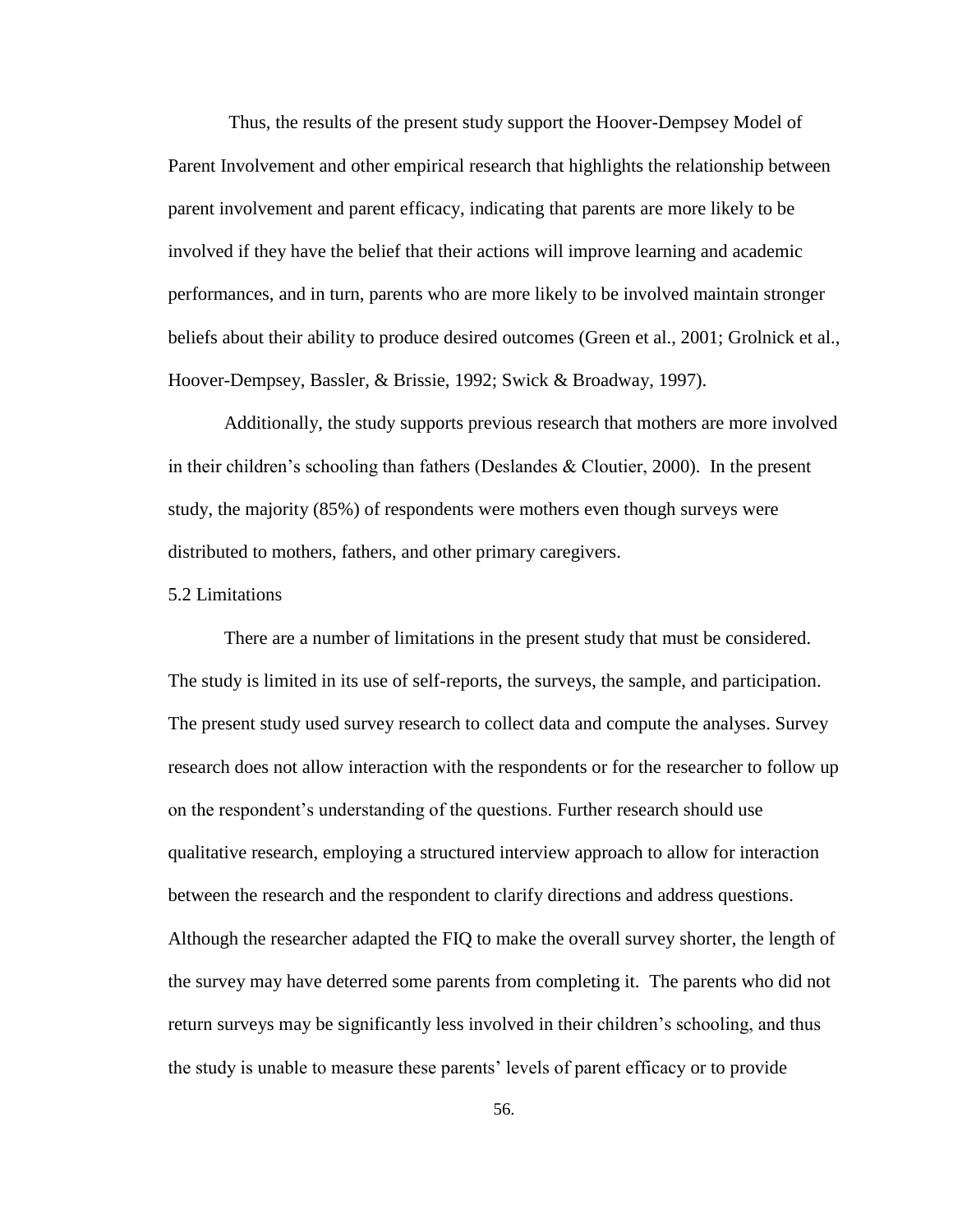demographic information on these parents. Thus, there is a lack of information regarding the parents who did not participate which limits the study.

In addition, survey research is based on perceptions and not on actual behaviors. The present study used self-reports to describe both levels of parent involvement and parent efficacy. Thus, parents may have not responded honestly to the questions and may have responded in ways that are socially desirable. Also, the study only takes into account parent self-reports and does not examine parent involvement and parent efficacy from the others" perspectives. Future research should assess parent involvement using a blend of parent, teacher, spouse, and child reports of involvement in early childhood education.

Thirdly, the present study is limited because it only examines the total scores on the Adapted FIQ to determine parent involvement, and not specific types of involvement. Thus, future research should look at the specific types of involvement in school, at home, and in parent-teacher communication to gain a better understanding of parent involvement in early childhood education. In addition, a limitation exists in the characteristics of the sample. Although the sample was large and was similar to the overall preschool population, the representation of ethnic minority parents and lowincome parents in the sample was small. Therefore, the results of the study cannot be applied to parents outside of Grow-Ville Community Day School, and cannot be applied to minority and low-income parents.

Lastly, correlational analysis was used in the study and thus, the direction of causality cannot be determined. It can be assumed that parent efficacy influences parent involvement, and that parent involvement influences parent efficacy. Despite these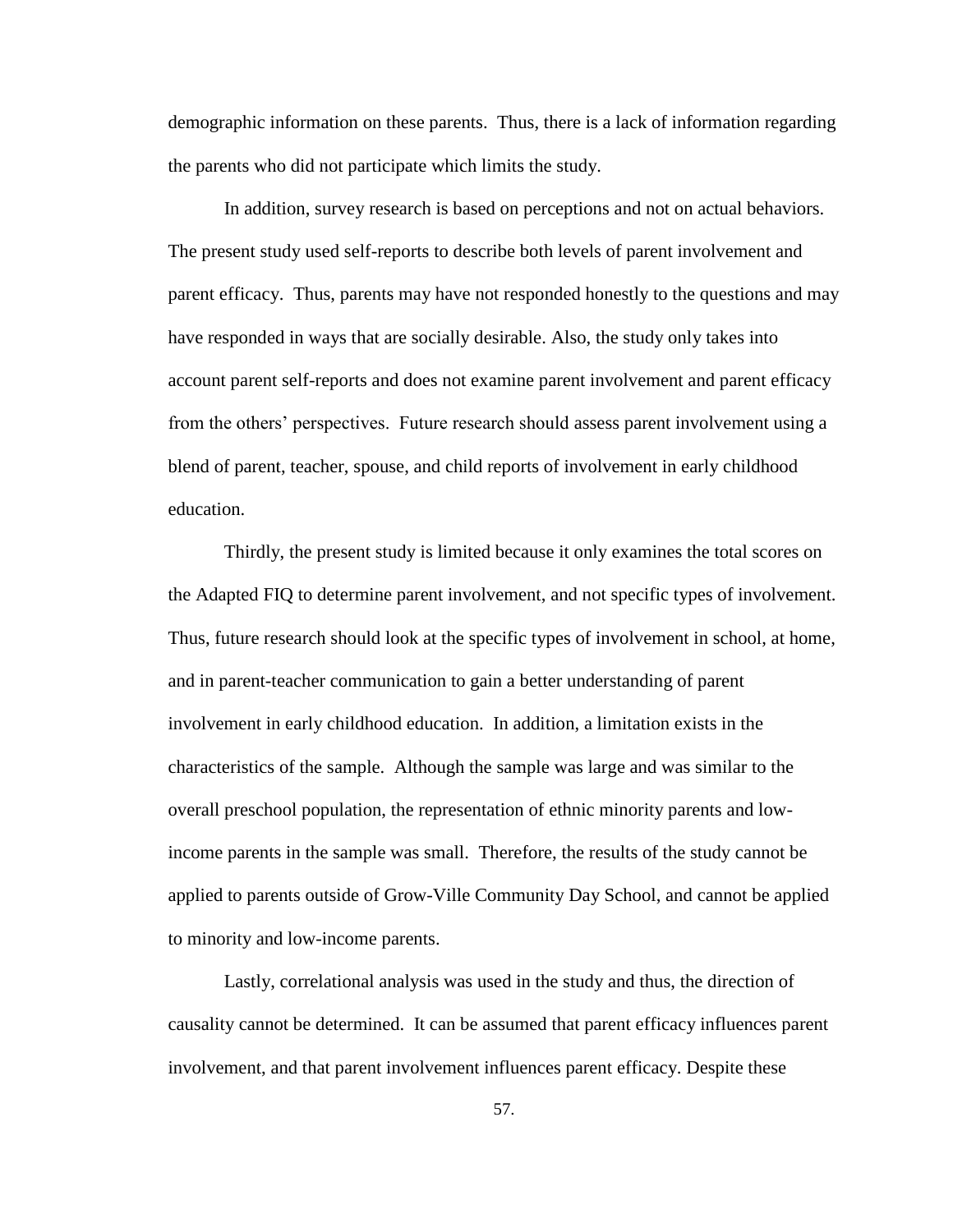limitations, this study provides valuable information for preschools and educators. The results of the study can help the educators and administration and Grow-Ville Community Day School implement programs that foster and encourage parent involvement in their children"s early childhood education.

### 5.3 Strengths

The present study has a few strengths in its high response rate, reliability of instruments, and its finding of a significant relationship between the variables. The response rate (25%) was high, which provided a generous sample size upon which to ground the data analysis. In addition, the reliabilities for the instruments used were strong (.83 and .86), which provided confidence in the instruments in this study. Lastly, a strength of the study is found in the modest but significant correlation between parent efficacy and parent involvement:  $r(20)=.56$ , p=.009. The correlation was significant at the .01 level. This finding supports previous research.

### 5.4 Implications

The results of this study offer suggestions for practice, for both preschools and parents of preschoolers. The findings demonstrate a relationship between efficacy and involvement. From these findings, parents can better understand how their beliefs impact their actions, and how those actions are directly related to their preschooler"s learning and social development. Parents can understand that involvement in their children"s education is a choice and is influenced by their beliefs. In order for parents to help their children, they need to believe that they can competently perform their role as a parent and they can make a difference. Thus, parents should focus on nurturing their sense of parent efficacy. This can be accomplished by observing professionals, talking to their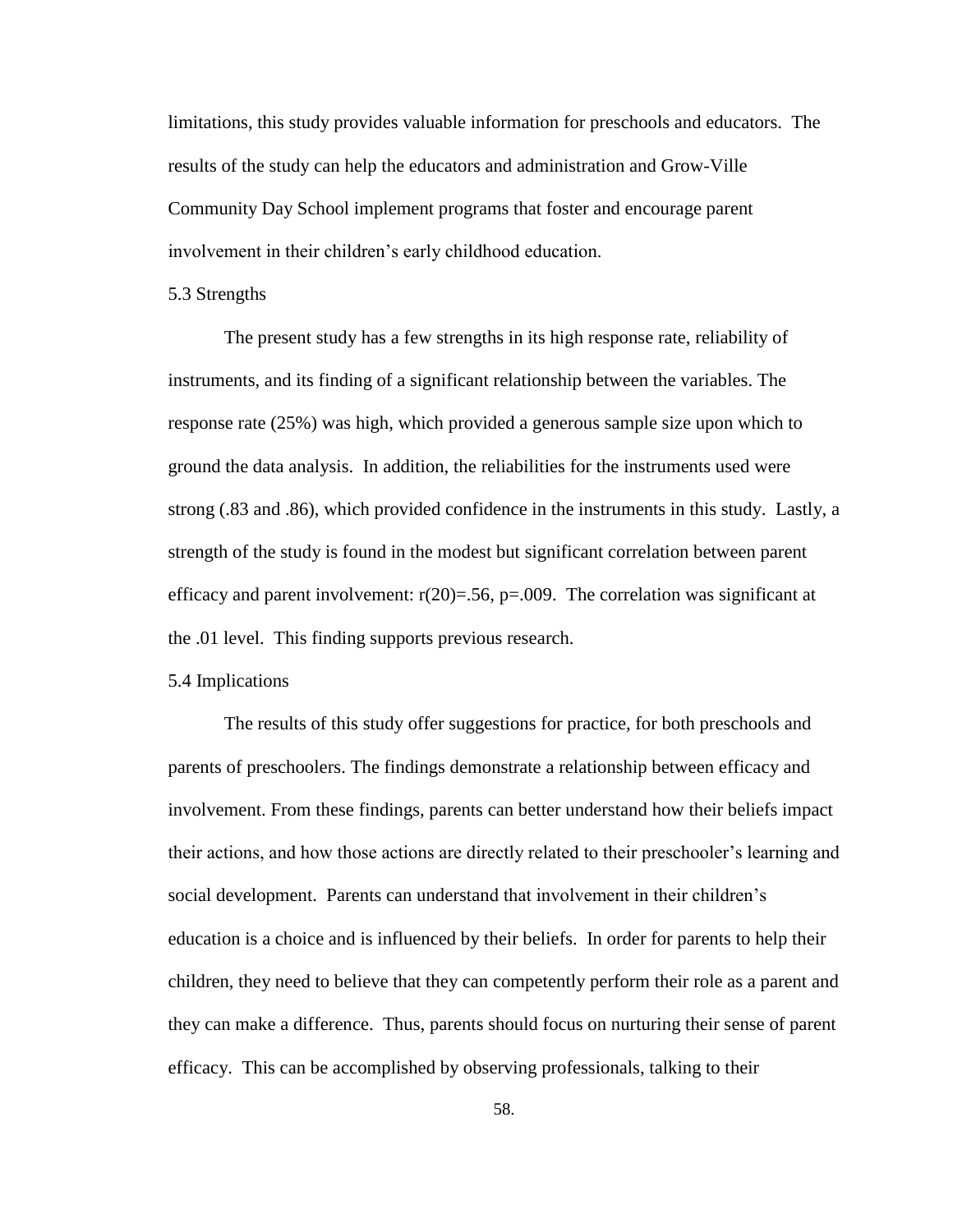preschooler"s teachers, reading about early childhood development and education, and taking early childhood education course. By improving upon their sense of parent efficacy, parents can learn to effective ways to discipline, nurture, and support their children. In addition, a strong sense of parent efficacy can help parents cope with the demands of having a growing child.

Furthermore, the relationship between parent efficacy and parent involvement determined in this study emphasizes that schools need to act in accordance with the ecological theory (Bronfenbrenner, 1991) and look beyond the child to the whole family system in order to help their students learn and grow. Preschools must communicate to the parents the significance of their involvement in their children"s learning and social development. Preschools need to reach out to families, encourage participation in school activities and provide more opportunities for parents to participate at home. Preschools can promote parent involvement by giving parents educational information for them to read and by offering workshops. In addition, preschools need to implement programs that will bridge the gap between home and school, and will allow for the reinforcement of skills learning at school in the home. For example, teachers should be required through programs to tell the parents what the child is learning and then give the activities and drills for parent to do with the child at home. In addition, preschools must focus on promoting parent-teacher communication by establishing a system to reward teachers who make an effort to communicate with parents.

59. Finally, preschools need to implement parent involvement practices that focus on increasing parent efficacy. Hoover-Dempsey et al. (1992) confirms that schools need to design programs that focus on increasing parents' sense of positive influence in their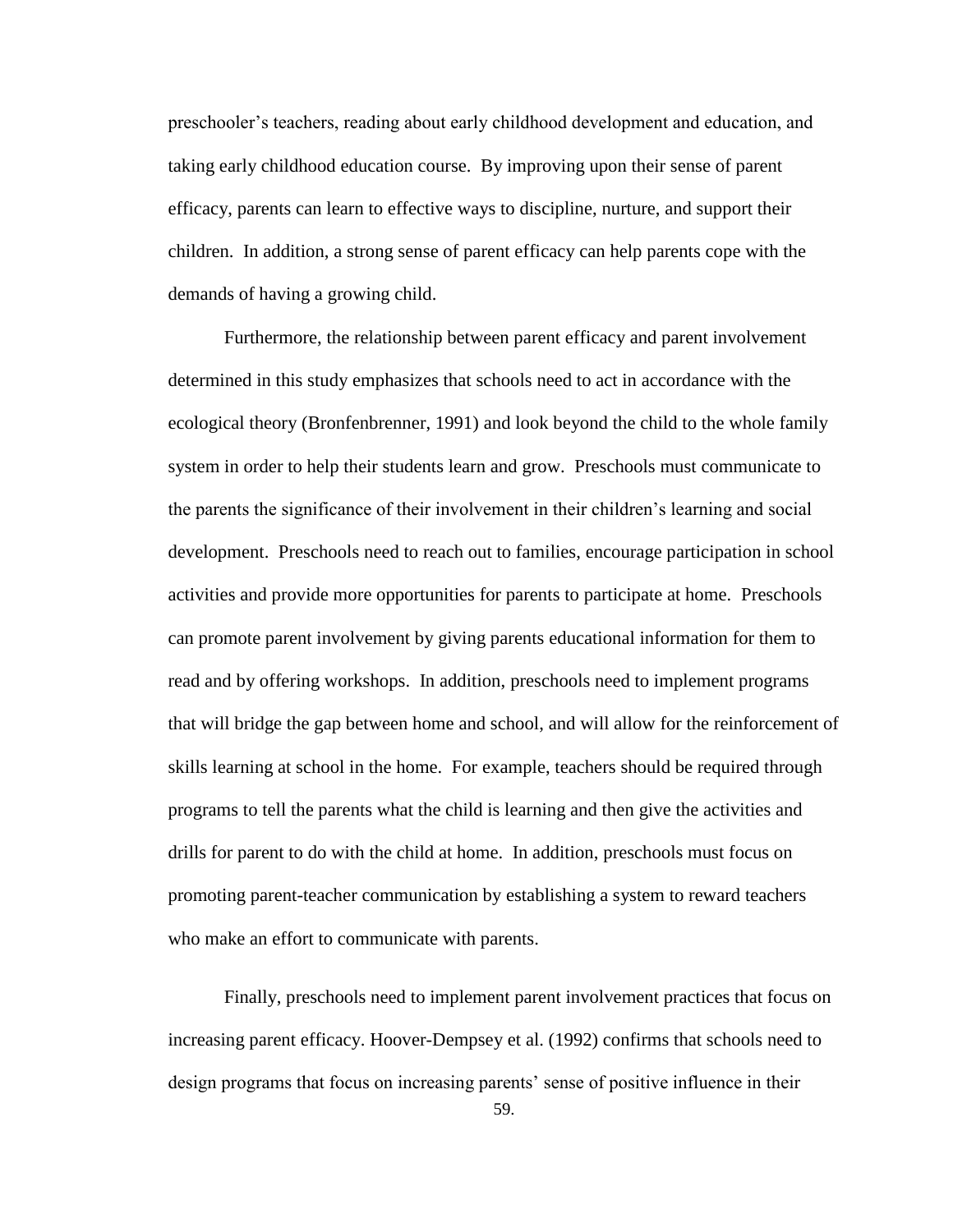children"s learning and development. Through programs, preschools could provide models and examples of how to positively discipline their child, what skills to work on with their child, and could establish support groups among parents to discuss what practices work best for them. Thus, preschools need parents to know the importance of involvement, encourage their participation through programs, and also promote parent beliefs that they can make a difference in their children's outcomes.

Ultimately, parents and schools have to acknowledge that parent involvement is a two-way. Schools must establish practices and programs that promote parents" capacities and opportunities to support their children"s learning and development, and in turn, parents are responsible for providing the time, energy, commitment, efficacy, and other resources to promote their children"s learning.

## 5.5 Future Directions

The purpose of the present study was to explore parent efficacy and parent involvement and to build upon previous research that examined the relationship between the two variables in school-aged children. The majority of research was based on samples of elementary school students. The present study focused on the population of parents with preschool children. Future research should expand on this research paying attention to parents of preschool children. The present study collectively looked at efficacy and involvement in parents who had children from six weeks to five years in a preschool. To better understand efficacy and involvement in early childhood, research should focus on a specific age group of the child. Parent efficacy may change as the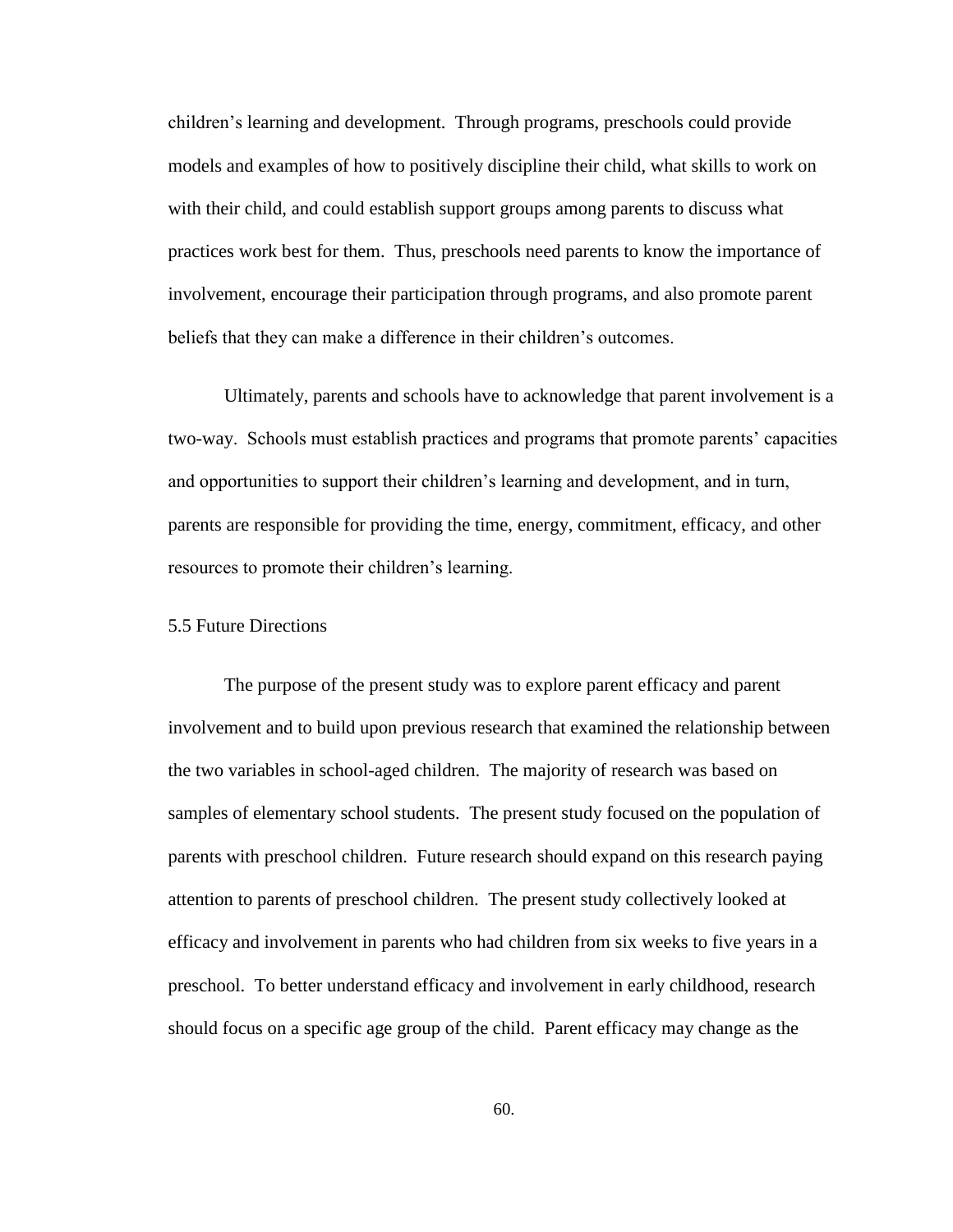child becomes more independent, and parent involvement may increase as the child begins to start learning number skills and to read.

In addition, the present study looked at a composite score of parent involvement. To gain more information, future research should focus on the different types of involvement and how each changes throughout the course of the child"s preschool education. Through this analysis, preschool educators can better understand what involvement is most important during different child ages, and then, implement strategies to promote involvement during those points in time.

### 5.6 Summary

In summary, parent involvement is a significant factor in children"s learning and social development from early childhood into kindergarten through high school and into higher education. Parent involvement benefits not only the child, but also parents, teachers, and the community. Despite the importance of parent involvement and reports that parents would like to be more involved, parent participation is reported as low. Therefore, it is crucial to examine parent involvement in early childhood education and examine whether a relationship exists between parents" beliefs about their abilities to make a difference in their children"s outcomes. Previous studies have suggested a significant relationship between parent involvement and parent efficacy, indicating that parents with high levels of parent efficacy tend to be more involved than parents with low levels. Therefore, it was hypothesized that parent involvement was positively related to parent efficacy in preschool parents. The results of the present study demonstrate a moderate, positive relationship between parent efficacy and parent involvement in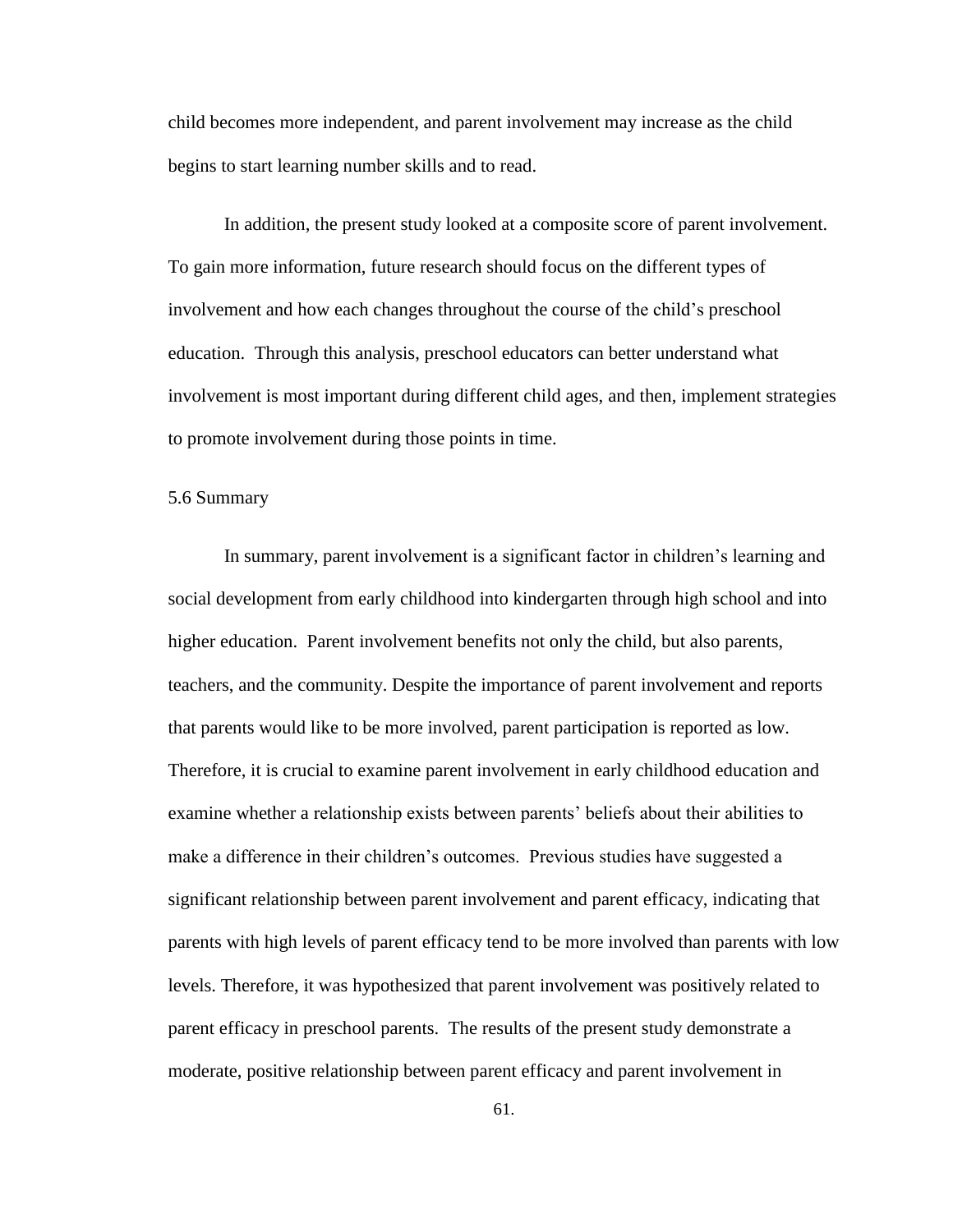preschool children"s learning and development. Suggestions for future research were extended including more studies to explore parent involvement and efficacy in parents of preschool children; an investigation of parent involvement reports of preschool parents participation from a multiple sources including parents, teachers, and students; and an examination of the relationship between parent involvement and parent efficacy in distinct age groups; and an investigation of specific types of involvement and efficacy beliefs that influence preschool parents. Both parent efficacy and parent involvement require extensive and comprehensive research to provide a broad understanding of the variables that affect them. With a greater understanding of parent efficacy and parent involvement in early childhood education, more effective strategies and interventions may be implemented to ultimately improve child outcomes from the early stages of life throughout early adulthood.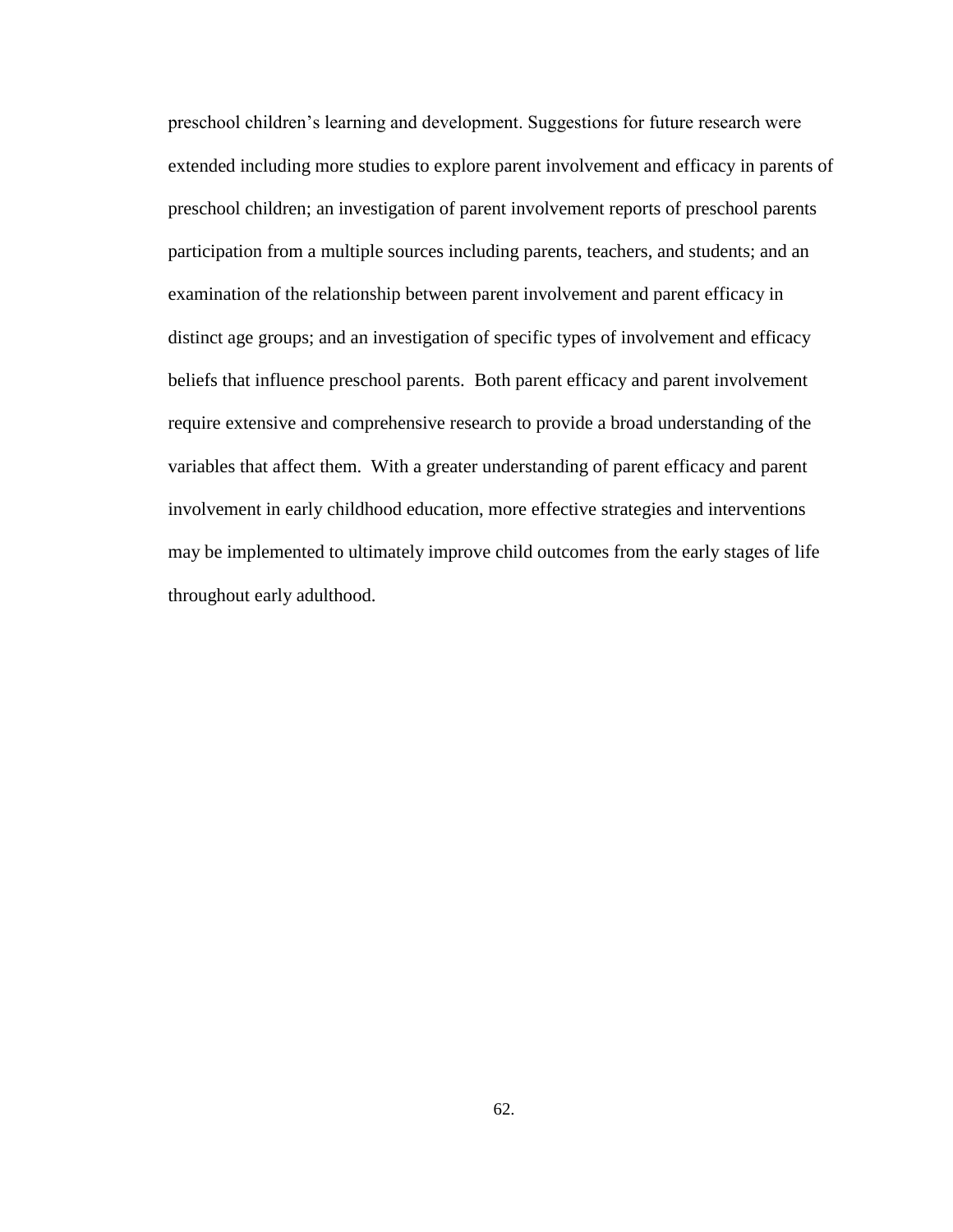## **References**

- Administration for Children and Families. (2010). *Head Start Impact Study: Final Report.* Retrieved from: http://www.acf.hhs.gov/programs/opre/hs/impact\_study/
- Aeby, V. G., Manning, B. H., Thyer, B. A., & Carpenter-Aeby, T. (1999). Comparing outcomes of an alternative school program offered with and without intensive family involvement. *The School Community Journal, 9*, 17−32.
- Ardelt, M. & Eccles, J.S. (2001). Effects of mothers' parental efficacy beliefs and promotive parenting strategies on inner-city youth. *Journal of Family Issues, 22,*  944-972.
- Arnold, D. H., Zeljo, A., Doctoroff, G. L., & Ortiz, C. (2008). Parent involvement in preschool: Predictors and the relation of involvement to preliteracy development. *School Psychology Review, 37*, 74-90.
- Banard, W. M. (2004). Parent involvement in elementary school and educational attainment. Children and Youth Services Review, 26, 39-62.
- Bandura, A. (1977). Self-efficacy: Toward a unifying theory of behavioral change. *Psychological Review, 84,* 191-215.
- Bandura, A. (1986). *Social foundations of through and action.* Englewood Cliffs: Prentice-Hall.
- Bandura, A. (1994). *Self-efficacy*. In V. S. Ramachaudran (Ed.), Encyclopedia of human behavior (Vol. 4, pp. 71-81). New York: Academic Press.
- Bandura, A. (Ed.) (1995), *Self-efficacy in changing societies***.** New York: Cambridge University Press.
- Bandura, A. (1996). *[Social cognitive theory of human development.](http://www.des.emory.edu/mfp/Bandura1996SCT.pdf)* In T. Husen & T. N. Postlethwaite (Eds.), *International encyclopedia of education* (2nd ed., pp. 5513- 5518) Oxford: Pergamon Press.

Bandura, A., Barbaranelli, C., Caprara, G. V., & Pastorelli, C. (1996). Multifacted impact of self-efficacy beliefs on academic functioning. *Child Development, 67*, 1206-1222.

- Blair, C., & Diamond, A. (2008). Biological processes in prevention and intervention: The promotion of self-regulation as a means of preventing school failure. *Development and Psychopathology, 20*, 899-911.
- Bohlin, G., & Hagekull, B. (1987). "Good mothering": Maternal attitudes and motherinfant interaction*. Infant Mental Health Journal, 8*, 352–363.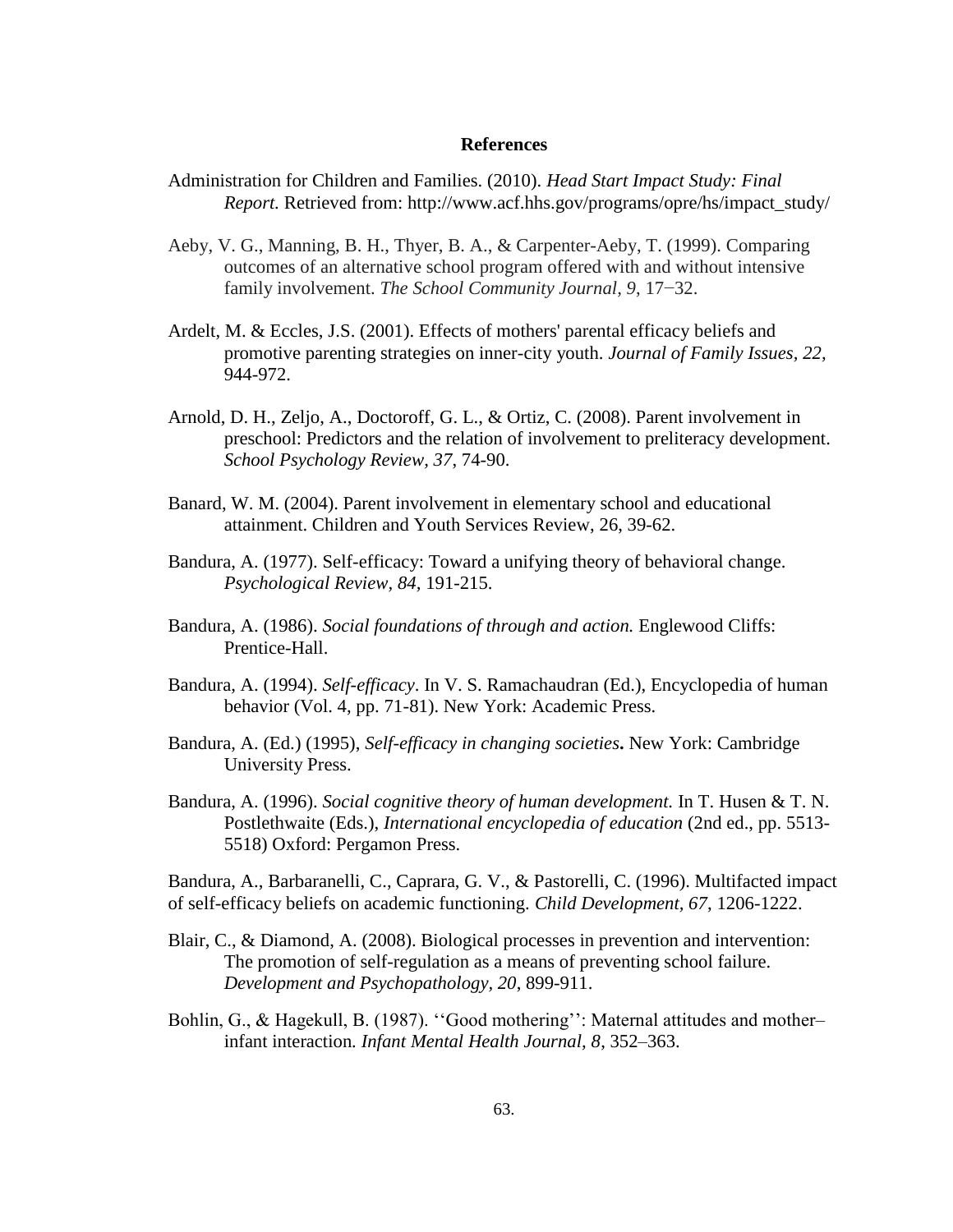- Bogenschneider, K. (1997). Parental involvement in adolescent schooling: A proximal process with transcontextual validity. *Journal of Marriage and the Family*, *59*,  $718 - 733.$
- Britto, P.R., Brooks-Gunn, J., & Griffin, T. M. (2006). Maternal reading and teaching patterns: Associations with school readiness in low-income African American families. *Reading Research Quarterly, 41*, 68-89.
- Bronfenbrenner, Urie. (1976). *The ecology of human development*. Cambridge, Mass.: Harvard University Press.
- Bronfenbrenner, U. (1986). Alienation and the four worlds of childhood. *Phi Delta Kappa, 67*, 6. p. 430-436.
- Bronfenbrenner, U. (1991). What do families do? *Institute for American Values*, Winter / Spring, p. 2.
- Bronfenbrenner, U., (Ed.). (2005). *Making human beings human: Bioecological perspectives on human development.* Thousand Oaks, CA: Sage Publications.
- Bryk, A. S., & Schneider, B. (2002). *Trust in schools: A core resource for improvement*. New York, NY: Russell Sage Foundation.
- Burke, L. (2003). The impact of maternal depression on familial relationships*. International Review of Psychiatry, 15*, 243–255.
- Campbell, S.D., Shaw, D.S., & Gilliom, M. (2000). Early externalizing behavior problems: Toddlers and preschoolers at risk for later maladjustment. *Development and Psychopathology, 12*, 467–488.
- Christenson, S. L., & Sheridan, S. M. (2001). Schools and families: Creating essential connections for learning. New York: Guilford Press.
- Coleman, M. (1997). Families and schools: in search of common ground. *Young Children, 52*(5), 14-21.
- Coleman, P.K., & Karraker, K.H. (1997). Self-efficacy and parenting quality: Findings and future applications. *Developmental Review, 18*, 47-85.
- Coleman, P. K., & Karraker, K. H. (2000). Parenting self-efficacy among mothers of school-age children: Conceptualization, measurement, and correlates. *Family Relations, 49*, 13−24.
- Coleman, P.K., & Karraker, K.H. (2003). Maternal self-efficacy beliefs, competence in parenting, and toddlers" behavior and developmental status. *Infant Mental Health Journal, 24*, 126-146.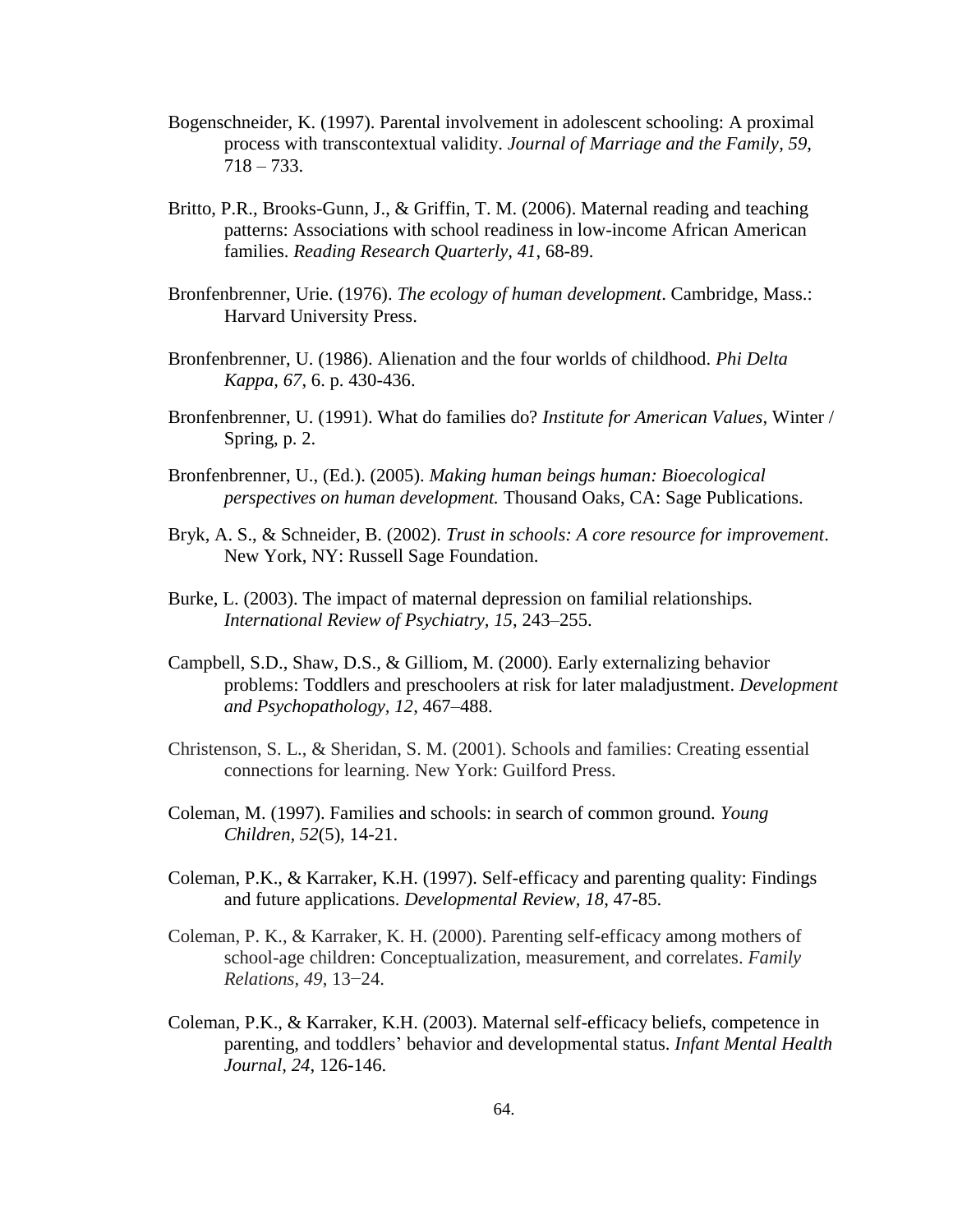- Comer, J. P., & Haynes, N. M. (1991). Parent involvement in schools: An ecological approach. *The Elementary School Journal, 91*, 271−277.
- Crnic, K., & Acevedo, M. (1995). Everyday stresses and parenting. In M. H. Bornstein (Ed.), Handbook of Parenting, vol. 4. (pp. 277–297). Mahwah, NJ: Erlbaum.
- Cutrona, C. E., & Troutman, B. R. (1986). Social support, infant temperament, and parenting self-efficacy: A mediational model of postpartum depression. *Child Development, 57*, 1507–1518.
- Dauber, S., & Epstein, J. (1989). *Parent attitudes and practices of parent involvement in inner-city elementary and middle schools.* Baltimore: The Johns Hopkins University, Center for Research on Elementary and Middle Schools.
- Dauber, S. L., & Epstein, J. L. (1993). Parents' attitudes and practices of involvement in inner-city elementary and middle schools. In N. F. Chavkin (Ed.), *Families and schools in a pluralistic society.* Albany: State University of New York Press.
- Dearing, E., Kreider, H., Simpkins, S., & Weiss, H. B. (2006). Family involvement in school and low-income children's literacy performance: Longitudinal associations between and within families. *Journal of Educational Psychology*, *98*, 653–664.
- Dearing, E., McCartney, K., Weiss, H. B., Kreider, H., & Simpkins, S. (2004). The promotive effects of family educational involvement for low-income children"s literacy: How and for whom does involvement matter? *Journal of School Psychology*, *42*, 445–460.
- Deslandes, R., & Bertrand, R. (2005). Motivation of parent involvement in secondarylevel schooling. Journal of Educational Research, 98, 164-175.
- Deslandes, R., & Cloutier, R. (2000). Adolescents' perceptions of parent-school involvement. *School Psychology International, 23*(2), 220-232.
- De Montigny, F., & Lacharite, C. (2005). Perceived parental efficacy: Concept analysis. Journal *of Advanced Nursing, 49*, 387-396.
- Dishion, T. J., & McMahon, R. J. (1998). Parental monitoring and the prevention of child and adolescent problem behavior: A conceptual model and empirical formulation. *Clinical Child and Family Psychology Review, 1,* 61-75.
- Domina, T. (2005). Leveling the home advantage: Assessing the effectiveness of parental involvement in elementary school. *Sociology of Education, 78*, 233-249.
- Downer, J. T., & Mendez, J. L. (2005). African American father involvement and preschool children"s school readiness. *Early Education and Development, 16*, 317–340.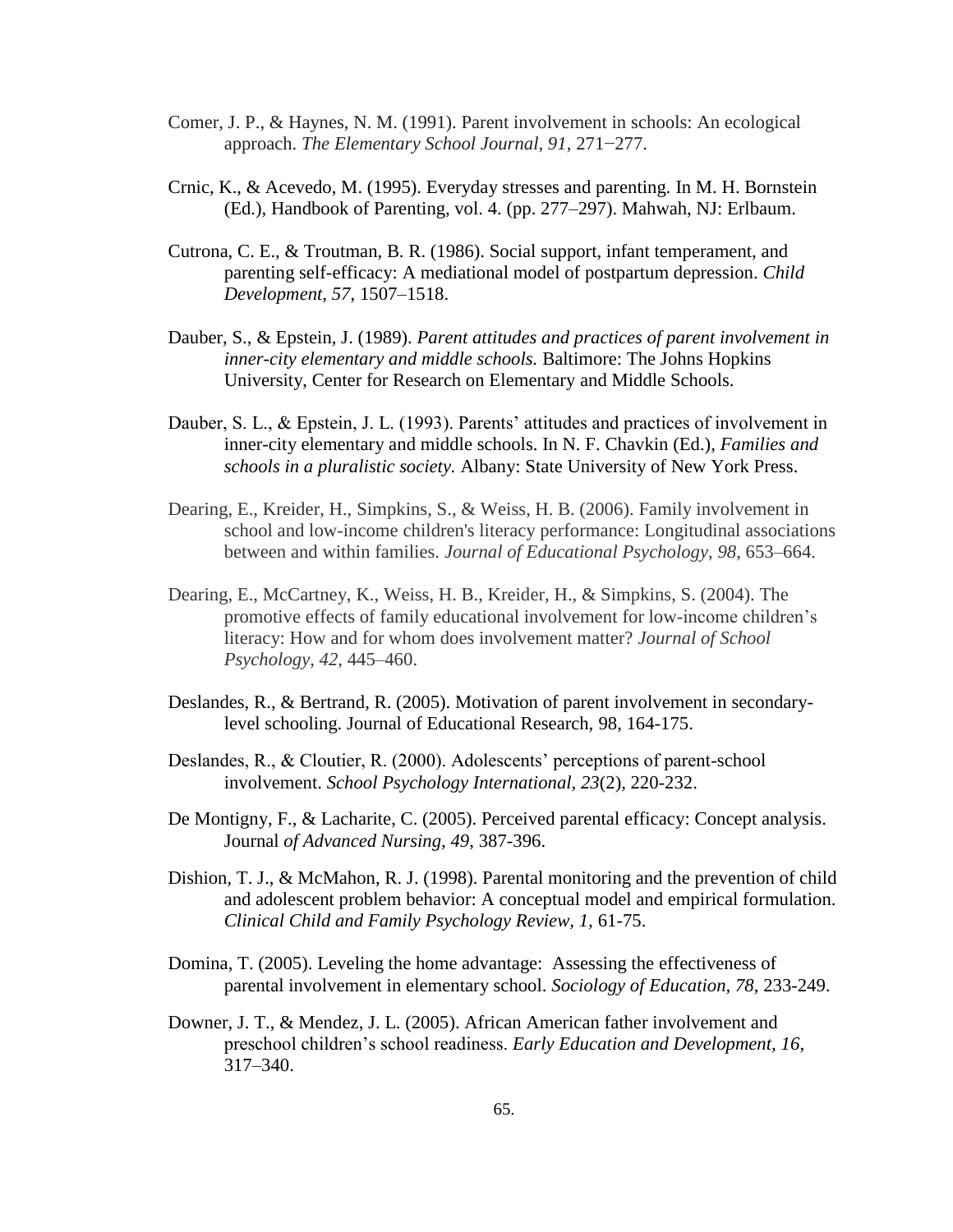- Dumka, L. E., Roosa, M. W., & Jackson, K. M. (1997). Risk, conflict, mother"s parenting, and children"s adjustment in low-income, Mexican immigrant, and Mexican American families. *Journal of Marriage & the Family*, *59*, 309–323.
- Eccles, J. S., & Harold, R. D. (1993). Parent–school involvement during the early adolescent years. T*eachers College Record, 94*, 568–587.
- Eccles, J. S., & Harold, R. D. (1996). Family involvement in children and adolescents' schooling. In A. Booth  $& J. F.$  Dunn (Eds.), Family-school links: How do they affect educational outcomes?(pp. 3-34). Mahwah, NJ: Erlbaum.
- El Nokali, N, E., Bachman, H.J., & Votruba-Drzal, E.(2010). Parent Involvement and Children"s Academic and Social Development in Elementary School. *Child Development, 81,* 988-1005.
- Epstein, J. L. (1987). Parent involvement: What research says to administrators*. Education and Urban Society, 79*, 119-136.
- Epstein, J. L. (1990). School and family connections: Theory, research, and implications for integrating sociologies of education and family*. Marriage and Family Review, 15*, 99-126.
- Epstein, J. L. (1991). Effects on student achievement of teachers' practices of parent involvement. In S. Silvern (Ed.), Advances in reading/language research: Literacy through family, community, and school interaction (pp. 261-276). Greenwich, CT: JAI Press.
- Epstein, J. L. (1995). School/family/community partnerships. *Phi Delta Kappa, 76*, 701−712.
- Evans, M. E., Boothroyd, R. A., Armstrong, M. I., Greenbaum, P. E., Brown, E. C., & Kuppinger, A. D. (2003). An experimental study of the effectiveness of intensive in-home crisis services for children and their families: Program outcomes. *Journal of Emotional and Behavioral Disorders, 11*, 92–102.
- Fan, X., & Chen, M. (2001). Parental involvement and students' academic achievement: A meta-analysis. *Educational Psychology Review, 13*, 1-22.
- Fantuzzo, J., Tighe, E., & Childs, S. (2000). Family involvement questionnaire: A multivariate assessment of family participation in early childhood education. Journal of Educational *Psychology, 92*, 367-376.
- Fantuzzo, J., & McWayne, C. (2002).The relationship between peer-play interactions in the family context and dimensions of school readiness for low-income preschool children. *Journal of Educational Psychology, 94*, 79–87.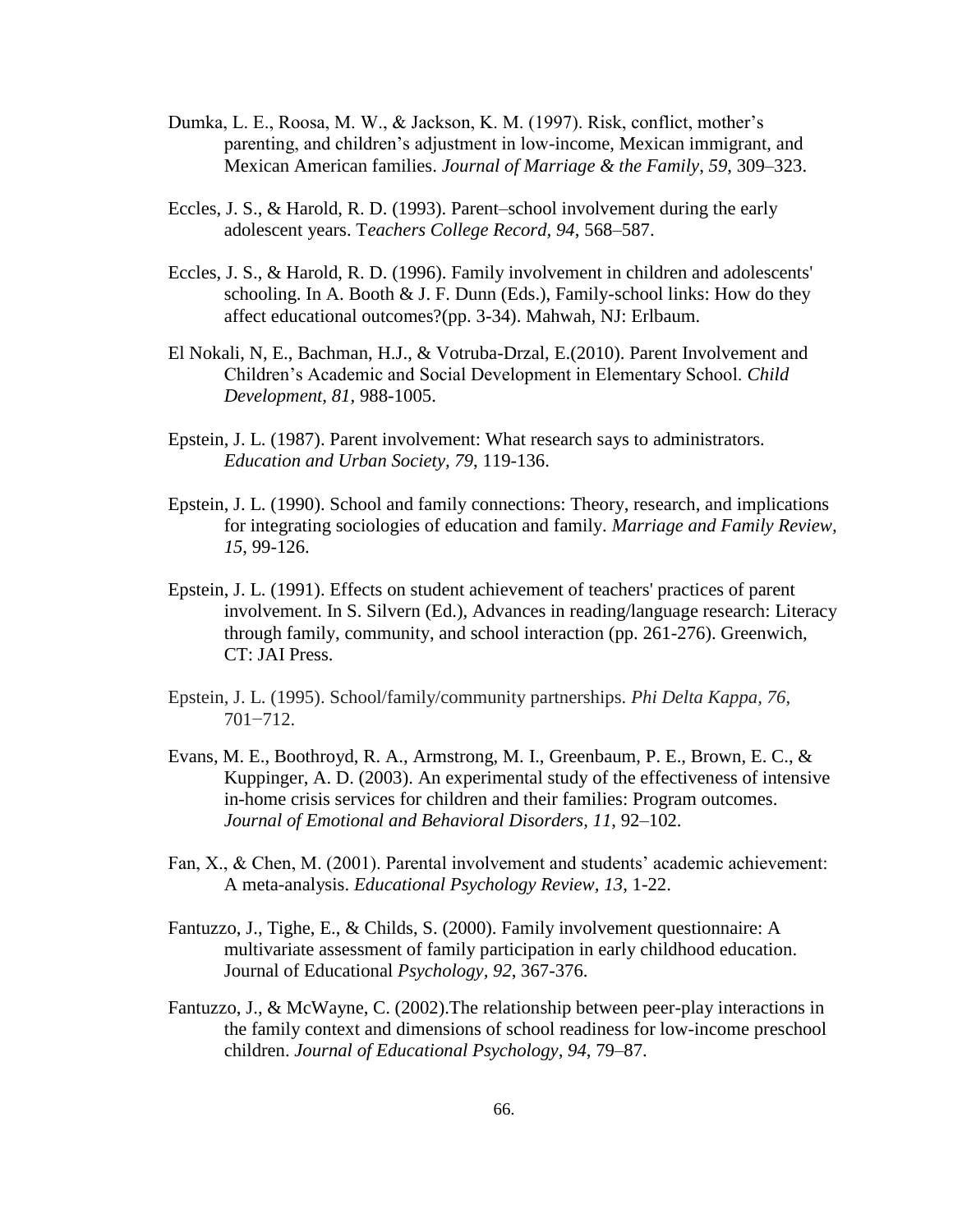- Fantuzzo, J., McWayne, C., & Perry, M. A. (2004). Multiple dimensions of family involvement and their relations to behavioral and learning competencies for urban, low income children. *School Psychology Review, 33*, 467–480.
- Gardner, F., Ward, S., Burton, J., & Wilson, C. (2003). The role of mother-child joint play in the early development of children"s conduct problems: A longitudinal observational study. *Social Development, 12,* 361-378.
- Gondoli, D. M., & Silverberg, S. B. (1997). Maternal emotional distress and diminished responsiveness: The mediating role of parenting efficacy and parental perspective taking. *Developmental Psychology, 33*, 861–868.
- Green, C. L., Walker, J. M. T., Hoover-Dempsey, K. V., & Sandler, H. M. (2007). Parents' motivations for involvement in children's education: An empirical test of a theoretical model of parental involvement. *Journal of Educational Psychology, 99*, 532−544.
- Grolnick, W. S., & Slowiaczek, M. L. (1994). Parents' involvement in children's schooling: A multidimensional conceptualization and motivational model. *Child Development, 65*, 237-252.
- Grolnick, W. S., Benjet, C., Kurowski, C. O., & Apostoleris, N. H. (1997). Predictors of parent involvement in children's schooling. *Journal of Educational Psychology, 89*, 538−548.
- Grolnick, W. S., Kurowski, C. O., Dunlap, K. G. & Hevey, C. (2000). Parental resources and the transition to junior high. *Journal of Research on Adolescence, 10*, 465- 488.
- Heflinger, C. A., & Bickman, L. B. (1996). Family empowerment: A conceptual model for promoting parent-professional partnership. In C. A. Heflinger & C. Nixon (Eds.). *Families and mental health services for children and adolescents,* pp. 96- 116.
- Hess, C. R., Teti, D. M., & Hussey-Gardner, B. (2004) Self-efficacy in parenting: The moderating role of parent knowledge of infant development. *Journal of Applied Developmental Psychology, 25*, 423-437.
- Hill, N. E., & Bush, K. (2001). Relations between parenting environment and children's mental health among African American and European American mothers and children. *Journal of Marriage and Family, 63,* 954–966.
- Hoover-Dempsey, K. V., Bassler, O. C., & Brissie, J. S. (1992). Explorations in parentschool relations. *Journal of Educational Research, 85,*287-294.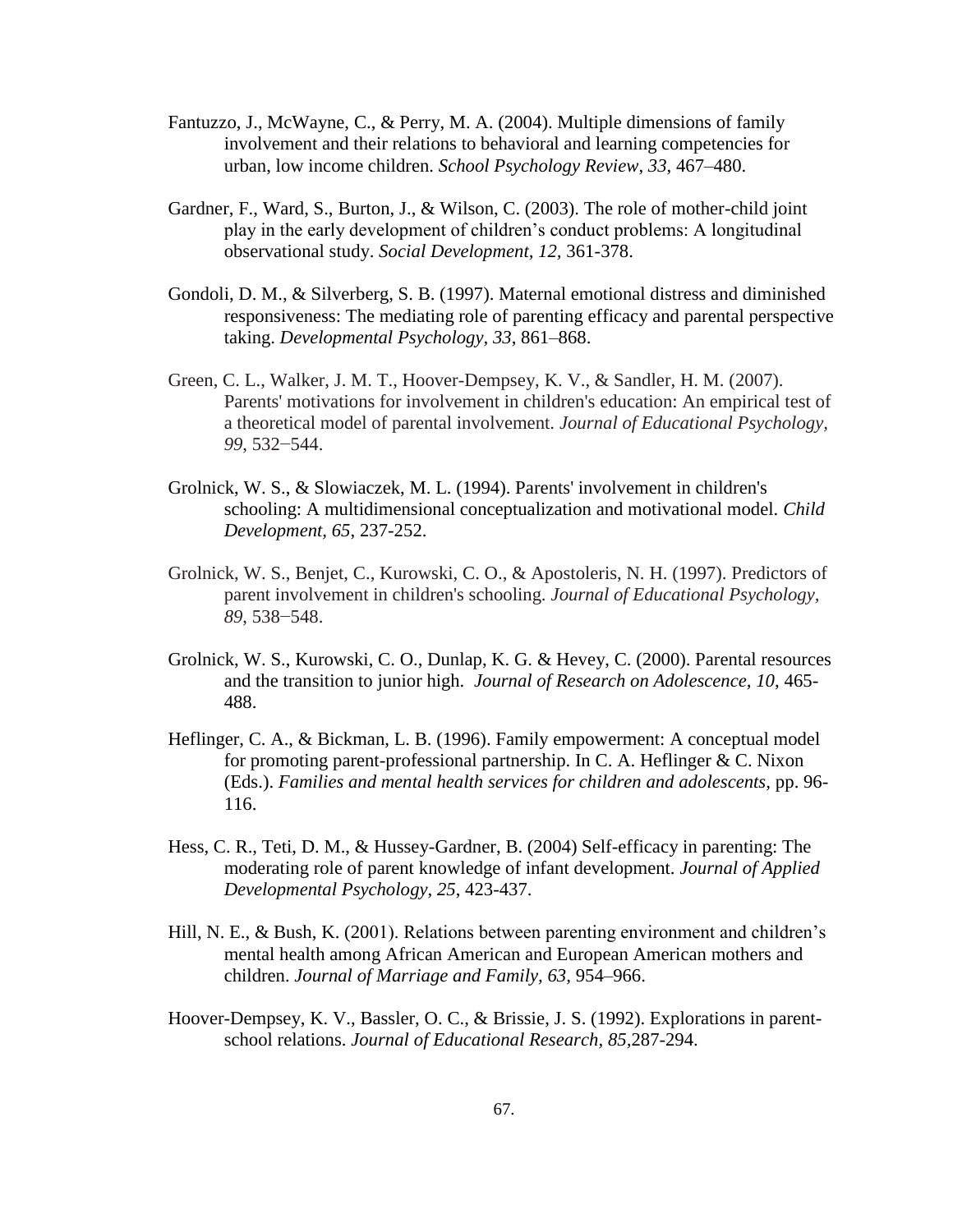Hoover-Dempsey, K.V., & Sandler, H.M. (1997). Why do parents become involved in their children's education? *Review of Educational Research, 67*, 3-42.

- Hoover-Dempsey, K.V., Bassler, O.C., & Burow, R. (1995). Parents' reported involvement in students' homework: Strategies and practices. *Elementary School Journal, 95,* 435-450.
- Hoover-Dempsey, K.V., Battiato, A.C., Walker, J.M., Reed, R.P., DeJong, J., & Jones, K.P. (2001). Parental involvement in homework. *Educational Psychologist, 36*, 195-209.
- Hoover-Dempsey, K.V., Walker, J.M.T., Sandler, H.M., Whetsel, D., Green, C.L., Wilkins, A.S., & Clossen, K.E. (2005). Why do parents become involved? Research findings and implications. *Elementary School Journal, 106*, 105-130.
- Houtenville, Andrew J., and Karen Smith Conway. 2008. "Parental Effort, School Resources, and Student Achievement." *Journal of Human Resources, 43*, 437– 453.
- Hoza, B., Owens, J. S., Pelham, W. E., Jr., Swanson, J. M., Conners, C. K., Hinshaw, S. P., et al. (2000). Parent cognitions as predictors of child treatment response in attention-deficit/hyperactivity disorder*. Journal of Abnormal Child Psychology, 28*, 569–583.
- Izzo, C. V., Weissberg, R. P., Kasprow, W. J., & Fendrich, M. (1999). A longitudinal assessment of teacher perceptions of parental involvement in children's education and school performance. *American Journal of Community Psychology, 27*, 817−839.
- Izzo, C., Weiss, L., Shanahan, T., & Rodriguez-Brown, F. (2000). Parental self-efficacy and social support as predictors of parenting practices and children"s socioemotional adjustment in Mexican immigrant families. *Journal of Prevention & Intervention in the Community, 20,* 197–213.
- Jeynes, W. H. (2005). Effects of parent involvement and family structure on the academic achievement of adolescents. *Marriage & Family Review, 37*, 99–116.
- Jones, T.L., & Prinz, R. J. (2005). Potential roles of parental self-efficacy in parent and child adjustment: A review. *Clinical Psychology Review, 25*, 341-363.
- Kessler-Sklar, S. L., & Baker, A. J.(2000). School district parent involvement policies and programs. *The Elementary School Journal, 101*, 488.
- Laws, G., & Millward, L. (2001). Predicting parents' satisfaction with the education of their child with downs syndrome. *Educational Research, 43*, 209–226.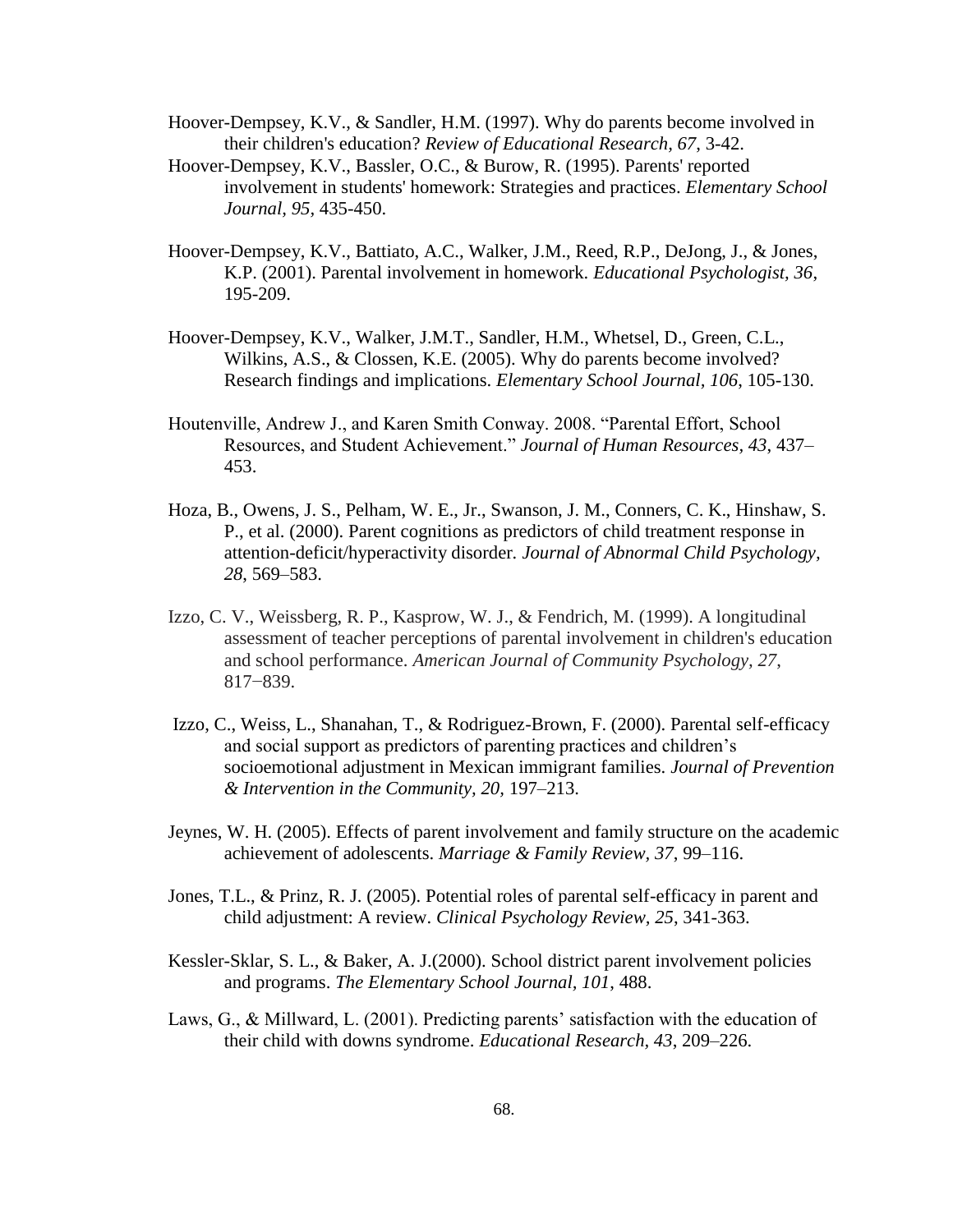- Lerner, B.S., & Locke, E.A. (1995). The effects of goal-setting, self-efficacy, competition and personal traits on the performance of an endurance task. *Journal of Sport and Exercise Psychology, 17*, 138-152.
- Lightfoot, S. L. (2003). *The essential conversation: What parents and teachers can learn from each other.* New York: Random House.
- Lovejoy, M. C., Graczyk, P. A., O"Hare, E., & Neuman, G. (2000). Maternal depression and parenting behavior: A meta analytic review. *Clinical Psychology Review, 20*, 561–592.
- Ma, X. (1999). Dropping out of advanced mathematics: The effects of parental involvement. *Teachers College Record, 101*, 60−81.
- Machen, S. M., Wilson, J. D., & Notar, C. E. (2004). Parental involvement in the classroom. *Journal of Instructional Psychology, 32*, 13–16.
- [Maddux,](http://www.sciencedirect.com/science?_ob=ArticleURL&_udi=B6VD8-3YMW3KX-8&_user=687457&_coverDate=02%2F29%2F2000&_rdoc=1&_fmt=high&_orig=search&_origin=search&_sort=d&_docanchor=&view=c&_rerunOrigin=scholar.google&_acct=C000038321&_version=1&_urlVersion=0&_userid=687457&md5=4ab7b58301998ca621d9ac071dbcc42e&searchtype=a#bbib16) J.E., 1995. Self-efficacy theory: An introduction. *Self-efficacy, adaptation, and adjustment: Theory, research, and application* New York, Plenum, pp. 3–33.
- Manz, P. H., Fantuzzo, J. W., & Power, T. J. (2004). Multidimensional assessment of family involvement among urban elementary students. *Journal of School Psychology, 42*, 461-475.
- Marcon, R. A. (1999). Positive relationships between parent school involvement and public school inner-city preschoolers' development and academic performance. *School Psychology Review, 28*, 395−412.
- McNeal, R.B. (1999). Parental involvement as social capital: Differential effectiveness on science achievement, truancy, and dropping out*. Social Forces, 78*, 117-144.
- McWayne, C., Hampton, V., Fantuzzo, J., Cohen, H. L., & Sekino, Y. (2004). A multivariate examination of parent involvement and the social and academic competencies of urban kindergarten children. *Psychology in the Schools, 41*, 363–377.
- Miedel, W. T., & Reynolds, A. J. (1999). Parent involvement in early intervention for disadvantaged children: Does it matter*? Journal of School Psychology, 37*, 379−402.
- Miller-Heyl, J., MacPhee, D., & Fritz, J. J. (1998). Dare to be you: A family-support, early prevention program. *The Journal of Primary Prevention, 18,* 257–285.
- Pajares, F. (1996). Self-efficacy beliefs in academic settings. *Review of Educational Research, 66*, 543-578.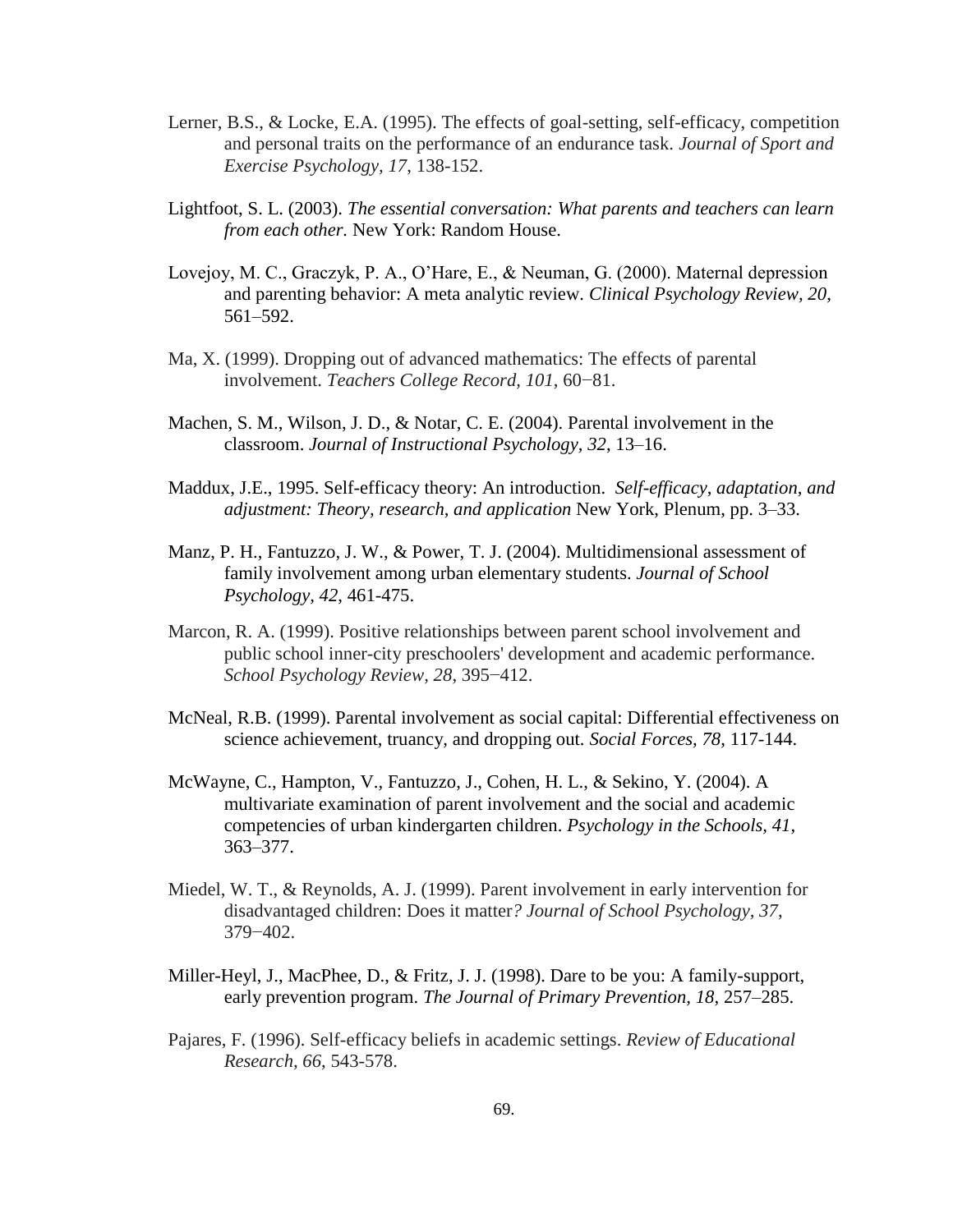- Rimm-Kaufman, S. E., Pianta, R. C., Cox, M. J., & Bradley, R. H. (2003). Teacher-rated family involvement and children's social and academic outcomes in kindergarten. *Early Education & Development*, *14*, 179–198.
- Sanders, M.R. & Woolley, M.L. (2005). The relationship between maternal self-efficacy and parenting practices: Implications for parent training. *Child: Care, Health and Development, 31,* 65-73.
- Schunk, D.H. (1995). Self-efficacy and education and instruction. In J.E. Maddux (Ed.), *Self-efficacy, adaptation, and adjustment: Theory, research, and application (pp.* 281-303). New York: Plenum.
- Schwarzer, R. (1992). Self-efficacy in the adoption and maintenance of health behaviors: Theoretical approaches and a new model. In R. Schwarzer (Ed.), *Self efficacy: Thought control of action*. Washington, DC: Hemisphere.
- Semke, C. A., Garbacz, S. A., Kwon, K., Sheridan, S. M., & Woods, K. E. (2010). Family involvement for children with disruptive behaviors: The role of parenting stress and motivational beliefs. *Journal of School Psychology, 48*, 293-312.
- Sénéchal ,M., & LeFevre, J.A. (2002). Parental involvement in the development of children"s reading skills: a five-year longitudinal study. *Child Development, 73,* 445-460.
- Shumow, L., & Lomax, R. (2002). Parental efficacy: Predictor of parenting behavior and adolescent outcomes. *Parenting: Science & Practice, 2*, 127-150.
- Spoth, R., Redmond, C., Haggerty, K., & Ward, T. (1995). A controlled parenting skills outcome study examining individual difference and attendance effects. *Journal of Marriage and the Family, 57*, 449–464.
- Stajkovic, A.D., & Luthans, F. (1998). Self-efficacy and work related performance: A meta-analysis. *Psychological Bulletin, 123*, 1-20.
- Swick, K. J. (1987). Teacher reports on parental efficacy/involvement relationships. *Instructional Psychology, 14*, 125-132.
- Swick, K. J. (1988). Parental efficacy and involvement. *Childhood Education, 65*, 37-42.
- Swick, K. J., & Broadway, F. (1997). Parental efficacy and successful parent involvement. *Journal of Instructional Psychology, 24*, 69-75.
- Stevenson, H. W., Chen, C., & Uttal, D. H. (1990). Beliefs and achievement: A study of Black, White, and Hispanic children. *Child Development, 61*, 508−523.
- Tamis-LeMonda, C., Shannon, J., Cabrera, N., & Lamb, M.(2004). Fathers' and mothers' play with heir 2- and 3-year-olds: Contributions to language and cognitive development. *Child Development, 75*, 1806-1820.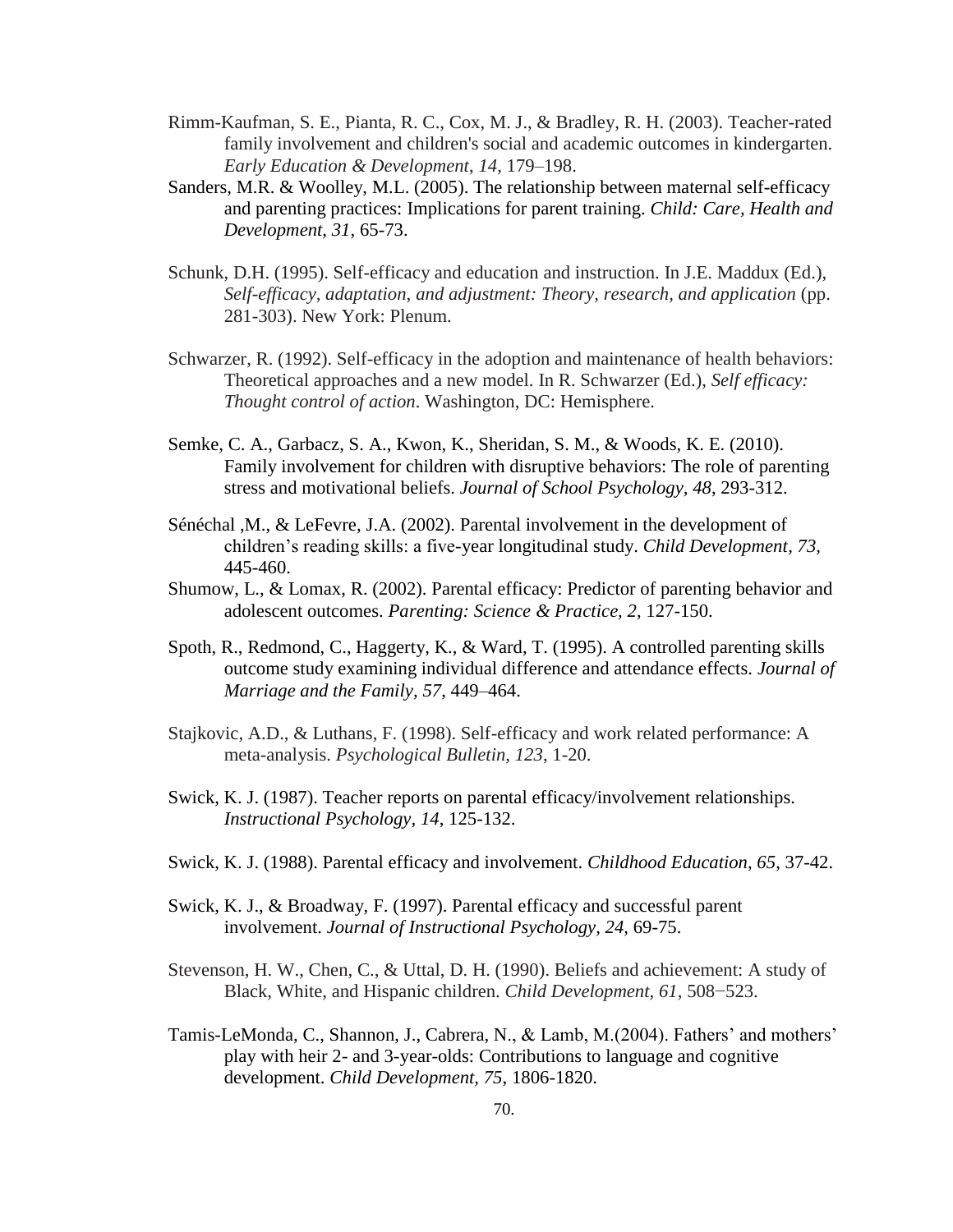- Teti, D. M., & Gelfand, D. M. (1991). Behavioral competence among mothers of infants in the first year: The mediational role of maternal self-efficacy. *Child Development, 62*, 918–929.
- Trusty, J. (1999). Effects of eighth-grade parental involvement on late adolescents' educational expectations*. Journal of Research and Development in Education, 32*, 224−233.
- U.S. Department of Education, Office of Communications and Outreach, Parent Power: Build the Bridge to Success, Washington, D.C., 2010.
- Walker, A.S. Wilkins, J.R. Dallaire, H.M. Sandler and K.V. Hoover-Dempsey. (2005). Parental involvement: Model revision through scale development, *The Elementary School Journal, 106*, 85–104.